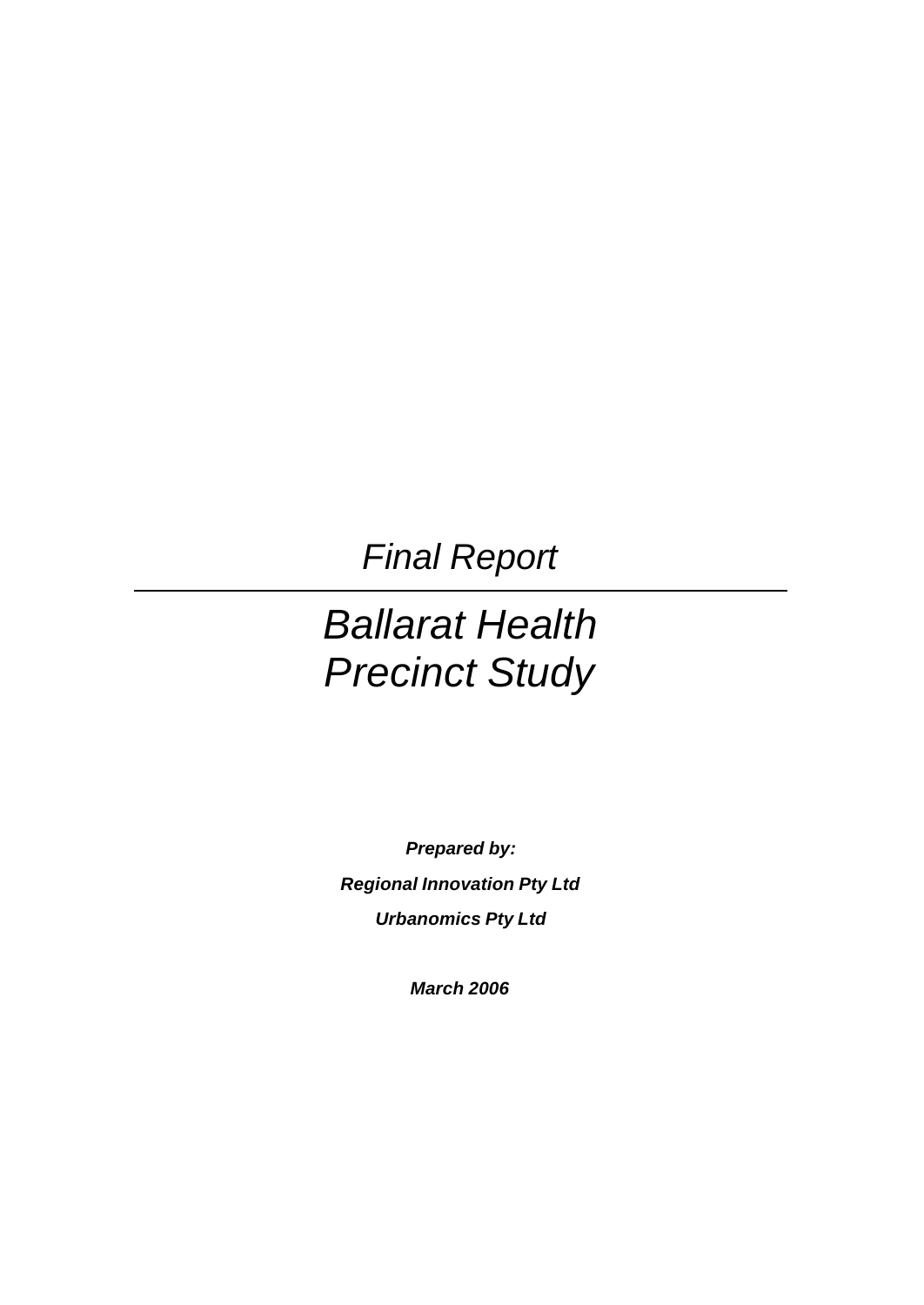## *Table of Contents*

| 1.  |                                                                                                                        |                |
|-----|------------------------------------------------------------------------------------------------------------------------|----------------|
| 2.  |                                                                                                                        |                |
| 2.1 |                                                                                                                        |                |
| 2.2 | Overview of current uses within the precinct ___________________________________6                                      |                |
| 3.  |                                                                                                                        |                |
| 4.  |                                                                                                                        |                |
| 4.1 |                                                                                                                        |                |
| 4.2 |                                                                                                                        | 9              |
| 4.3 |                                                                                                                        |                |
| 4.4 |                                                                                                                        | 11             |
| 4.5 | 4.5.1<br>Specific provisions in the Municipal Strategic Statement 12<br>4.5.2<br>4.5.3                                 |                |
|     | 4.5.4                                                                                                                  |                |
|     | 4.5.5                                                                                                                  | 15             |
| 4.6 | 4.6.1<br>4.6.2                                                                                                         | 16             |
|     | 4.7.1<br>4.7.2                                                                                                         |                |
| 5.  |                                                                                                                        |                |
| 6.  |                                                                                                                        |                |
| 6.1 |                                                                                                                        | 37             |
|     | The Ballarat West ODP<br>6.2.1<br><u> 1989 - Johann John Stone, mensk politik fotograf (d. 1989)</u><br>6.2.2<br>6.2.3 | 43<br>44<br>44 |
| 6.3 |                                                                                                                        | 45             |
| 6.4 |                                                                                                                        | 46             |
| 7.  |                                                                                                                        | 47             |
| 8.  |                                                                                                                        | 49             |
| 8.1 |                                                                                                                        | 49             |
| 8.2 | Criteria and principles underpinning scenarios_                                                                        | 49             |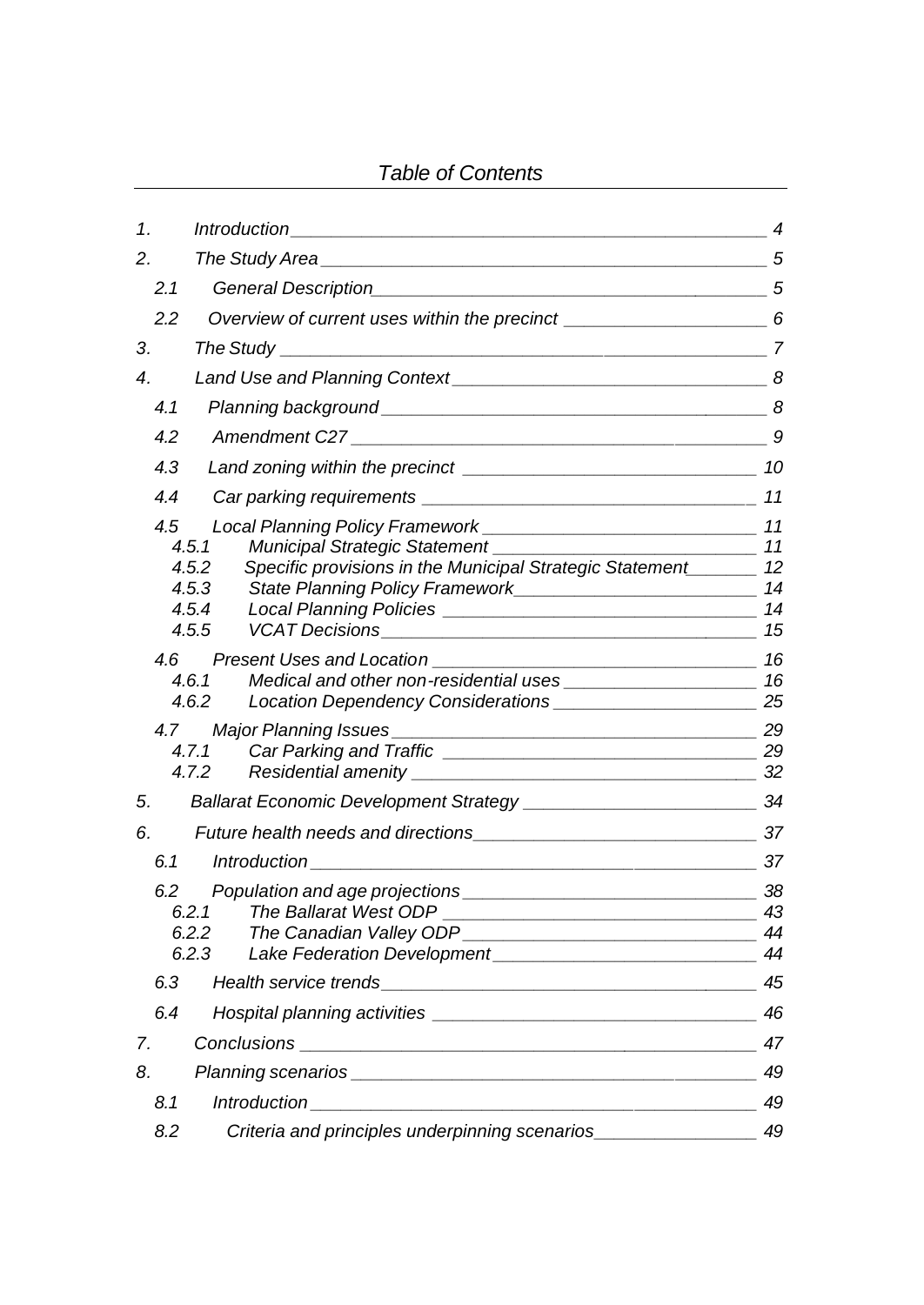| 8.3 | Non-residential uses in residential areas                                      | 50 |
|-----|--------------------------------------------------------------------------------|----|
| 8.4 |                                                                                | 51 |
| 8.5 |                                                                                | 53 |
|     | 8.5.1                                                                          | 53 |
|     |                                                                                | 54 |
|     |                                                                                | 56 |
|     | 8.5.4                                                                          | 58 |
|     |                                                                                | 60 |
|     | 9. Recommendations __________                                                  | 62 |
|     | Attachments __________________________                                         | 63 |
|     | Attachment One - The Historic residential/hospital precinct ______________     | 63 |
|     | Attachment Two - Proposed Policy - Non residential uses in residential zone 64 |    |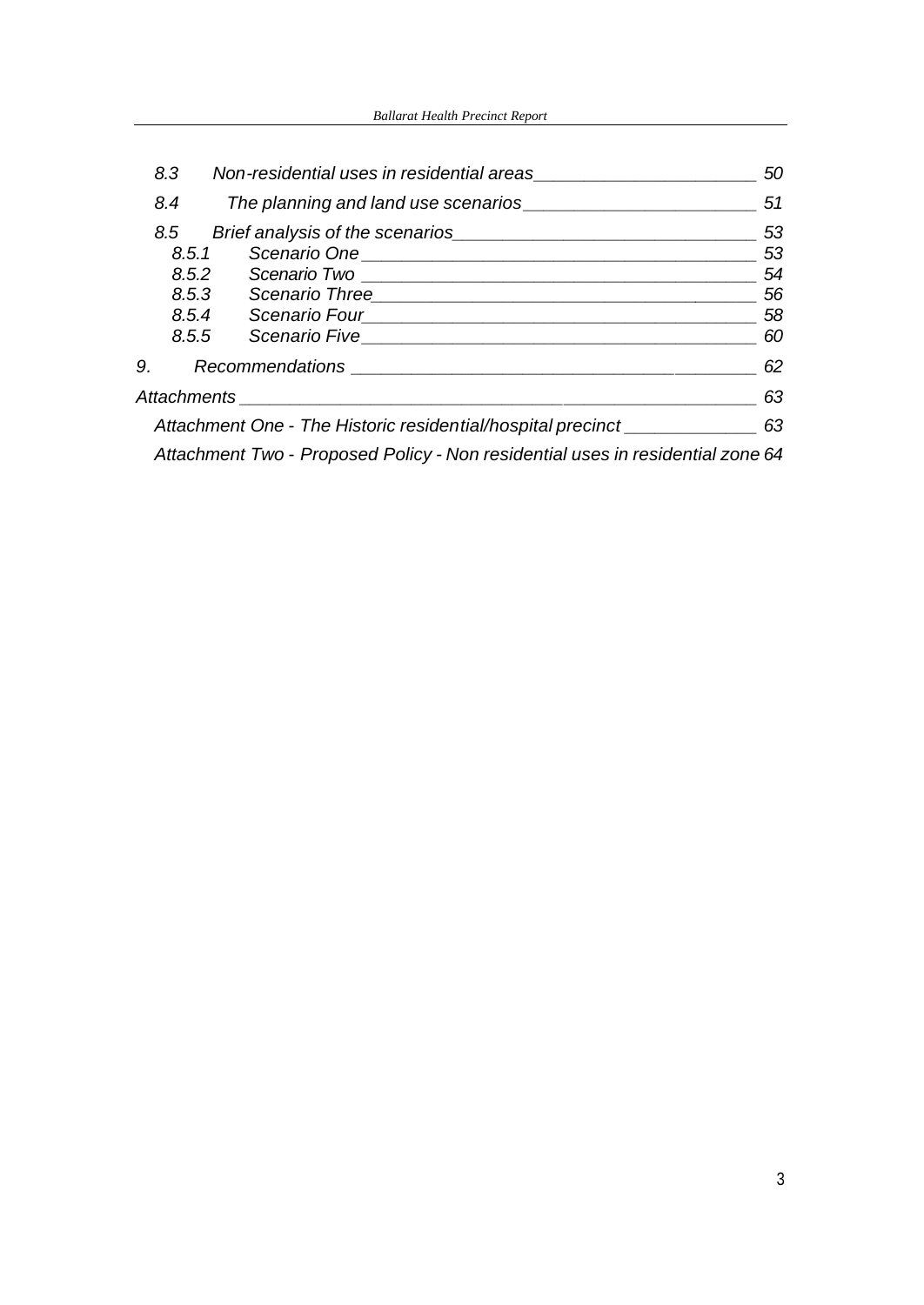# 1. Introduction

Ballarat is a significant regional provider of health and medical facilities. The region includes Western Victoria, the Central Highlands region and the Wimmera, as well as Ballarat. The major medical and health facilities are Ballarat Health Services and St John of God Hospital.

The Ballarat Economic Development Strategy (2003) identified the importance of the health sector to Ballarat and the Central Highlands region, and in particular the positioning of Ballarat as a *"creative community"*. The most recent population projections for Ballarat, the Central Highlands region and the Wimmera region confirm population growth up to 2031 with a substantial increase in the proportion of people aged 60 years and over. Detailed population projections have recently been completed by the City of Ballarat. These project population growth of 20,254 over a 20-year period (between 2001and 2021), with the population estimated to increase from 83,599 in 2001 to 103,853 in 2021.

Through in-migration, natural population growth, an ageing population, increasing elective surgery and Ballarat's important regional role, demand for primary and allied health services will increase over the next decade, and beyond. At the same time facility locational requirements will change as Ballarat grows and delivery methods change. There will be a continuation of the trend for more treatments and surgery, shorter hospital stays and increased home based care.

The Ballarat City Council commissioned Regional Innovation and Urbanomics to review the future provision of health services and facilities in Ballarat and specifically to determine whether future provision is dependant on location close to the major hospitals. The review is the result of a long history of land use conflict within the historic central residential area of Ballarat in which the hospitals are located. This area was surveyed in 1852 and zoned for residential use in 1855. Some time later the Ballarat Hospital (Ballarat Health Services) was relocated from Camp Street to its present site at Drummond Street North. In 1950 St John of God Order purchased the Bailey Mansion at the corner of Drummond Street North and Mair Street. The first Ward was constructed on the site in 1950. The residential use of the area preceded the development of the hospitals and the proliferation of medical and health related uses. However the hospitals have been located in the area for in excess of 50 years.

Other medical service providers have been attracted to the general locality of the hospitals. This has created conflict between residential and medical related uses. The Ballarat City Council has attempted to introduce planning controls to regulate (and prohibit) additional medical practices close to the hospitals. Planning disputes have resulted. These disputes have been played out in various planning tribunals, most recently through VCAT decisions.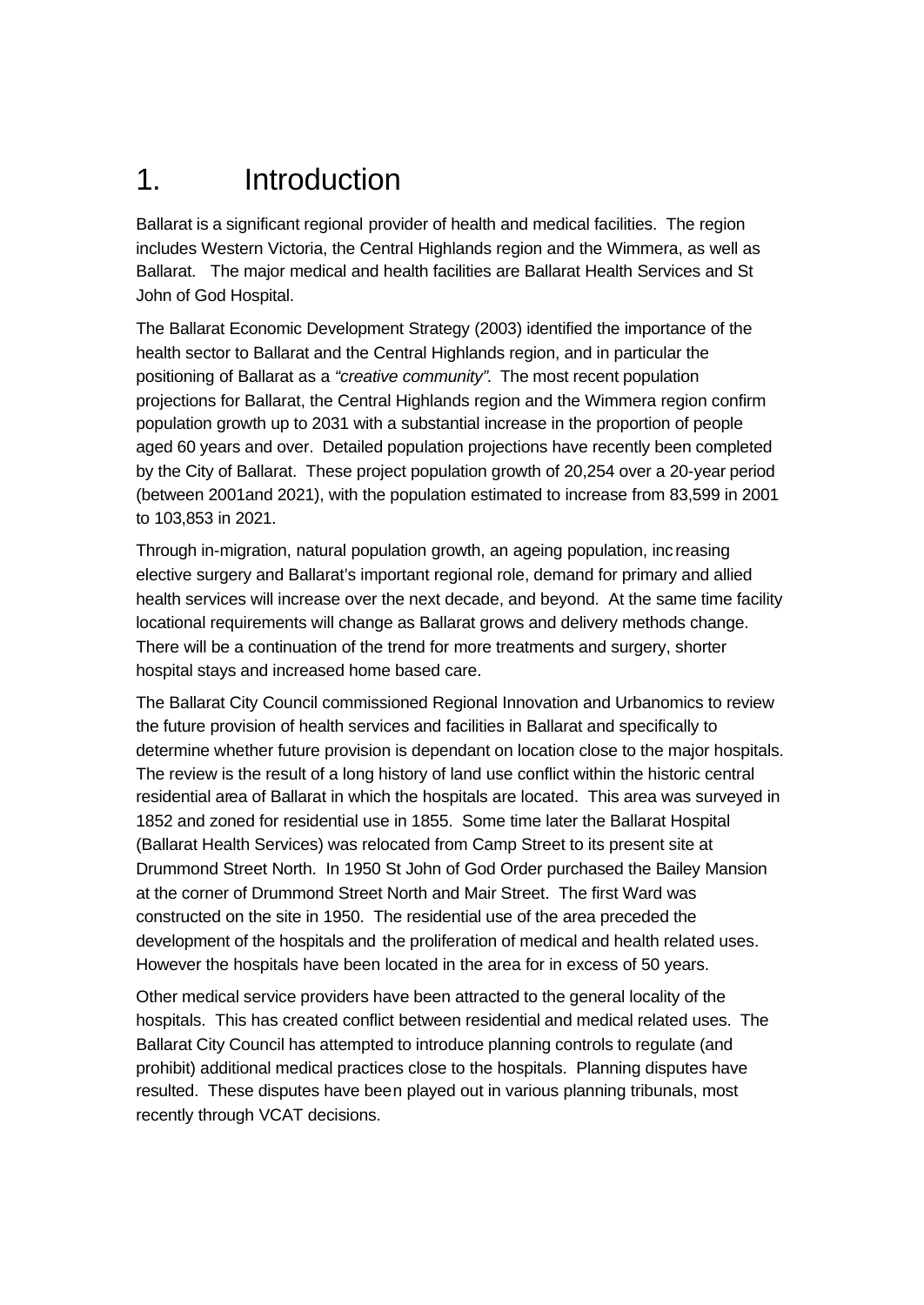This review is the most recent attempt to reconcile:

- The economic development and social imperative of providing quality, accessible health and allied health services to the Ballarat and regional communities;
- The desire to protect high quality residential environments; and
- The achievement of greater planning certainty.

A key question for resolution is:

"Does the future provision of health and allied health facilities and services to Ballarat and regional communities depend on those services and facilities being located close to Ballarat Health Care and St John of God hospitals?"

As a dynamic regional service centre Ballarat must be able to provide quality health and medical services to the Ballarat and regional communities. In addition, as an attractive and rapidly growing regional city, Ballarat must be able to provide a diversity of quality living and recreating environments. Part of Ballarat's appeal directly relates to its historic residential buildings, which characterize the building stock in the residential area close to the hospitals. Ballarat's history, the rapid growth of Ballarat, previous facility location decisions, the growth of health and well-being disciplines, the regional role of Ballarat and the highly desirable living environments and built from within the historic residential areas of Ballarat lend to inescapable tension regarding competing land use and neighbourhood amenity. The Ballarat City Council, the Ballarat health sector and the broader community require that these tensions be resolved through achieving greater land use planning certainty, without compromising health care and medical capacity, or residential amenity. That is the conundrum.

## 2. The Study Area

## 2.1 General Description

The study logically requires consideration of health service and facility provision within the entire urban area of Ballarat. However it is necessary to consider the issue of health service and facility provision within a hierarchy of locations, in order that the basic question of locality dependence can be addressed, and therefore the planning implications of any locality issues.

Within this framework:

1. The specific study area comprises the "*the historic residential/hospital precinct*  which is located to the west of the central business area, extending west towards Lake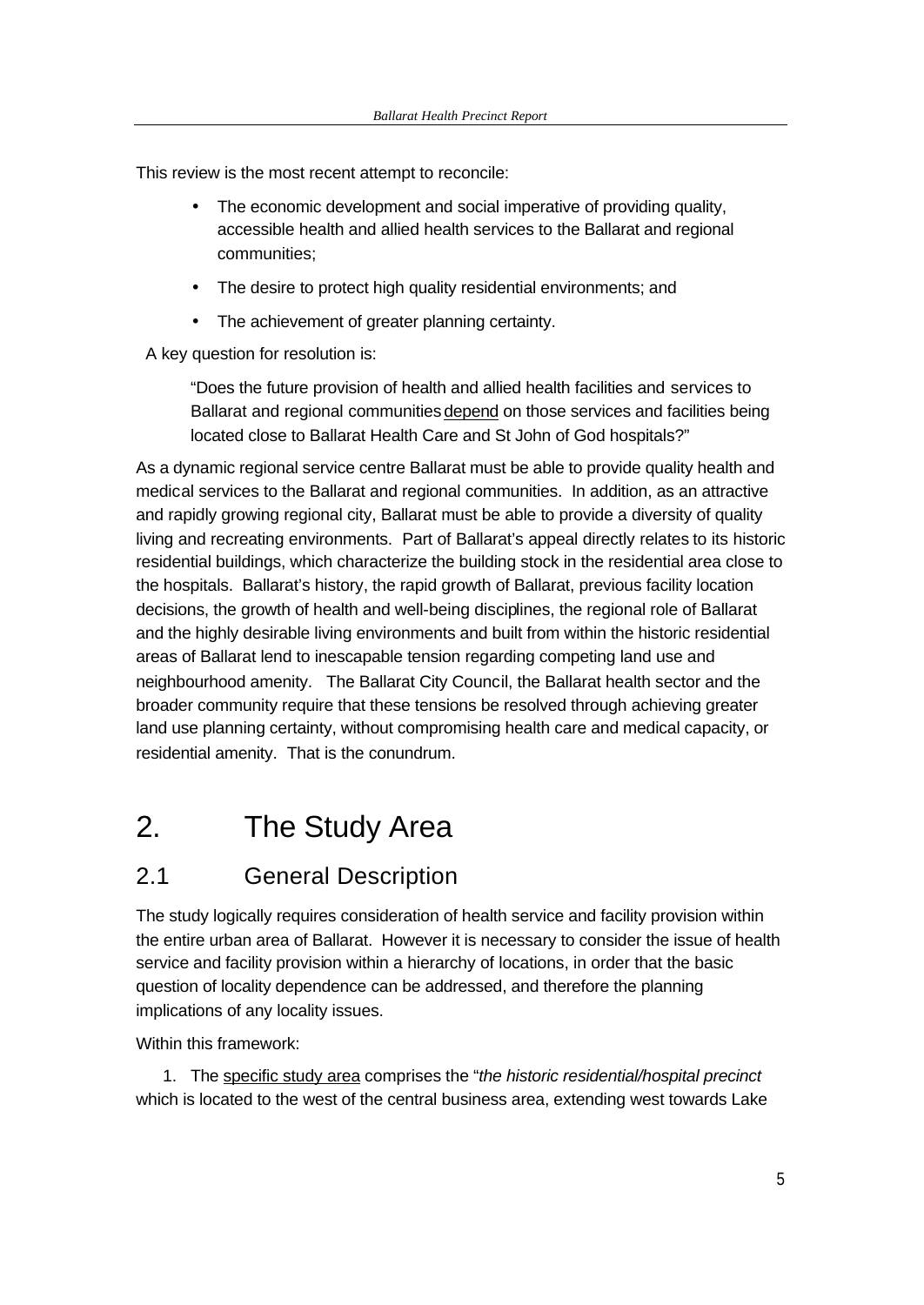Wendouree and south to the Queen Victoria Hostel, as detailed the attached plan (*Attachment 1);* and

2. The more general study area comprises the remaining urban areas of Ballarat.

## 2.2 Overview of current uses within the precinct

*The historic residential/hospital precinct* incorporates one of Ballarat's most historic residential areas. It contains a mix of residential properties including many stately Gold Rush period mansions and miners cottages, within wide treed streetscapes. *The historic residential/hospital precinct* has been a residential neighbourhood since Ballarat's settlement. The *historic residential/hospital precinct* was initially a residential area with the hospitals and medical uses following later.

The Ballarat campus of Ballarat Health Services, the St John of God Private Hospital, the Queen Elizabeth Hostel, the Australian Catholic University and Clarendon College are located in the *historic residential/hospital precinct.*

Residents value the residential architecture, ambience and amenity of the *historic residential/hospital precinct*. However, in parts of the precinct residential ambience and amenity has been eroded. The hospitals, medical, health and well-being practices attract visitors to the precinct resulting in more traffic and greater parking pressure. The Catholic University, Clarendon College and the proximity of the precinct to the Central Business Area exacerbate these issues. In addition the Country Fire Authority Headquarters are located in Talbot Street.

Medical centres, and other health related services and facilities have primarily located in the former Residential/Office Zone (in the pre-VPP format Ballarat Scheme). A detailed location analysis is undertaken later in this report.

The *historic residential/hospital precinct* also incorporates a section of Sturt Street. Sturt Street is the major arterial road though Ballarat. It is zoned Business 1 and is used for a variety of commercial activities, including a small number of medical and allied health practices.

The eastern section of the *historic residential/hospital precinct* is adjacent to Ballarat's Central Business Area. The Central Business Area is predominantly a commercial zone immediately to the east of Lyons Street. Anecdotal evidence points to some people who work in the Central Business Area parking in the *historic residential/hospital precinct,*  which further compounds traffic and parking problems.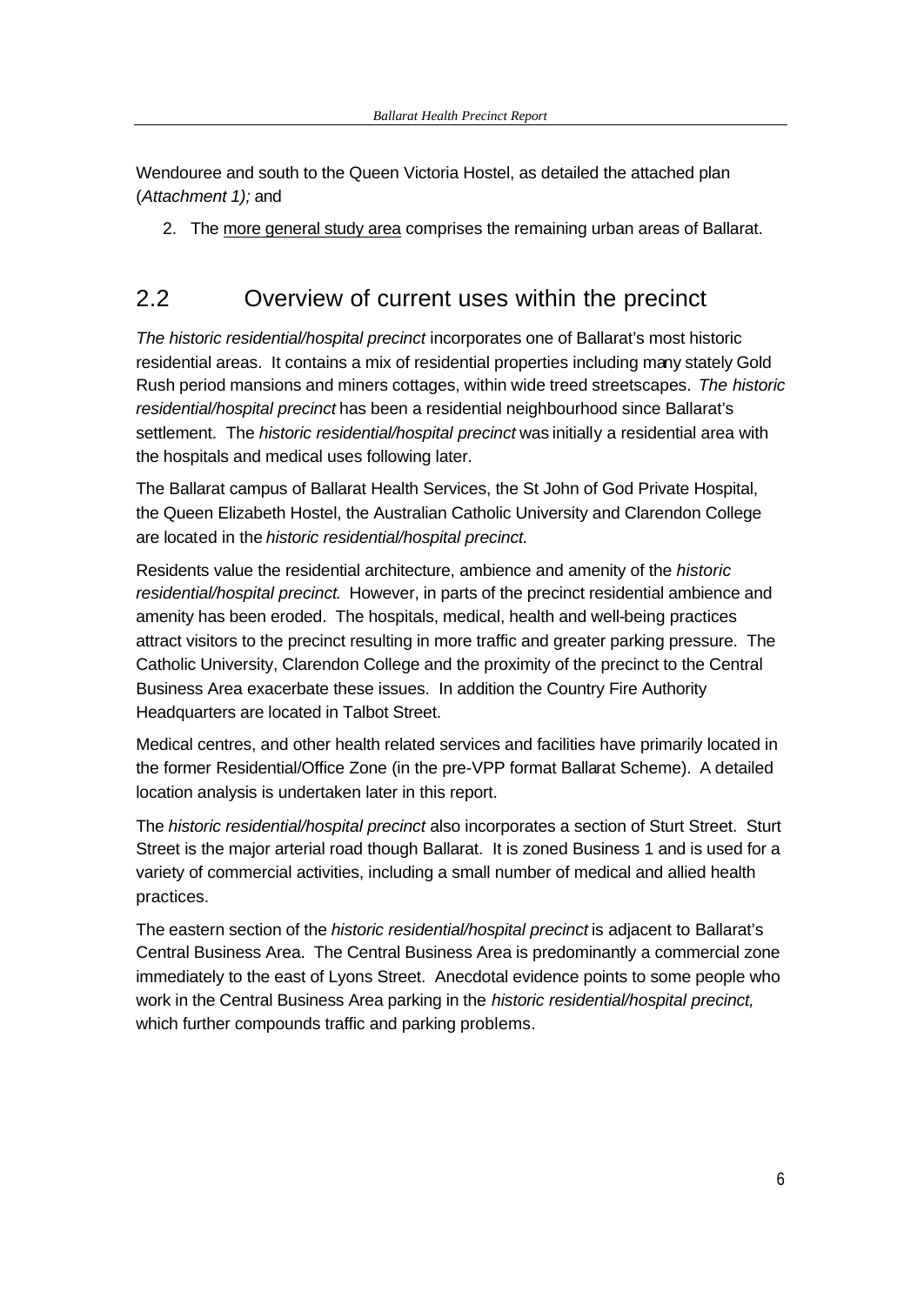# 3. The Study

The objectives of the study are to:

- Identify the impact of a local planning policy that would prevent existing nonmedical properties within the precinct from being converted to medical use (would this negatively impact health services delivery?).
- Identify inadequacies in the medical infrastructure and the future issues that will inhibit growth on the existing sites and the impacts on the surrounding residential and commercial areas.
- Examine the impact of the introduction of new medical centres and offices on existing residential and commercial properties in relation to parking, traffic management, hours of operation, residential security, amenity and streetscapes and re-assess the need to provide parking spaces in relation to the establishment of new medical centres.
- Examine the priority of need of medical centres to be in close proximity to the hospitals
- Examine the impact of the Municipal Strategic Statement (MSS) on location of suburban medical centres.
- Identify potential medical centre / residential co-location scenarios in immediate and secondary areas to hospitals.

This study has involved:

- **•** Review of previous strategies and reports and the relevant provisions of the Ballarat Planning Scheme.
- **BED Assessment of VCAT decisions regarding applications for use of premises for** medical related uses within the *historic residential/hospital precinct*.
- ß Assessment of the current residential and non-residential uses in the *historic residential/hospital precinct.*
- **BED Discussions with medical practitioners regarding locational requirements.**
- **EXED** Discussions with Ballarat Health and St John of God Hospital regarding future development plans and locational requirements.
- **EXED** Discussions with residents within the *historic residential/hospital precinct* through one-on-one discussions, workshops and a public forum.
- **B** Assessment and testing of *historic residential/hospital precinct* scenarios.
- **Recommendation of a preferred scenario and identification and development of** policies and planning tools to support the adopted scenario.
- **•** Development of recommendations to support the preferred outcomes.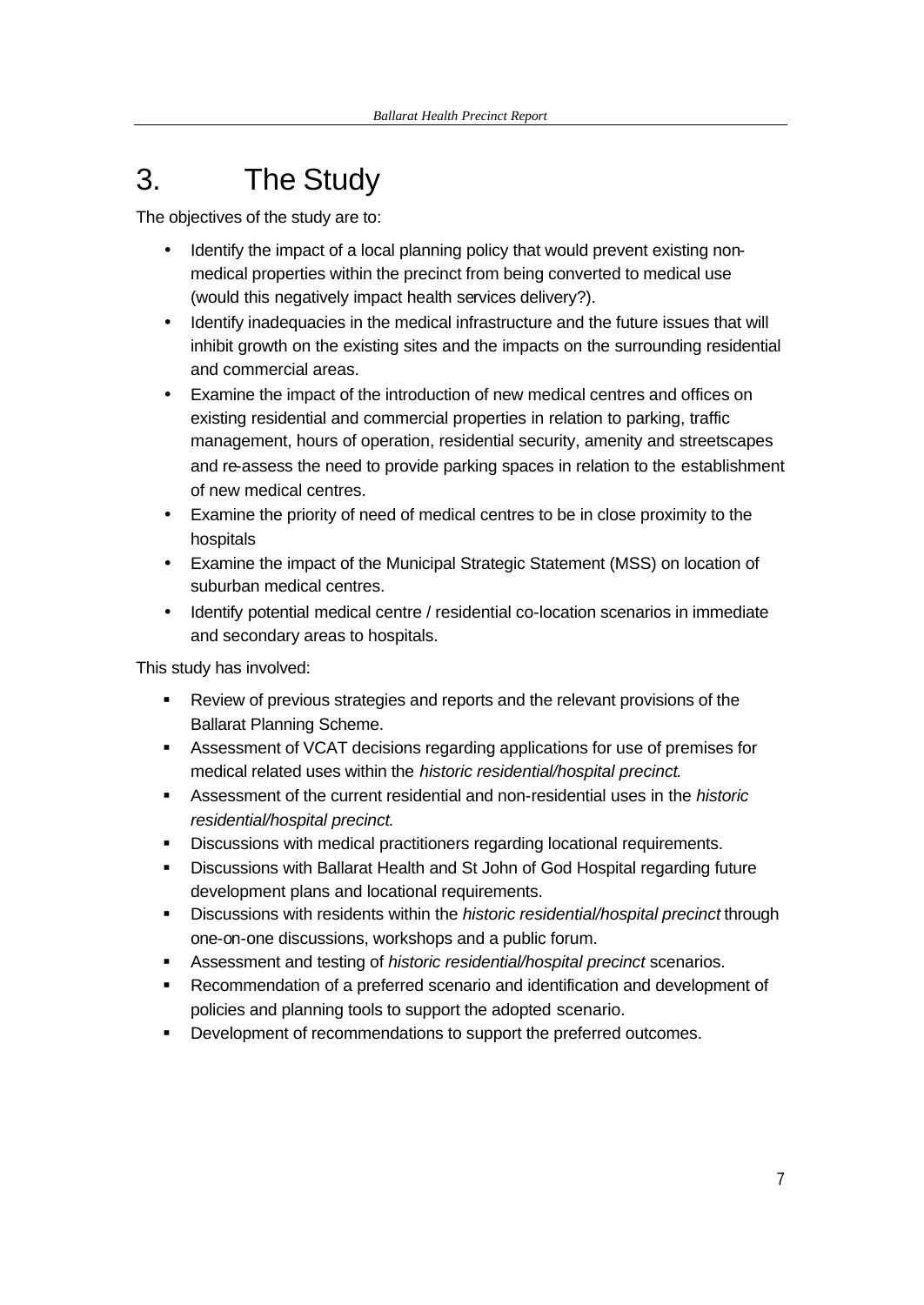# 4. Land Use and Planning Context

## 4.1 Planning background

Some properties within the *historic residential/hospital precinct* are subject to a Heritage Overlay which was introduced to protect heritage places of natural or cultural significance. The Ballarat Central Business Area Urban Design Framework (2005) identifies 6 precincts, with the Sturt Street precinct, which is one of the six precincts, including parts of the *historic residential/hospital precinct.* The Urban design Framework addresses issues of future urban design and public transport in Central Business Area. It has a strong focus on the retention of heritage values in the precincts and protection of residential areas.

The *historic residential/hospital precinct* has been the subject of a number of planning studies and planning scheme amendments. Through these Council has attempted to address the conflict between residential use and amenity and medical related uses.

In 1983 the Council introduced a control that applied a Residential/Office zone to part of the land within the *historic residential/hospital precinct* ("the control"). The control required that no more than 50 percent of properties in any street within the designated area be used for non-residential purposes. This has been referred to as "the 50 percent rule". In addition a maximum floor area of 150  $m^2$  was to apply to non-residential uses within the designated area.

These controls came into effect in 1987, with the designated area reduced from that proposed by the Council in 1983. Once the 50 percent occupation was reached the Council undertook a further study culminating in a 1995 report prepared by Ratio Consultants and others ("the Ratio Report"). Planning Scheme Amendment L1 was prepared following the Ratio Report. It proposed:

- The removal of the office component from the zone;
- The removal of medical centres, as of right, east of Drummond Street and on the north side of Mair Street;
- The prohibition of medical clinics in other parts of the designated area;
- Retention of 150 $m^2$  limit on non-residential use floor space; and
- The introduction of a Code of Practice as a framework in which to consider planning applications.

To reflect the above matters a *Medical Exclusion Policy* was prepared.

As a result of the introduction of the New Format Planning Scheme, Amendment L1 was abandoned. However the New Format Planning Scheme included a *medical exclusion*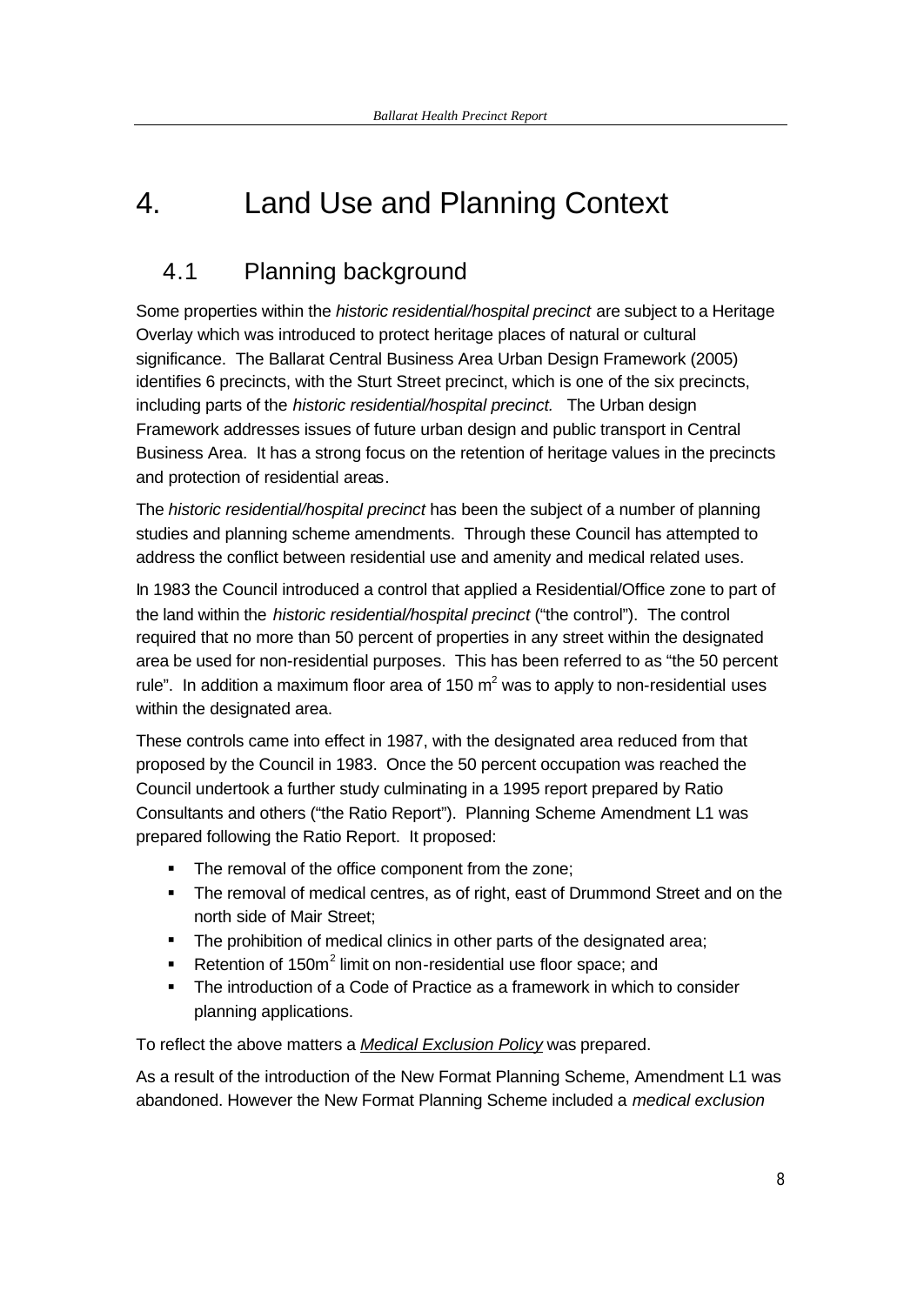*area* in the Residential 1 Zone (being the area covered by the *historic residential/hospital precinct*), with:

- An Incorporated Plan Overlay; and
- The Ratio Report as an incorporated document within the Scheme.

A Planning Panel was appointed to consider submissions on the New Format Planning Scheme. It decided the above approach was not an appropriate way to deal with land use and planning tensions in the *historic residential/hospital precinct*. The Planning Panel fixed 30 November 1999 as the sunset date for the *Medical Exclusion Policy* due to a number of concerns, including:

- The apparent inconsistency between:
	- o The stated importance of health care services for the region and the strategic importance of the health sector to Ballarat; and
	- o The restriction on establishment of health facilities and services within a significant area around the hospitals.
- The potential impact on residential character and amenity of further development of health facilities and services.

The Incorporated Plan Overlay identified the area to which the policy related. The Panel concluded:

"The Incorporated Plan Overlay is inconsistent with Council's strategic objective and that consideration should be given to its removal and replacement by a local policy dealing with residential character and amenity rather than artificial restrictions on the land use itself".

The Council then prepared Amendment C27, which sought to fill the Planning Scheme vacuum created by the expiry of the *Medical Exclusion Policy.*

## 4.2 Amendment C27

Amendment C27 was developed to:

- Address the concerns of the Panel expressed during the review of the New Format Planning Scheme; and
- To provide an alternative planning mechanism within the *historic residential/hospital precinct* to replace the expired *Medical Exclusion Policy*.

In March 2000 Council placed Amendment C27 on public exhibition. The exhibited Amendment was similar to a previous Council policy 22.09-2. It sought to prevent establishment of more medical centres within the Medical Centre Exclusion Area (which was specified in the policy), in areas other than: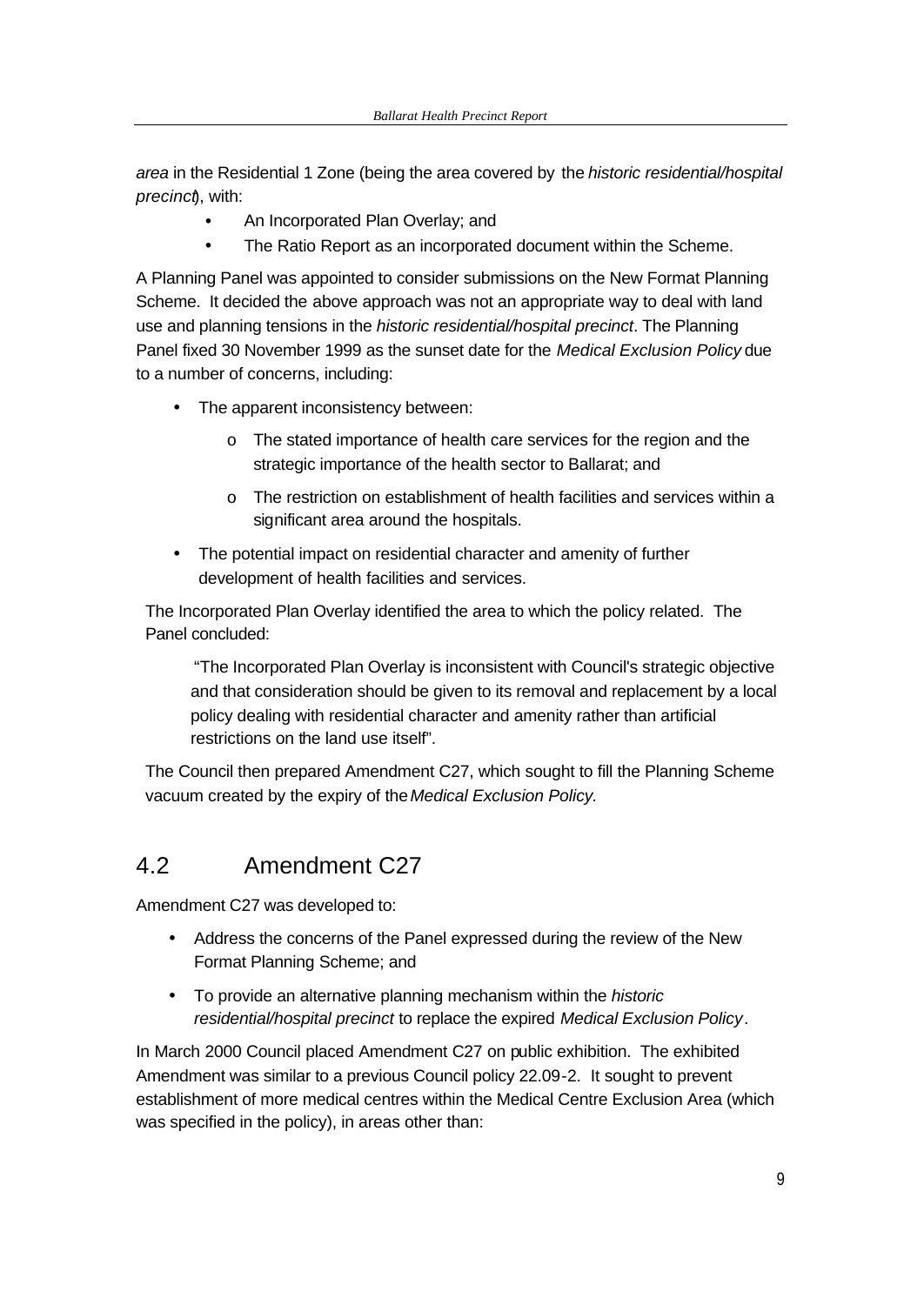- The hospital grounds; and
- The former Residential/Office Zone to the east of the hospitals.

As a result of submissions to the Amendment C27 Council included the former Residential/Office Zone to the east of the hospitals, as part of the area from which further medical centres were to excluded.

The Planning Panel that considered Amendment C27 recommended its abandonment, due to insufficient strategic basis as required by its Strategic Assessment Guidelines. The Panel noted:

"The Responsible Authority has still not reconciled a fundamental contradiction in their views to the promotion of medical and health facilities with the protection of the residential amenity and urban character".

The Panel recommended that, "an economic study be undertaken to provide a sound strategic basis for the medical and allied health sector". However the Panel stated that further widespread agglomeration of medical offices would be undesirable and counter to the primary objectives of the Residential Zone. The Panel concluded that while being sympathetic to the desire of those who wished to protect the area, the mechanism and the drafting of the local policy failed in that:

- ⇒ It was not strategically driven; and
- $\Rightarrow$  It purported to override zoning provisions by prohibiting medical centres within the residential zone.

The Panel concluded that the Amendment did not develop the Code of Practice into a sound performance based mechanism for assessing applications for medical practices. It concluded that resolution of these matters would require major changes to the MSS and the local policy, and therefore recommended the abandonment of Amendment C27.

## 4.3 Land zoning within the precinct

The Ballarat Campus of Ballarat Health Services is located on land zoned Public Use 3 [Health and Community]. The St John of God Hospital site is zoned Residential 1. Residential and semi commercial areas around the hospital, the Catholic University and Clarendon College are zoned Residential 1. Land fronting Sturt Street is zoned Business 1. The Residential 1 zone allows medical centres, subject to a permit.

A medical centre is defined as:

*Land used to provide health services (including preventative care, diagnosis, medical and surgical treatment, and counselling) to outpatients only.*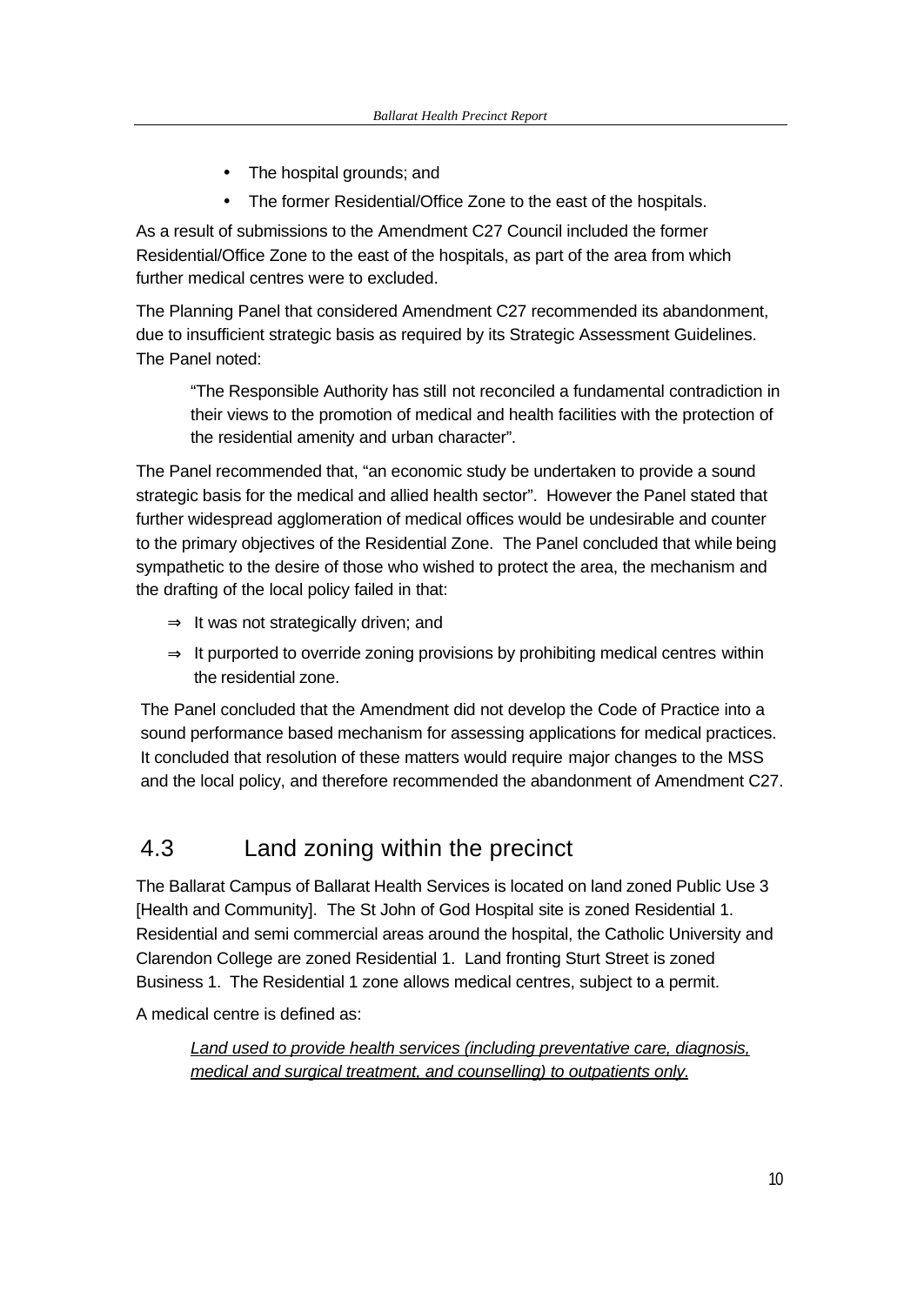Subject to a permit, the additional following uses may be permitted in a Residential 1 zone:

- ß *Car Wash*
- ß *Convenience Restaurant*
- ß *Convenience Shop*
- ß *Plant Nursery*
- ß *Service Station*
- ß *Take Away Food Premises*
- ß *Veterinary Clinic*

All other uses (including offices), are prohibited in Residential 1 zones (other than certain home based occupations).

## 4.4 Car parking requirements

The Table to Clause 52.06 of the Ballarat Planning Scheme requires the provision of 5 car spaces for each practitioner in a medical centre. Alternatively, a parking precinct plan can be prepared by the responsible authority, which may specify different requirements to those set out in the Table to Clause 52.06. A parking precinct plan has not been completed. The car-parking requirement is therefore 5 spaces per practitioner. This is more onerous than car parking requirements for commercial uses within commercial zones.

## 4.5 Local Planning Policy Framework

## *4.5.1 Municipal Strategic Statement*

The Municipal Strategic Statement ("MSS") provides a concise statement of the key strategic planning, land use and development objectives for Ballarat. It identifies strategies and actions to facilitate the stated objectives being achieved. The MSS provides the strategic basis for the application of planning zones, overlays and the specific Planning Scheme provisions. It underpins decision-making by the Responsible Authority on planning applications and land use issues.

The MSS was reviewed in 2004/2005 and incorporated into the Ballarat Planning Scheme. The MSS is presented within themes of *Settlement, Environment and Economic Development.* The MSS identifies key issues within each of the themes, and details objectives and strategies to achieve the objectives. Within the MSS the Settlement and Economic Development themes are relevant to health facility and service provision within the City of Ballarat. Following is a summary of the relevant provisions.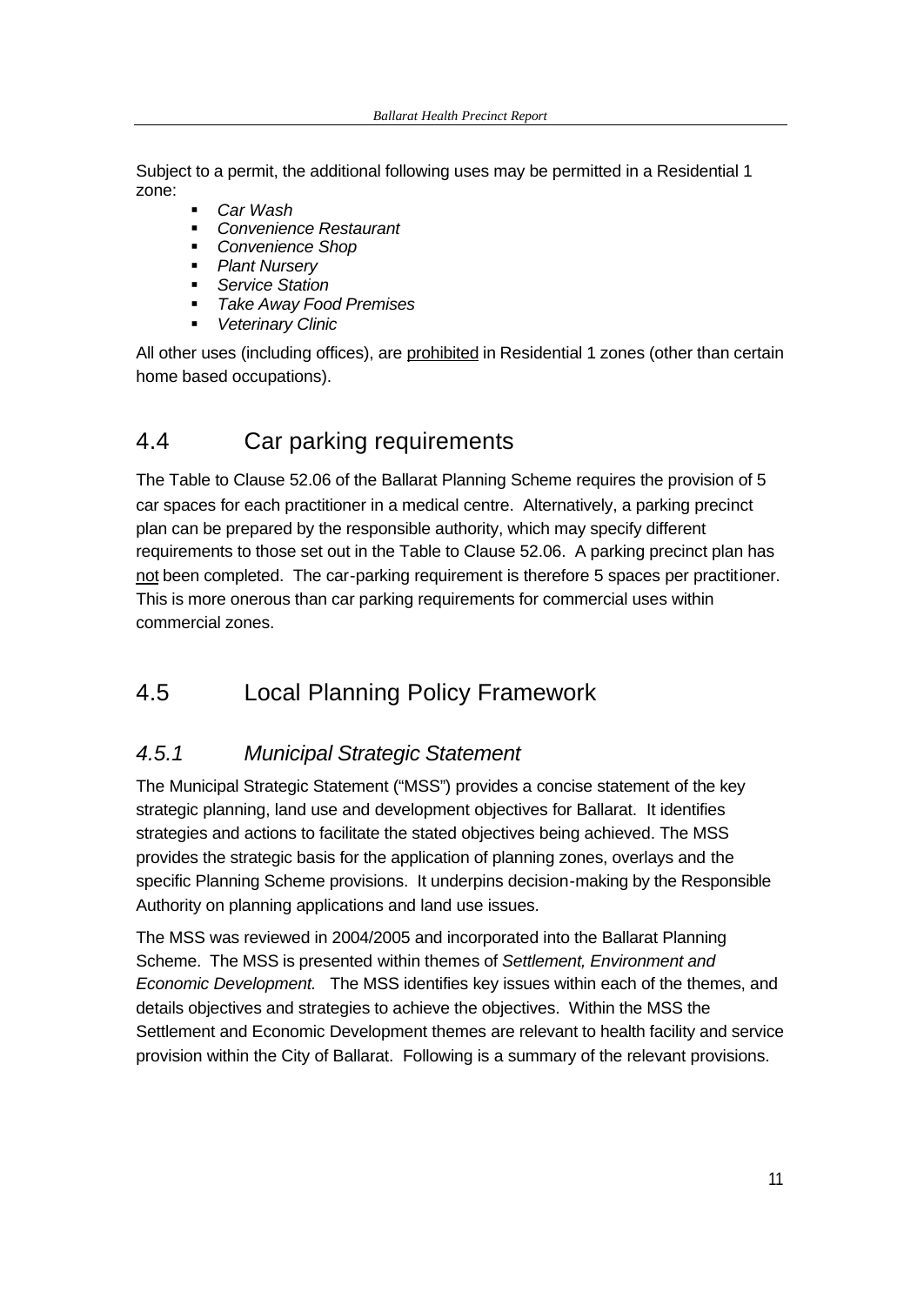## *4.5.2 Specific provisions in the Municipal Strategic Statement*

#### 21.05 SETTLEMENT

21.05-1 Key Issues – Settlement

*Liveability (Overview)*

"There are land uses within zones that without adequate management, have the potential to create conflict and lead to a reduced quality of life, (eg. hotels in residential areas). The Council will seek to ensure that this potential conflict is controlled through permit conditions, where such opportunity exists, and through codes of practice, agreements and education."

21.05-2 Settlement Objectives

*Objective 4 – Liveability* 

To ensure that changes in established urban areas take place without reducing the existing quality of life that the area provides

*Objective 5 – Liveability* 

To make services and facilities available and accessible to support the needs of the city's existing and future community

21.05-3 Settlement Strategies

*Liveability* 

- $\Rightarrow$  Allow the establishment of land uses in residential areas that provide the surrounding neighbourhood with daily convenience services without being of detriment to the quality of life enjoyed in the area.
- ⇒ *Provide for the establishment of medical facilities in proximity to the hospitals only when existing residential amenity is not reduced.*
- ⇒ *Require non-residential land uses that provide services of daily convenience to cluster in neighbourhood and local convenience centres throughout the urban area, including but not restricted to general medical practitioners*

### 21.06 ECONOMIC DEVELOPMENT

21.06-1 Key Issues – Economic Development

*Overview – Retail/Commercial* 

"The City of Ballarat has adopted a hierarchical approach to the location of commercial floorspace with the hierarchy consisting of: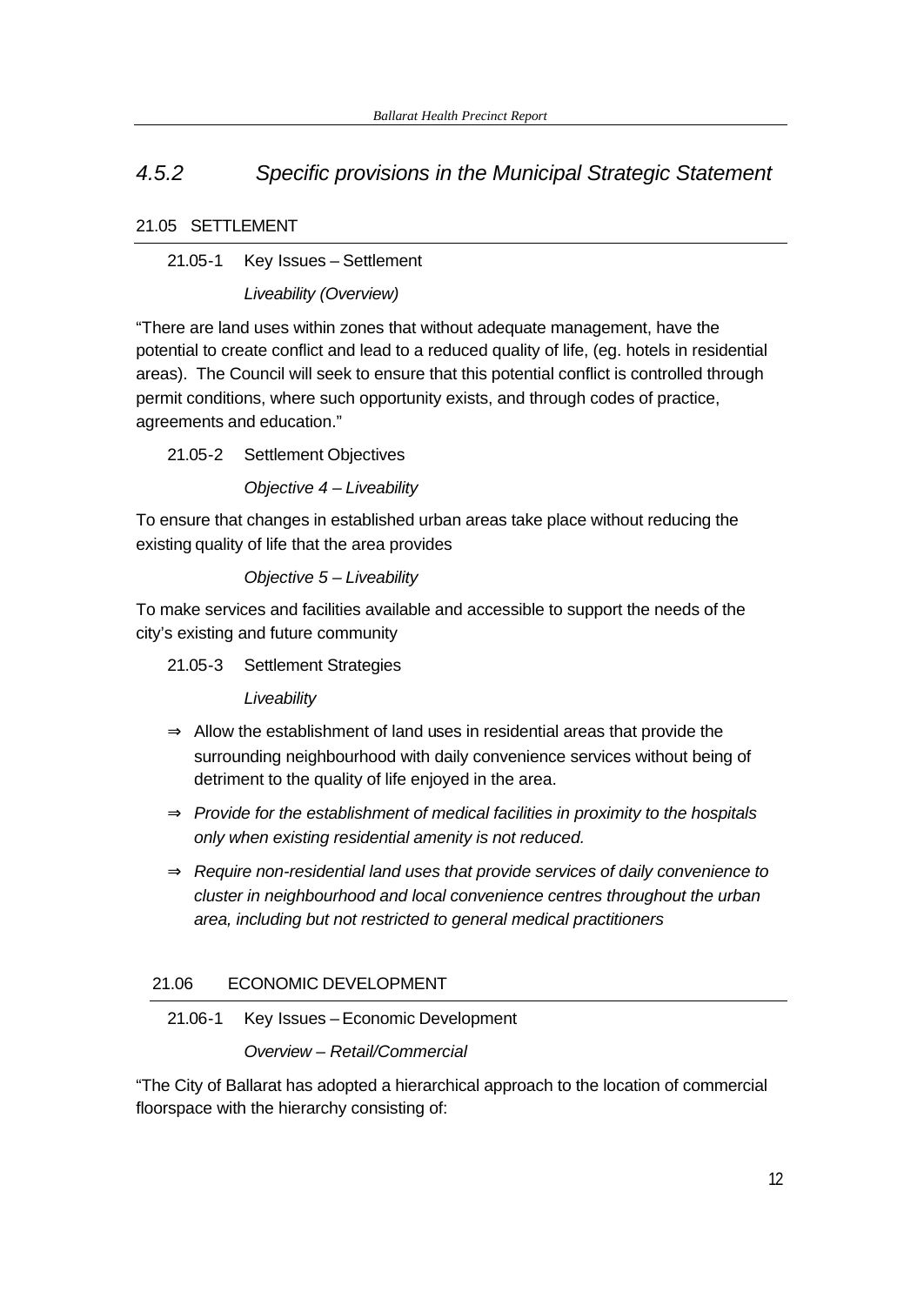- Regional "...the central business district sits at the top of the hierarchy as the primary center of retail, commerce and entertainment serving the western region"
- Sub regional (such as Wendouree Village)
- District (Sebastopol, Howitt Street are examples)
- Neighbourhood group of convenience outlets serving daily and more than once a week shopping trips

#### 21.06-2 Economic Development Objectives

#### *Objective 9 – Retail/Commercial*

To facilitate access to commercial services through the development of regional, subregional, district and neighbourhood commercial centres

#### *Objective 10 – Retail/Commercial*

To recognise, enhance and facilitate the function of the Ballarat Central Business District as the dominant administrative, commercial, financial, cultural, recreational, tourist, and entertainment centre within the City and surrounding region.

21.06-3 Economic Development Strategies

*Retail/Commercial*

- $\Rightarrow$  Require new commercial floorspace to be appropriately located within the commercial hierarchy.
- ⇒ *Encourage the establishment of medical facilities not serving a local neighbourhood within existing commercial centres, particularly the Central Business District.*
- ⇒ *Require non-residential land uses that provide services of daily convenience to cluster in neighbourhood and local convenience centres throughout the urban area.*
- ⇒ *Encourage the establishment of new commercial centres (of a neighbourhood centre status) within Alfredton and Delacombe to serve the growing population in these areas.*
- ⇒ Prevent the expansion of the Central Business District beyond existing boundaries by maintaining the current area of Business 1 Zone within the city centre.
- $\Rightarrow$  Require the provision of sufficient onsite car parking spaces to meet demand within new commercial developments.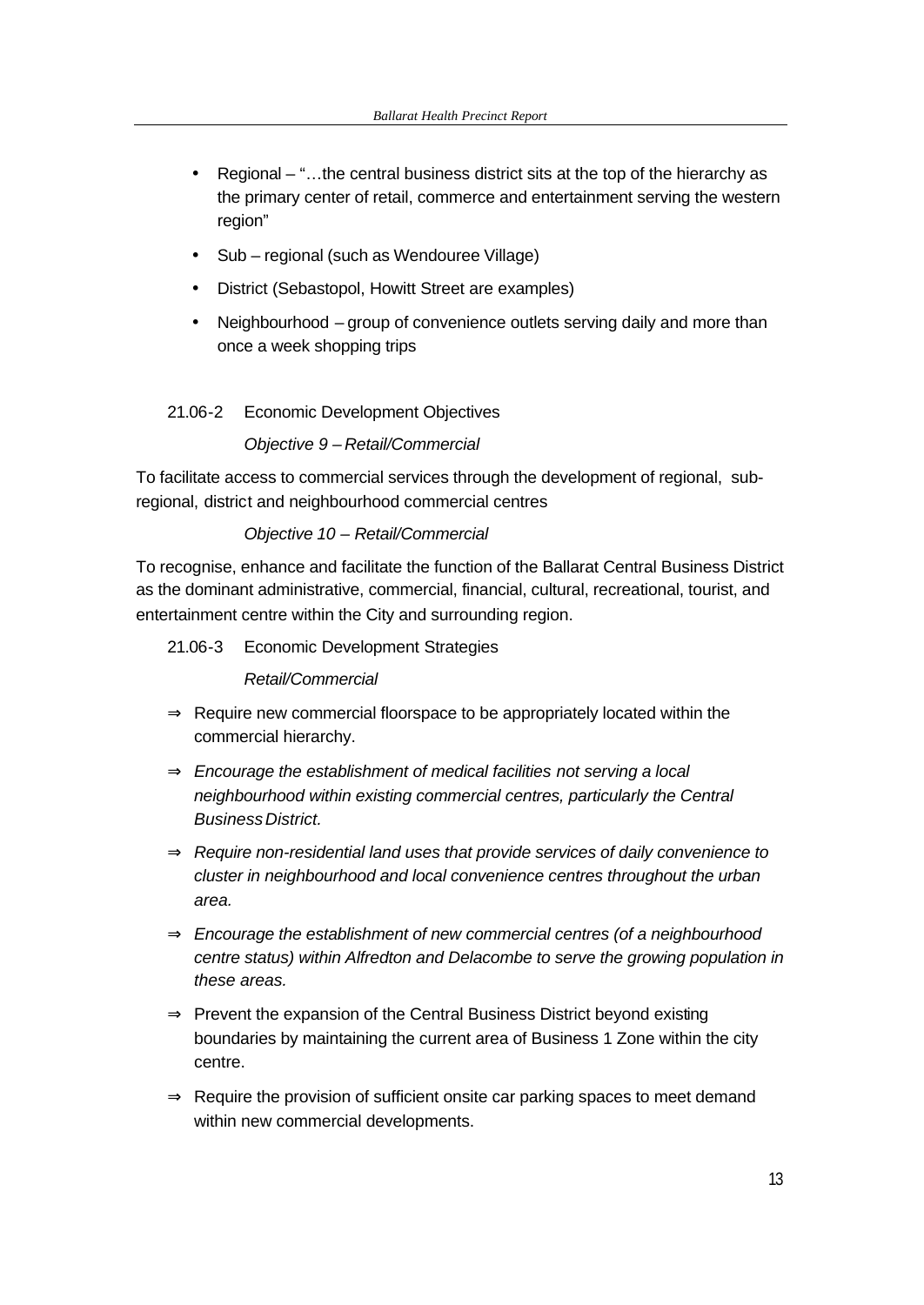## *4.5.3 State Planning Policy Framework*

The local planing instruments and provisions of those instruments must be read within the context of the State Planning Policy Framework, which contains the following provisions relating to health facilities and services.

18.06-1 Objective

To assist the integration of health facilities with local and regional communities.

18.06-2 General implementation

- Planning and responsible authorities should facilitate the location of healthrelated facilities (including acute health, aged care, disability services and community care facilities) with consideration given to demographic trends, the existing and future demand requirements and the integration of services into communities.
- Consideration should be given to planning public and private developments together and to including some degree of flexibility in use.
- Hospitals and other large health service facilities should be located in areas highly accessible to public and private transport.
- Adequate car parking facilities should be provided for staff and visitors.

## *4.5.4 Local Planning Policies*

The City of Ballarat Planning Scheme refers to a *residential development local policy* (clause 22.01), a *commercial land use and development local policy* (clause 22.03) and a *health facilities local policy* (clause 22.09), which has expired.

Clause 22.01 (residential development local policy) recognises the need to:

- Provide for a wide range of housing choice, diversity, form and affordability including infill and multi-unit development;
- Facilitate urban consolidation within older established areas; and
- Protect residential areas identified as being of historic and conservation value.

Clause 22.03 (commercial land use and development local policy) highlights the need to discourage the loss of existing housing stock by conversion to, or redevelopment for, non-residential uses.

Clause 22.09 (Health Facilities Policy – *Medical Exclusion Policy)* ceased to have effect from 30 November 1999.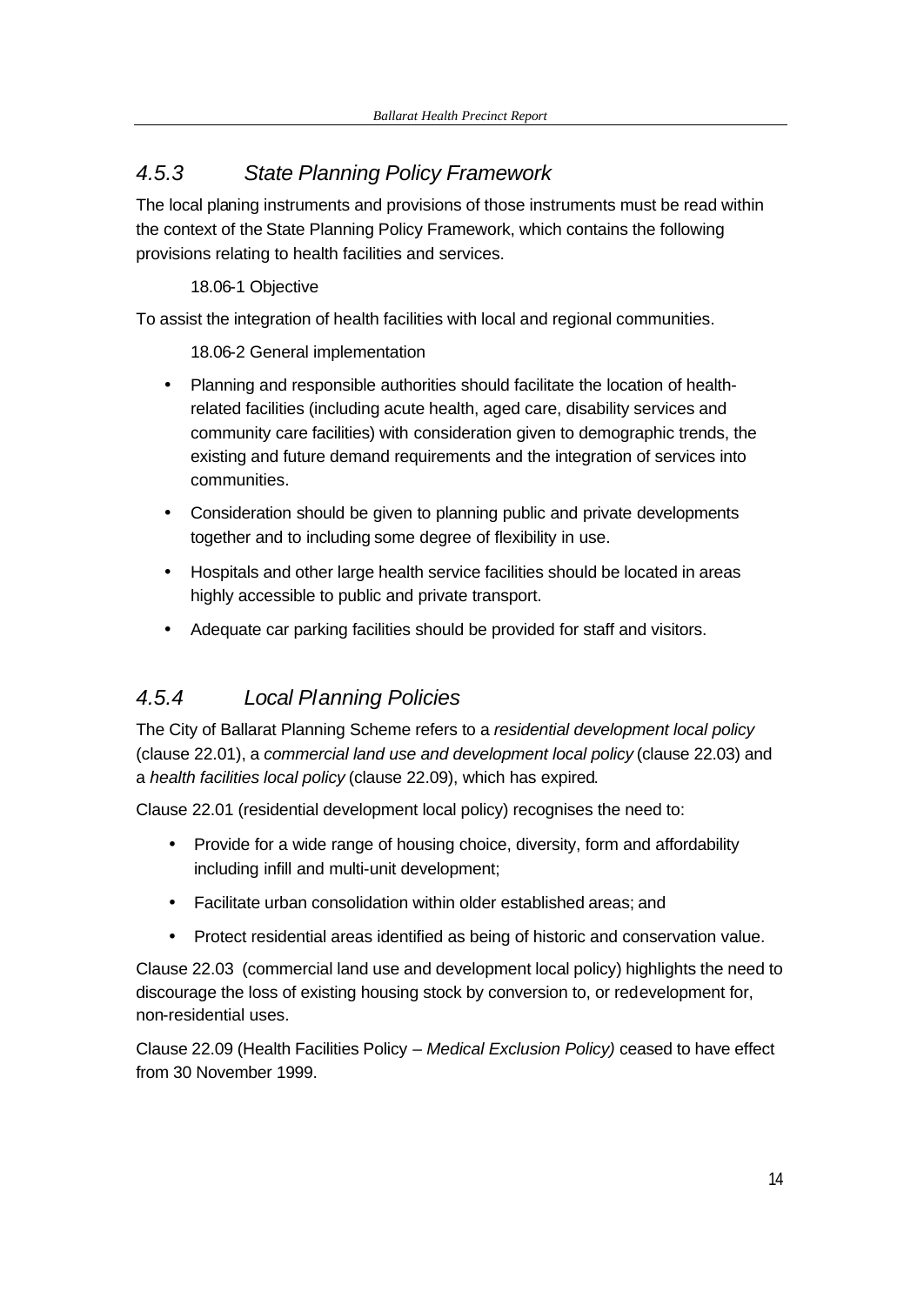The Policy recognised the importance of the health sector and related specifically to the locations of new health and medical facilities. It provided:

- That general practitioners (especially single practitioners) be encouraged to locate in neighbourhood centres or in buildings adjacent to such centres, particularly in those poorly serviced residential neighbourhoods.
- **That medical practitioners be encouraged to locate within the Ballarat Central** Business Area, particularly where the practitioner is serving more than a single neighbourhood.
- That further clustering of medical facilities within the vicinity of the hospitals be discouraged, particularly where this results in the loss of residential land use in the area.
- That new medical facilities be permitted to locate within the vicinity of the hospitals, on the east side of Drummond Street between Sturt and Webster Streets or on the north side of Mair Street between Drummond and Little Raglan Streets.
- **That new medical centres not be permitted to establish on any land included in** the Residential Zone within the area bounded generally by Eyre Street, Ripon Street, Wendouree Parade, Mill Street, Loch Avenue, Creswick Road, Claxton Streets, Davey Street, Mair Street and Lyons Street (as shown in Map 1 to Clause 22.09) (Health Facilities Policy – *Medical Exclusion Policy)*. This however does not apply to:
	- ⇒ Land on the east side of Drummond Street between Sturt and Mair Streets and land on the north side of Mair Street between Drummond and Little Raglan Streets; or
	- $\Rightarrow$  Purpose built medical centres located within the hospital grounds.
- Any application for medical centres must be assessed using the Medical Centre Code of Practice (October, 1995).

Following the expiry of the *Medical Exclusion Policy*, which discouraged the clustering of medical centres near the hospitals, there have been no specific locational restrictions on the establishment of medical centres within residential zoned areas of Ballarat. Planning applications are assessed according to the Medical Centre Code of Practice (October 1995).

## *4.5.5 VCAT Decisions*

A number of planning applications for medical centres (uses) within the *historic residential/hospital precinct* have been considered by VCAT.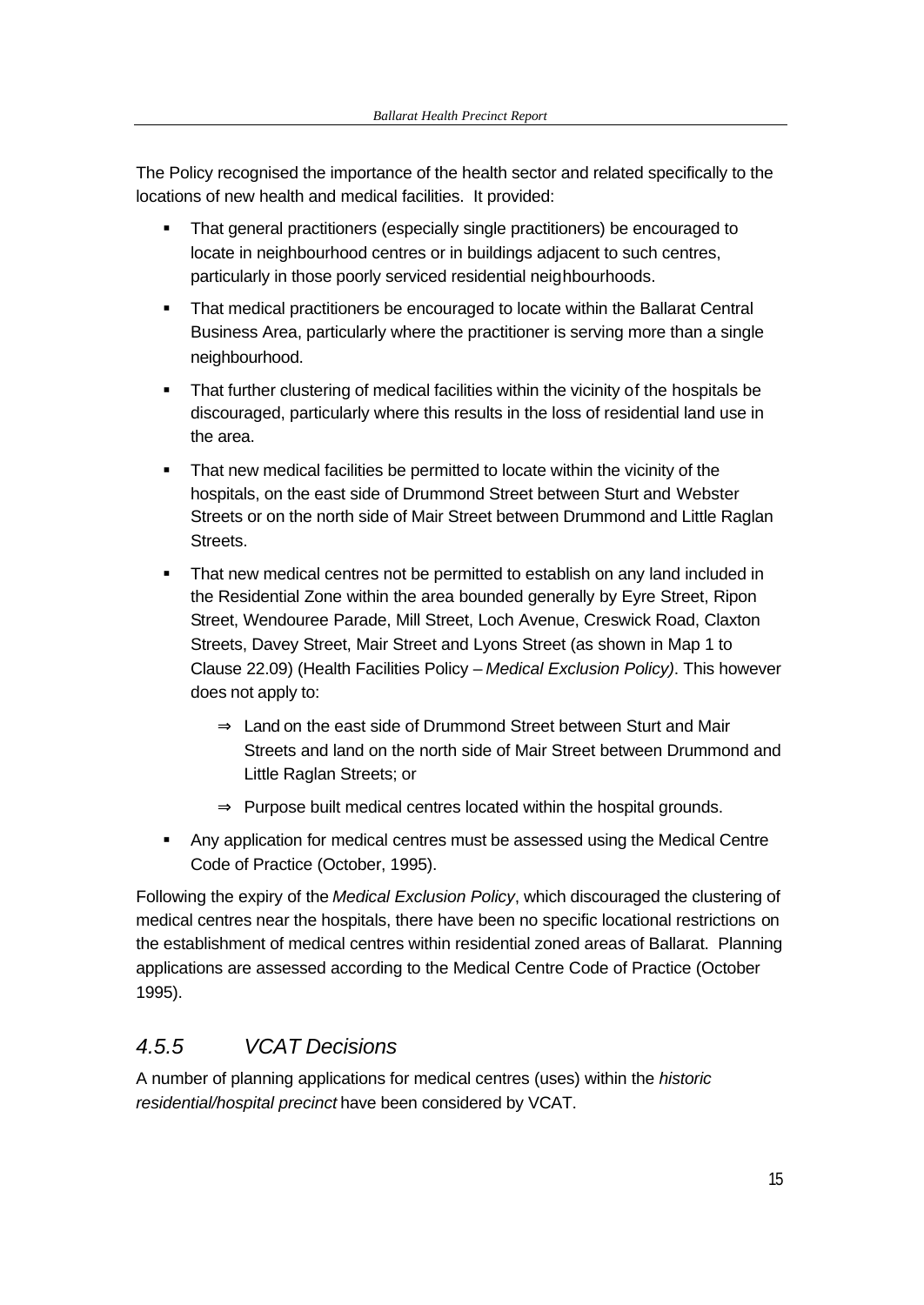The decision of VCAT in *Hargreaves v Ballarat City Council [2004] VCAT 980 (24 May 2004)* supported the retention of residential areas and protection of residential amenity as a priority.

It provided:

*While a Residential 1 Zone may accommodate a limited range of non-residential uses, they must be appropriately located and serve a local community need. The apparent intention behind the accommodation of other non-residential uses is that they add to the enjoyment and functionality of residential areas, and add to the residential nature of the areas. Examples would include:*

- *Residents having quick and convenient access to the services of a doctor or other health provider.*
- *Residents having convenient access to a milk bar to purchase basic items such as bread, milk and newspapers.*

*Such non-residential uses can enhance the amenity of a residential area, making them more pleasant and convenient places in which to live. The challenge is to assess when the benefits of such propinquity outweigh the benefits delivered and adversely affect the residential amenity. When residential amenity is eroded rather than enhanced by such non-residential uses, the implicit purpose of the zone is undermined.* 

This decision adopted the approach that:

- ⇒ Medical clinics in residential zoned areas must service the needs of local residential communities.
- ⇒ Protection of residential amenity is paramount in residential areas.
- $\Rightarrow$  The residential zone provides for uses that enhance residential living and residential amenity and where other uses erode residential amenity the implicit purpose of the zone is undermined.

This is consistent with the existing provisions of the Municipal Strategic Statement.

## 4.6 Present Uses and Location

### *4.6.1 Medical and other non-residential uses*

In looking at the future planning and land use scenarios within the *historic residential/hospital precinct*, we first need to consider the current situation. This section focuses on the current uses within part of the *historic residential/hospital precinct*, to the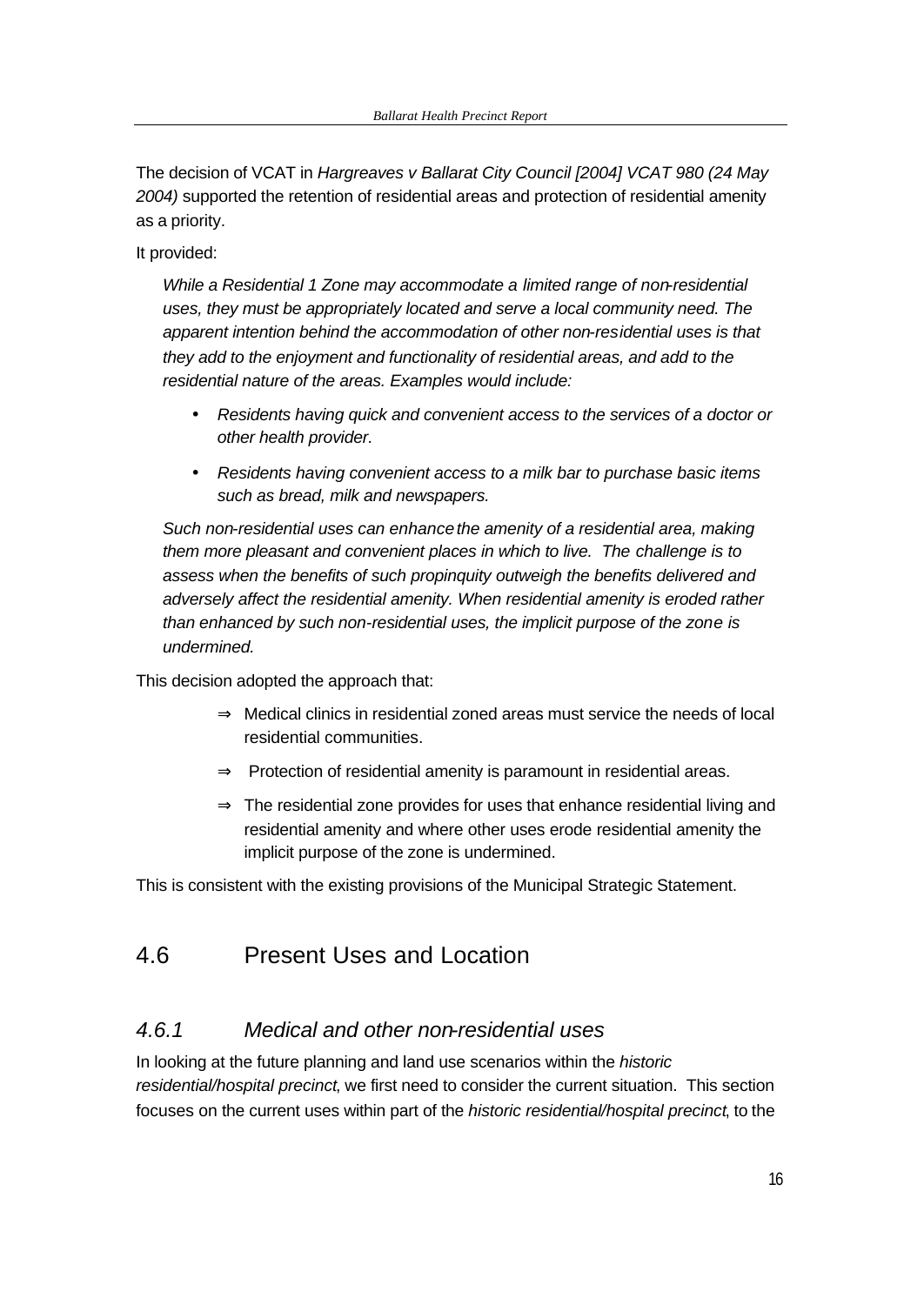north of Sturt Street, to the south of Webster Street, west of the Cental Business District and east of Pleasant Street. This is the area of Ballarat in the immediate vicinity of the two major hospitals and is the area most densely populated with medical practices. It is also the area most subject to applications for residential premises to be used for medical related purposes. It is also part of the most historic residential area of Ballarat. Within this report it is referred to as the *residential/medical conflict node*.

A visual analysis has been undertaken of the *residential/medical conflict node,* together with other inquiries regarding land use. An assessment has been made of:

- $\Rightarrow$  The number of premises (houses) used for commercial and medical practices;
- $\Rightarrow$  The number of medical practices operating from the premises;
- $\Rightarrow$  The estimated number of medical and health professionals engaged in the medical practices;
- $\Rightarrow$  The density of medical practices, medical premises and health professionals within Zones (refer to later comments), within the *residential/medical conflict node.*

This enables an assessment of whether the current pattern of location of medical practices provides any illumination regarding overall location dependency with hospitals or other medical facilities, and whether future land use planning can be informed by the current pattern of medical practice location.

The following Table categorises the medical practices within the *residential/medical conflict node*. Within the *residential/medical conflict node* there are approximately 63 premises used for non-residential purposes (including medical clinics and other commercial activities). Of these 63 premises there are approximately 84 businesses (medical practices and other commercial businesses) (see the notes to the Table below). Of the 63 premises, 60 are used for medical related practices (refereed to as "medical practice premises") and 3 are used for other commercial uses.

Of the 84 businesses 78 are medical related business and 6 are non-medical businesses (architect, lawyer, financial and business planning). Therefore within the *residential/medical conflict node* there are approximately 78 medical practices operating from 60 medical practice premises. The following Table provides a breakdown of the medical practice types and the estimated number of medical professionals (based largely on practice and name plates displayed on the premises, supplemented by other investigations). The medical professional numbers may not be absolutely accurate, however they are sufficiently robust for the purpose of the following discussion.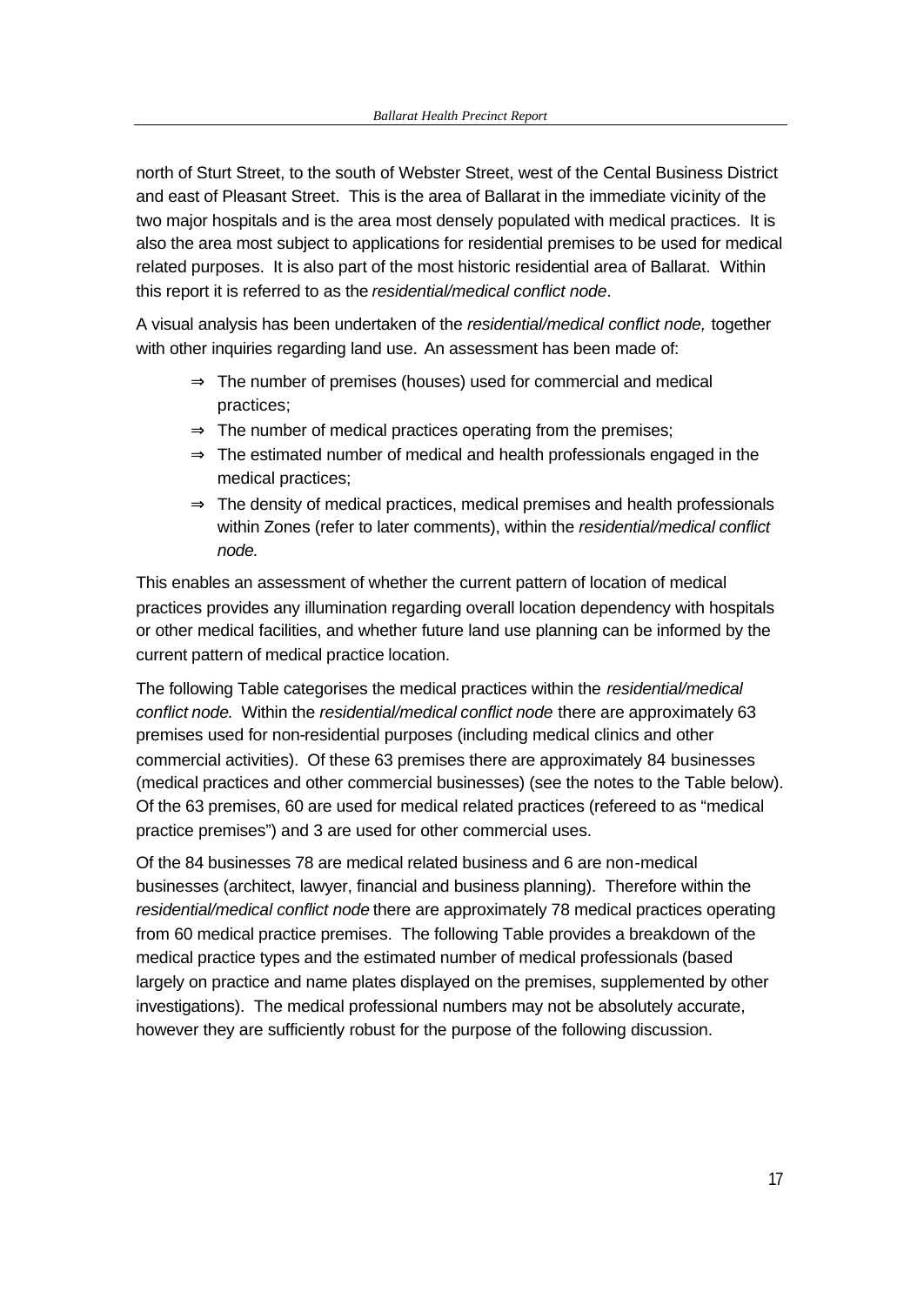| Description                                                                                                                                                      | Number of<br><b>Practices</b> | % of total<br><b>Practices</b> | Estimate of<br><b>Practitioners</b> | $%$ of<br>Practitioners |
|------------------------------------------------------------------------------------------------------------------------------------------------------------------|-------------------------------|--------------------------------|-------------------------------------|-------------------------|
| <b>General Medical Practices</b>                                                                                                                                 | 15                            | 19%                            | 50                                  | 30%                     |
| Chiropractic                                                                                                                                                     | 5                             | 6%                             | 6                                   | 4%                      |
| Surgeons/Specialists                                                                                                                                             | 13                            | 17%                            | 42                                  | 25%                     |
| Dental                                                                                                                                                           | 11                            | 14%                            | 23                                  | 14%                     |
| Psychologists/Counsellors                                                                                                                                        | 6                             | 8%                             | 11                                  | 6%                      |
| Physiotherapists/Massage                                                                                                                                         | 6                             | 8%                             | 13                                  | 8%                      |
| Psychiatrists                                                                                                                                                    |                               | 1%                             |                                     | 1%                      |
| Alternative Medicine                                                                                                                                             | 3                             | 4%                             | 6                                   | 4%                      |
| Miscellaneous allied health & well-being<br>(Speech Pathology, Hand Therapy, Yoga,<br>Rheumatology, Nutrition, Hearing, Hair<br>Removal, Podiatry, Body Therapy) | 10                            | 13%                            | 14                                  | 8%                      |
| Support Services*                                                                                                                                                | 8                             | 10%                            | NΚ                                  | <b>NK</b>               |
| <b>Total (Medical and Medical Related)</b>                                                                                                                       | 78                            | 100%                           | 166                                 | 100%                    |
| Commercial (Lawyer, Business Advice, Financial<br>Planning, Architect)                                                                                           | 6                             |                                | NK                                  |                         |

### *Medical Practice Types and Estimate of Practitioner Numbers*

*Notes:*

*-Practitioners are either practice principals or professionals within the practice identified by name plates on premises or advertising/name signage*

*-The statistics are based on visual observation of properties with business numbers based on advertising signs and practice plaques*

*-Estimates of health professionals are based on professional plaques displayed on premises and advertising boards -Surgeons/specialist have not been treated as separate businesses where they share accommodation, unless noted specifically on building exteriors*

*-The figures include 2 medical premises on Webster Street, which are not included in the later commentary*

*-These figures do not include practitioners operating from premises with hospital facilities or grounds*

*\*Support Services include services such as Ballarat Maternal and Child Health, Ballarat Community Health Care, Leukemia Foundation Accommodation, Dunvegan – Melbourne University, Menzies Suite Lymphaision Centre, Ballarat and District Division of General Practice, Residential Accommodation Services and Disability Attendant Support*

The dominant medical practices and practitioners in the *residential/medical conflict node*  are general medical practitioners (30% of the total practitioners and 19% of medical related practices) and medical specialists (25% of total practitioners and 17% of total practices). The next ranking in the *residential/medical conflict node* are dentists.

These figures represent a high percentage of the total number of specialists and general practitioners in Ballarat. The following Table compares the numbers of general practitioners, specialist and psychologists within the *residential/medical conflict node*  (excluding specialists and doctors engaged by the hospitals), with the total number of specialists, general practitioners and psychologists in Ballarat. The Ballarat figures are based on information from the Ballarat and District Division of General Practice, current at November 2004.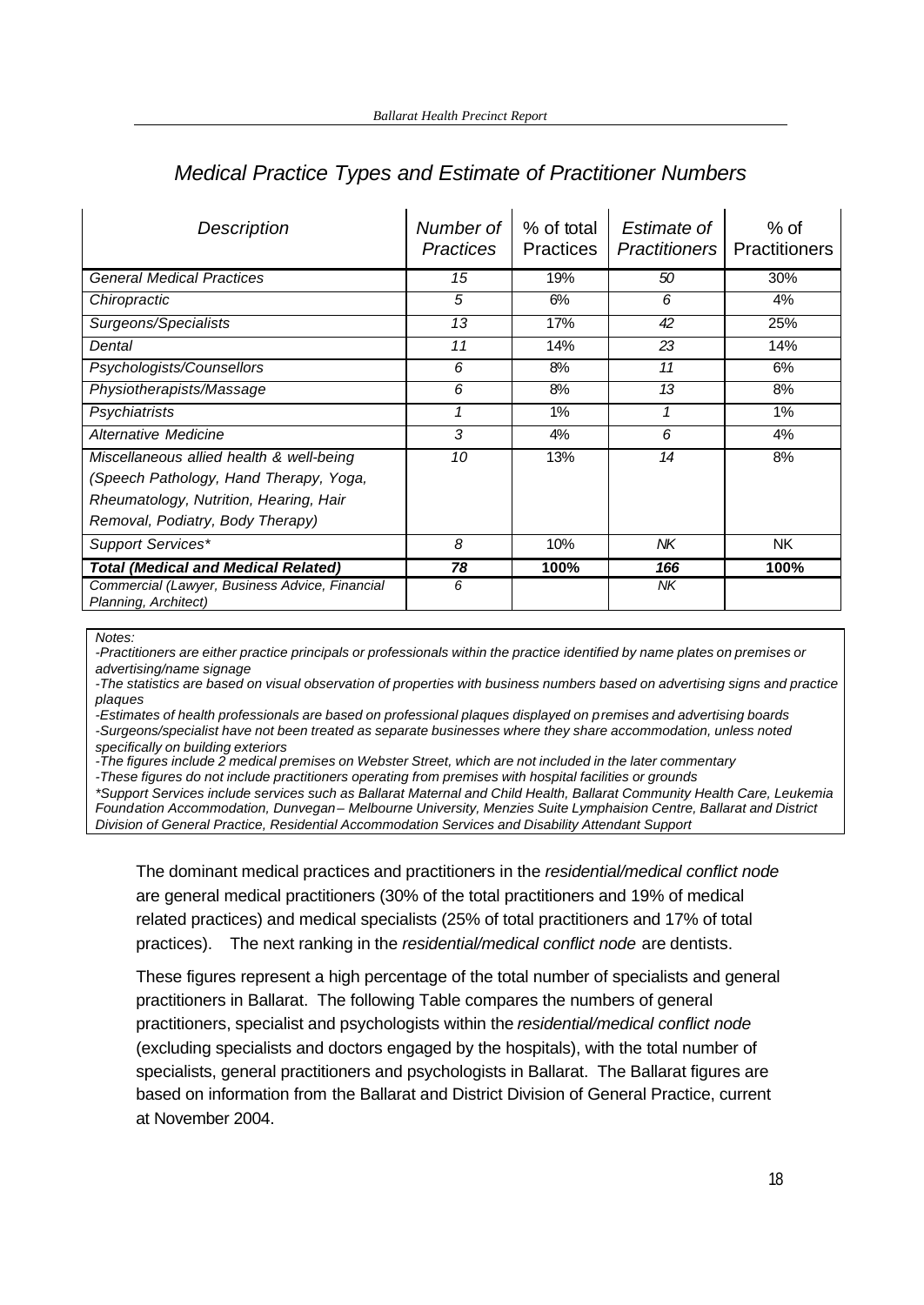| Description                          | Total<br>number of<br>practitioners<br>in Ballarat# | Total number of<br>practitioners in<br>historic<br>residential/hospital<br>zone# | % of practitioners in<br>residential/medical<br>conflict zone |
|--------------------------------------|-----------------------------------------------------|----------------------------------------------------------------------------------|---------------------------------------------------------------|
| Surgeons/specialists                 | 44                                                  | 42                                                                               | 95%                                                           |
| <b>General Medical Practitioners</b> | 84                                                  | 50                                                                               | 59%                                                           |
| Psychologists                        | 22                                                  | 11                                                                               | 50%                                                           |

## *General Practitioners, Specialist and Psychologists*

*#This does not include doctors and specialists engaged by the hospitals* 

The 84 general practitioners in Ballarat operate from 25 medical practice premises. Of these 15 are located in the *residential/medical conflict node,* representing 60% of all medical practice premises in Ballarat. Of the total of 84 general practitioners in Ballarat it is estimated that 50 are located in the *residential/medical conflict node.* This represents almost 60% of all general practitioners.

As at November 2004 there were approximately 62 specialists in Ballarat. Of these 18 were located within the hospitals, 2 were located at Howitt Street and approximately 42 were located in premises in the *residential/medical conflict node.* This represents 95% of non-hospital engaged specialists. Also a large proportion of Ballarat's psychologists are located in the *residential/medical conflict node.* These figures point to an apparent correlation between location of certain medical related practices and hospitals in Ballarat.

It is interesting to note the location of the medical practices within the *residential/medical conflict node.* This illustrates the actual proximity of the practices to the hospitals, the density of the practices within various zones and the pattern of location for similar types of medical practices. To facilitate this assessment we have split the *residential/medical conflict node* into three sub-zones, comprising:

- $\Rightarrow$  Zone 1 The area to the west of the hospitals bounded by Webster Street, Sturt Street and Pleasant Street
- $\Rightarrow$  Zone 2 The area immediately to the east of the hospitals bounded by Drummond Street, Sturt Street, Raglan Street (though to an imaginary connection with Webster Street), and Webster Street (this zone includes uses in Raglan Street)
- $\Rightarrow$  Zone 3 The area to the west of Dawson Street/ Yuille Street and the boundary of Zone 2, bounded by Sturt Street and Webster Street

We have calculated the number of medical practice premises, as a percentage of the total number of "houses" within streets in the sub-zones. Later this is broken down into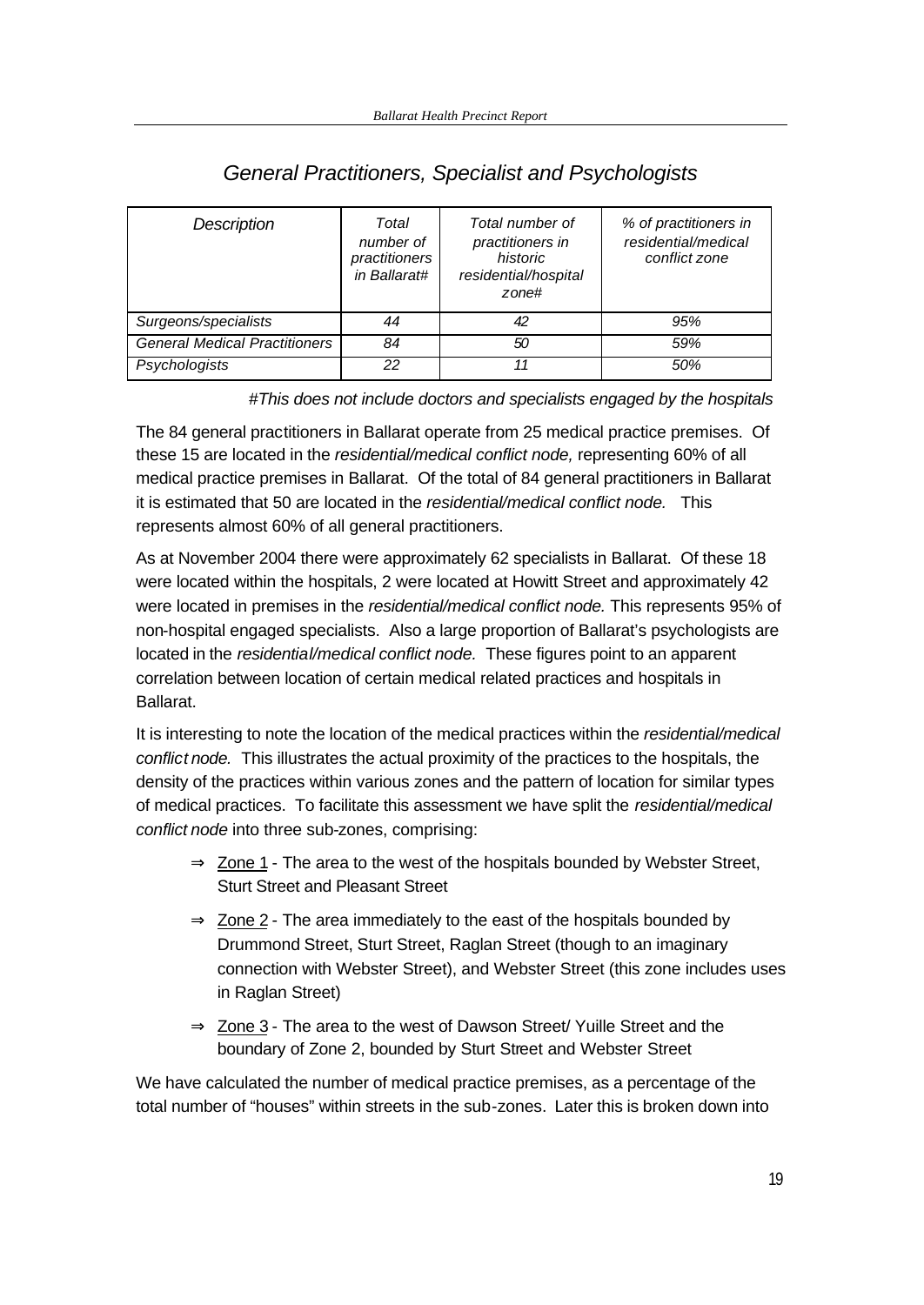medical practice categories and numbers, to determine if there is a pattern of location of specific types of medical practices, which may inform future decision-making. In addition we have calculated the number of street car parks within the streets and the sub-zones, which we use in the car-parking section of the report.

| West of hospitals to Pleasant Street (bounded by Sturt and Webster Streets) |                                      |                                  |                                       |           |  |  |
|-----------------------------------------------------------------------------|--------------------------------------|----------------------------------|---------------------------------------|-----------|--|--|
| <b>Street</b>                                                               | <b>Number of Medical</b><br>Premises | <b>Total Number</b><br>of Houses | Percentage<br><b>Medical Premises</b> | Car Parks |  |  |
| Anticline Lane                                                              | XXXXXXXXX                            | XXXXXXXXX                        | <b>XXXXXXX</b>                        | 18        |  |  |
| <b>Ascot Street</b>                                                         | 0                                    | 23                               | 0%                                    | 96        |  |  |
| <b>Talbot Street North</b>                                                  |                                      | 19                               | 5%                                    | 96        |  |  |
| Ripon Street (South of Mair)                                                | 0                                    | 15                               | 0%                                    | 62        |  |  |
| Ripon Street (North of Mair)                                                | $\Omega$                             | 17                               | 0%                                    | 40        |  |  |
| Mair Street                                                                 | 6                                    | 37                               | 19%                                   | 201       |  |  |
| <b>Sturt Street (Drummond to Pleasant)</b>                                  | 3                                    | ΝA                               | ΝA                                    | 80        |  |  |
| Total                                                                       | 10                                   | 111                              | <b>XXXXXXXX</b>                       | XXXXXXXX  |  |  |
| <b>Total (excluding Sturt Street)</b>                                       |                                      | 111                              | 6%                                    | 513       |  |  |

#### *Sub-zone 1 Assessment*

*Notes: Corner houses have been counted within the street that they face The calculations do not include: -Commercial "nodes at Sturt Street end of each street -Webster Street -Any houses that face the lane ways -Two medical premises in Webster Street that are within/adjoin St John of God Hospital* 

Within sub-zone 1 there are 10 medical practice premises, comprising 6% of the total "housing" stock. Within this sub-zone the major proliferation of medical practice premises is between Anticline Lane and Ascot Street, where three medical practice premises are located. Otherwise the medical practice premises are located towards the western end of the sub-zone, further away from the hospitals.

Most of the medical practice premises are located in Mair Street (6 of 10), with the medical practice premises in Talbot Street (1), being at the corner of Mair Street. The remaining three medical practice premises are in Sturt Street.

The concentration of medical practice premises in sub-zone 1 is far less than in subzones 2 and 3, to the east of the hospitals. Various planning applications within subzone 1 have been refused, recognising the relative integrity of the residential area of sub-zone 1. Also there seems to have been a longstanding focus on activity to the east of the hospitals, possibly linked with a sub-conscious extension of commercial activities to the west of the Ballarat Central Business Area, the hospital orientation which has traditionally been towards the east and the quality of the housing stock including location and value. In any case, the concentration of medical practice premises in sub-one 1 is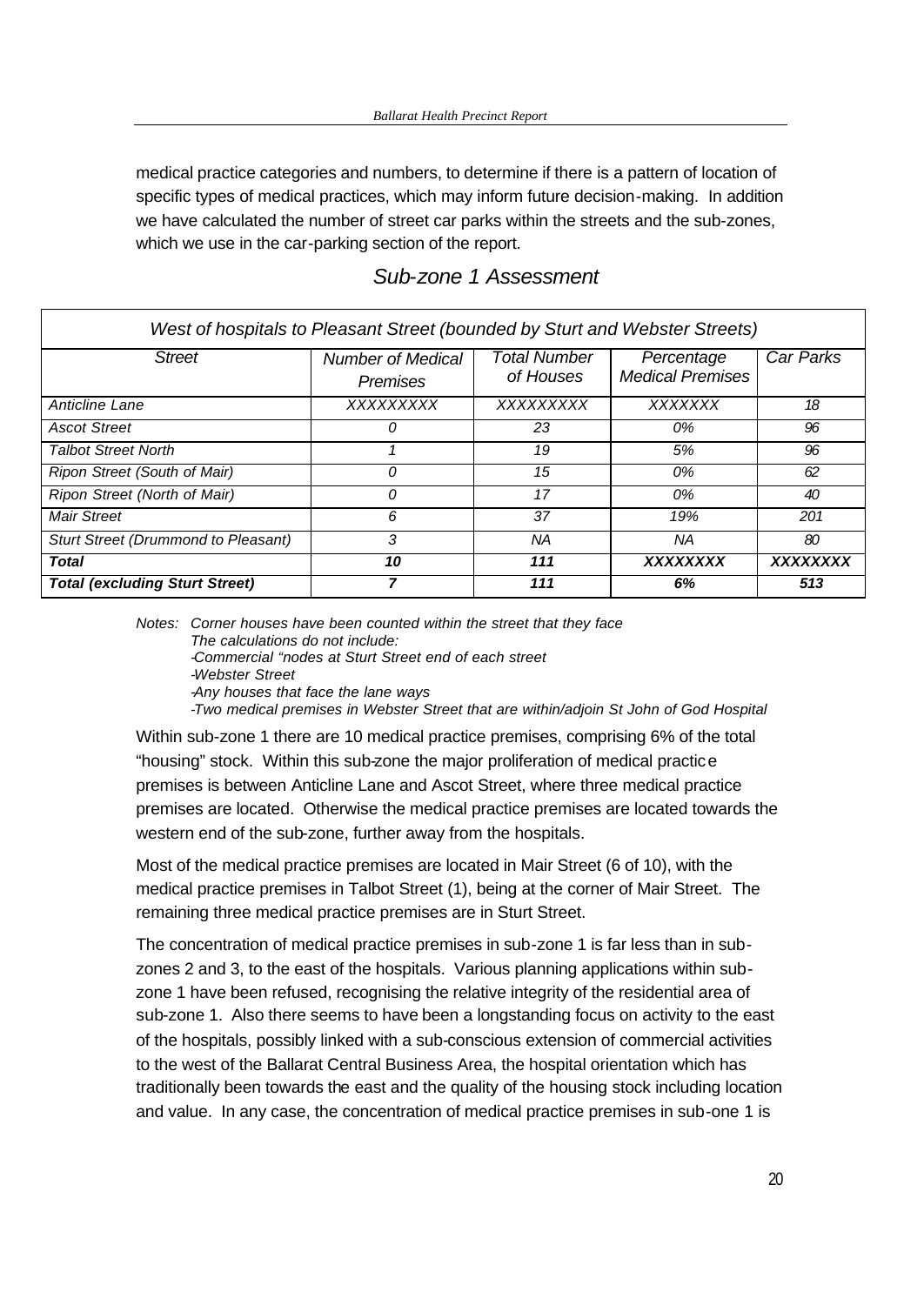low, with the residential integrity of the sub-zone remaining substantially intact. The major concentration is immediately to the west of hospitals along Mair Street to Talbot Street. Future planning needs to account of this residential integrity and residential amenity of sub-zone 1, particularly to the west of Talbot Street.

| East of Hospitals to Raglan Street Nth (bounded by Sturt and Webster Street) |                 |                     |                 |               |  |  |
|------------------------------------------------------------------------------|-----------------|---------------------|-----------------|---------------|--|--|
| <b>Street</b>                                                                | Number of       | <b>Total Number</b> | Percentage      | Car Parks     |  |  |
|                                                                              | Medical         | of Houses           | <b>Medical</b>  |               |  |  |
|                                                                              | <b>Premises</b> |                     | <b>Premises</b> |               |  |  |
| <b>Drummond Street North</b>                                                 | 11              | 20                  | 55%             | 50 (W) 55 (E) |  |  |
| <b>Everard Street North</b>                                                  |                 | 20                  | 40%             | 78            |  |  |
| <b>Raglan Street North</b>                                                   | 5               | 20                  | 25%             | 81            |  |  |
| Little Raglan                                                                | 0               | 11                  | 0%              | 20            |  |  |
| Mair Street                                                                  | 8               | 17                  | 47%             | 85            |  |  |
| <b>Sturt Street</b>                                                          | 3               | N/A                 | ΝA              | 18            |  |  |
| <b>Total</b>                                                                 | 34              | 87                  | XXXXXXXXX       | XXXXXXXXX     |  |  |
| <b>Total (excluding Sturt Street)</b>                                        | 31              | 87                  | 36%             | 387           |  |  |

### *Sub-zone 2 Assessment*

*Notes: Corner houses have been counted within the street that they face Includes all properties (east and west) in Raglan Street The calculations do not include: -Commercial "nodes at Sturt Street end of each street -Other commercial uses (lawyers, accountants, business advisors etc) -Webster Street* 

This sub-zone has the greatest concentration of medical practice premises. 36 % of all premises are used for medical related purposes. The greatest concentration is in Drummond Street (55%), directly opposite the hospitals. Other than for parking congestion, this is the most convenient location, in close proximity to the hospitals enabling quick and convenient access to medical professionals and facilities. The other major concentrations are in Everard Street and Mair Street. In these streets, medical practice premises concentrations are 40% and 47% respectively.

Sub-zone 2 experiences traffic congestion and parking issues, as expressed by residents during consultations. This results from the combination of proliferation of medical practices and parking by patients and visitors to the hospitals. This is notwithstanding the general abundance of parking close by, particularly in Webster Street.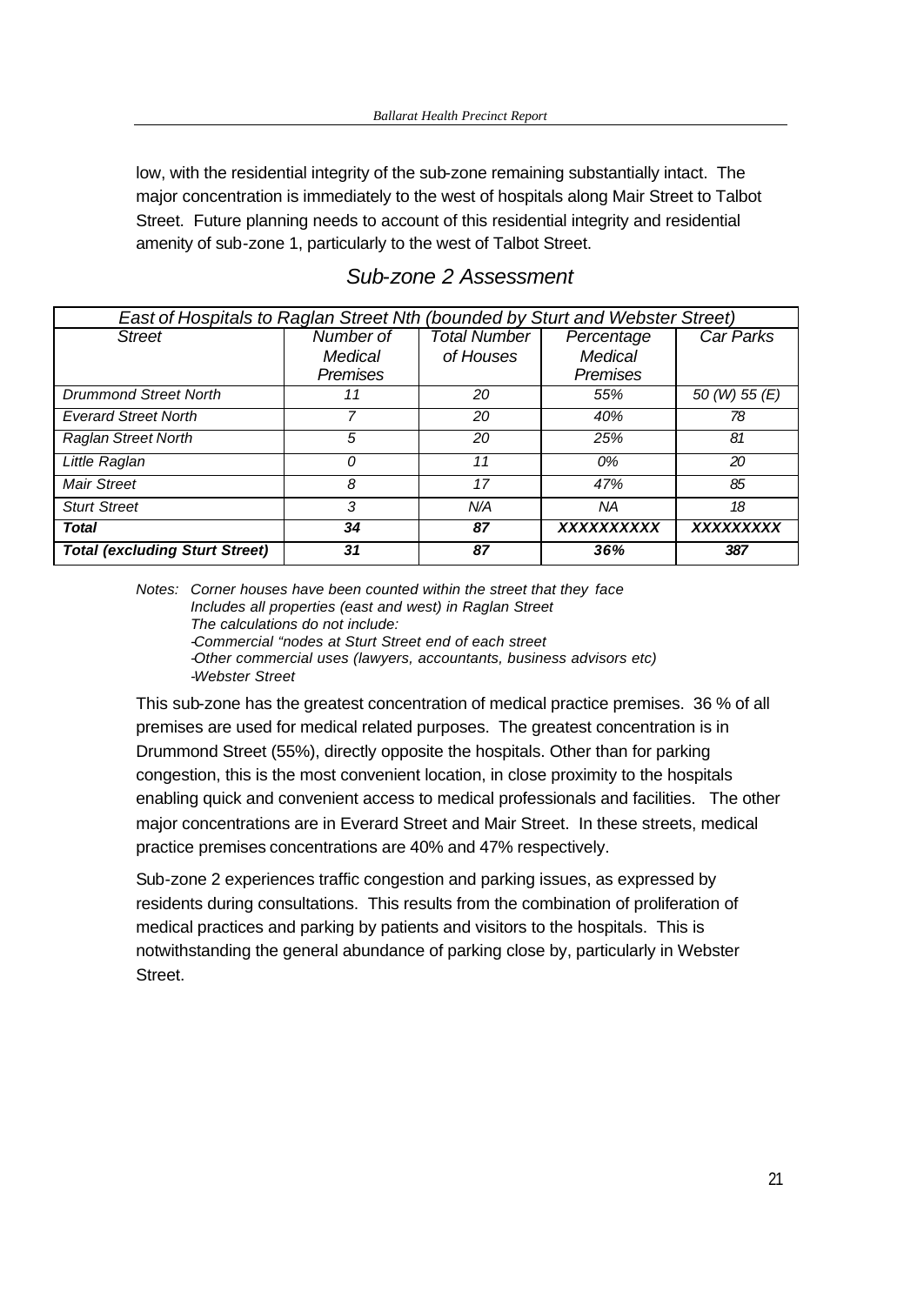| East of Dawson Street to Zone 2 (bounded by Sturt and Webster Streets) |                 |                     |                   |           |  |  |
|------------------------------------------------------------------------|-----------------|---------------------|-------------------|-----------|--|--|
| <b>Street</b>                                                          | Number of       | <b>Total Number</b> | Percentage of     | Car Parks |  |  |
|                                                                        | Medical         | of houses           | <b>Medical</b>    |           |  |  |
|                                                                        | <b>Premises</b> |                     | Premises          |           |  |  |
| Lyons Street (South of Mair Street)                                    | 3               | 9                   | 44%               | 75        |  |  |
| Lyons Street (North of Mair Street)                                    |                 | 17                  | 6%                | 24        |  |  |
| <b>Mair Street</b>                                                     | 8               | 19                  | 44%               | 72        |  |  |
| <b>Sturt Street</b>                                                    | 2               | N/A                 | ΝA                | 32        |  |  |
| <b>Total</b>                                                           | 14              | 45                  | <b>XXXXXXXXXX</b> | XXXXXXXXX |  |  |
| <b>Total (excluding Sturt Street)</b>                                  | 12              | 45                  | 27%               | 203       |  |  |

### *Sub-zone 3 Assessment*

*Notes: Corner houses have been counted within the street that they face The calculations do not include: -Commercial "nodes at Sturt Street end of each street -Other commercial uses (lawyers, accountants, business advisors etc) -Davey Street, Webster Street, Dawson Street or Yuille Street* 

Although closer to the Ballarat Central Business Area sub-zone 3 has a lower concentration of medical practice premises, compared with sub-zone 2. It has 14 medical practice premises, compared with 34 in sub-zone 2. This sub-zone contains fewer houses, with the medical practice premises comprising 27% of the housing stock. Of these, 8 of the medical practice premises are in Mair Street. Although only a short distance from the hospitals, this sub-zone is clearly less appealing than sub-zone 2.

Following is an assessment of the number of medical premises, medical practices and medical professionals within each zone, and expressed as a percentage of the total number of medical premises, medical practices and medical professionals within the *residential/medical conflict node*.

| Area       | No. of Medical<br>Premises in<br>each Zone | % of Medical<br>Premises in<br>each Zone | No. of<br>Medical<br>Practices in<br>each Zone | $%$ of<br>Medical<br>Practices in<br>each Zone | Est No. of<br>Medical<br>Professionals<br>in each Zone | Est % of<br>Medical<br>Professionals<br>in each Zone |
|------------|--------------------------------------------|------------------------------------------|------------------------------------------------|------------------------------------------------|--------------------------------------------------------|------------------------------------------------------|
| Sub-zone 1 | 10                                         | 17%                                      | 13                                             | 17%                                            | 33                                                     | 23%                                                  |
| Sub-zone 2 | 34                                         | 59%                                      | 44                                             | 58%                                            | 77                                                     | 53%                                                  |
| Sub-zone 3 | 14                                         | 24%                                      | 19                                             | 25%                                            | 34                                                     | 24%                                                  |
| Total      | 58                                         | 100%                                     | 76                                             | 100%                                           | 144                                                    | 100%                                                 |

## *Specific Concentrations within Zones*

*Notes: Does not include 2 practices in Webster Street on or adjoining St John of God site*

Well in excess of 50% of the medical premises, medical practices and medical professionals are located with sub-zone 2. Sub-zone 1 has the lowest percentage across all categories and sub-zone 3, which adjoins sub-zone 2, has the second highest proliferation across all categories.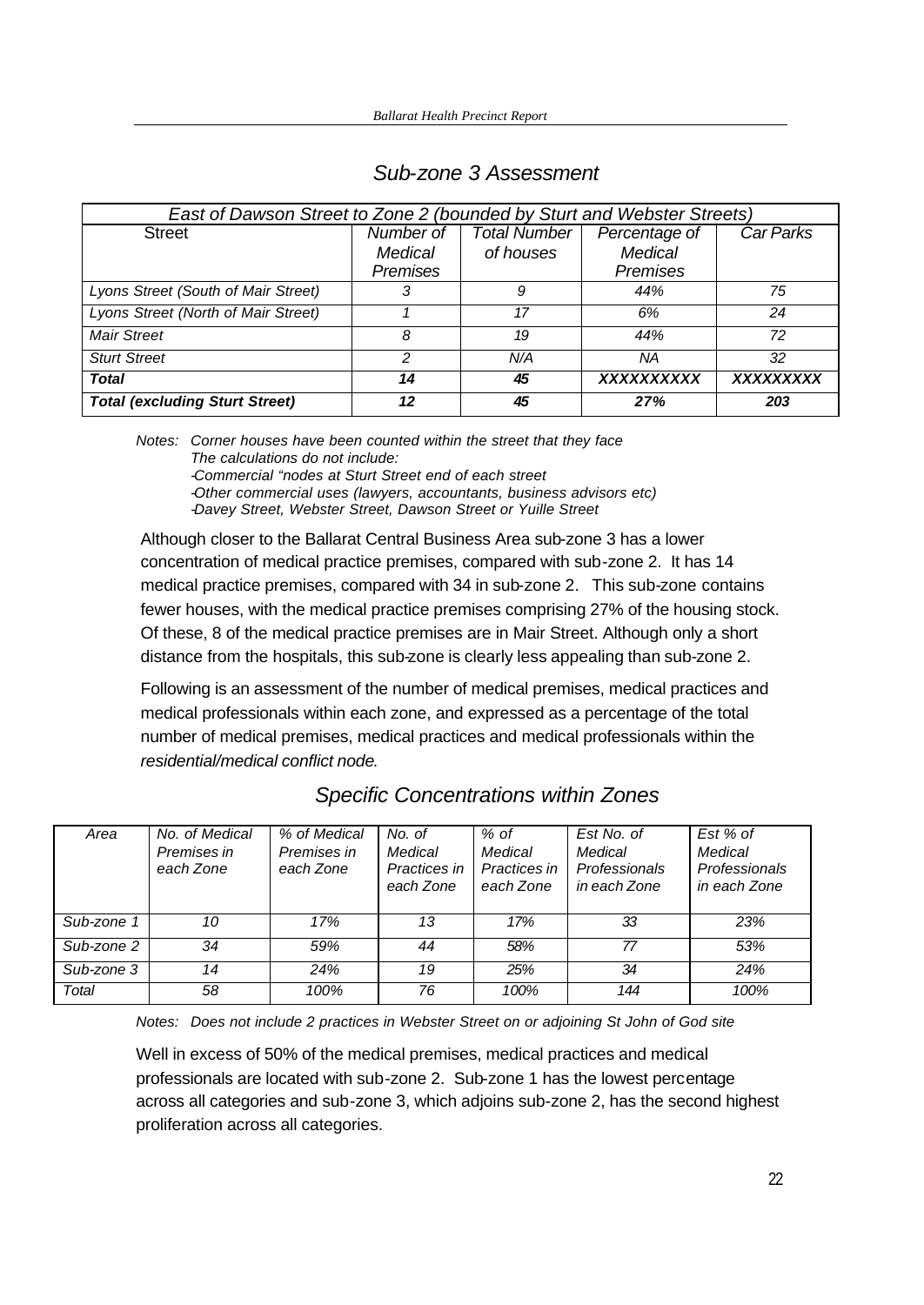The raw numbers are now further broken down into specific medical practices with the sub-zones to determine if there is a correlation between medical practice and location.

| <b>Description</b>                         | Number of        | % of total       | Estimate of          | % of total           |
|--------------------------------------------|------------------|------------------|----------------------|----------------------|
|                                            | <b>Practices</b> | <b>Practices</b> | <b>Practitioners</b> | <b>Practitioners</b> |
| <b>General Medical Practices</b>           | 3/15             | 20%              | 14/41                | 34%                  |
| Chiropractic                               | 2/5              | 40%              | 3/6                  | 50%                  |
| Surgeons/Specialists                       | 1/13             | 8%               | 4/29                 | 14%                  |
| Dental                                     | 0/11             | 0%               | 0/23                 | 0%                   |
| Psychologists/Counsellors                  | 0/6              | 0%               | 0/11                 | 0%                   |
| Physiotherapists/Massage                   | 2/6              | 33%              | 7/13                 | 54%                  |
| Psychiatrists                              | 0/1              | 0%               | O/1                  | 0%                   |
| Alternative Medicine                       | 0/3              | 0%               | 0/6                  | 0%                   |
| Miscellaneous allied health & well-being   | 4/10             | 40%              | 5/14                 | 36%                  |
| <b>Support Services</b>                    | 1/8              | 12.5%            | NΚ                   |                      |
| <b>Other Commercial</b>                    | 0/6              | 0%               | <b>NK</b>            |                      |
| <b>Total (Medical and Medical Related)</b> | 13/76            |                  | 33/144               |                      |

*Sub-zone 1 – Medical Practice Description* 

Sub-zone 1 has a relatively small proportion of medical practices (20%), but accounts for 34% of the estimated number of general practitioners. This results largely from the size of the Mair Street General Medical Practice. The general medical practices in sub-zone 1 are located in premises in Mair Street (between Anticline Lane and Talbot Street) and Sturt Street, immediately adjacent to the hospitals.

The other substantially represented medical related uses in sub-zone 1 are chiropractic, allied health and well-being, and physiotherapy. These practices are located further to the west, at Ripon Street and beyond.

Given the level of access required by doctors to hospital patients, it is understandable that the General Medical Practices in sub-zone 1 are close to the hospitals. This is consistent with the earlier comments regarding the indicators of location dependency.

| Description                      | Number of<br><b>Practices</b> | % of total<br><b>Practices</b> | Estimate of<br><b>Practitioners</b> | % of total<br><b>Practitioners</b> |
|----------------------------------|-------------------------------|--------------------------------|-------------------------------------|------------------------------------|
| <b>General Medical Practices</b> | 10/15                         | 67%                            | 25/50                               | 61%                                |
| Chiropractic                     | 2/5                           | 40%                            | 2/6                                 | 33%                                |
| Surgeons/Specialists             | 11/13                         | 85%                            | 22/29                               | 76%                                |
| Dental                           | 5/11                          | 45%                            | 10/23                               | 43%                                |
| Psychologists/Counsellors        | 3/6                           | 50%                            | 5/11                                | 45%                                |
| Physiotherapists/Massage         | 2/6                           | 33%                            | 4/13                                | 31%                                |
| Psychiatrists                    | 1/1                           | 100%                           | 1/1                                 | 100%                               |
| Alternative Medicine             | 1/3                           | 33%                            | 1/6                                 | 17%                                |

*Sub-zone 2 – Medical Practice Description*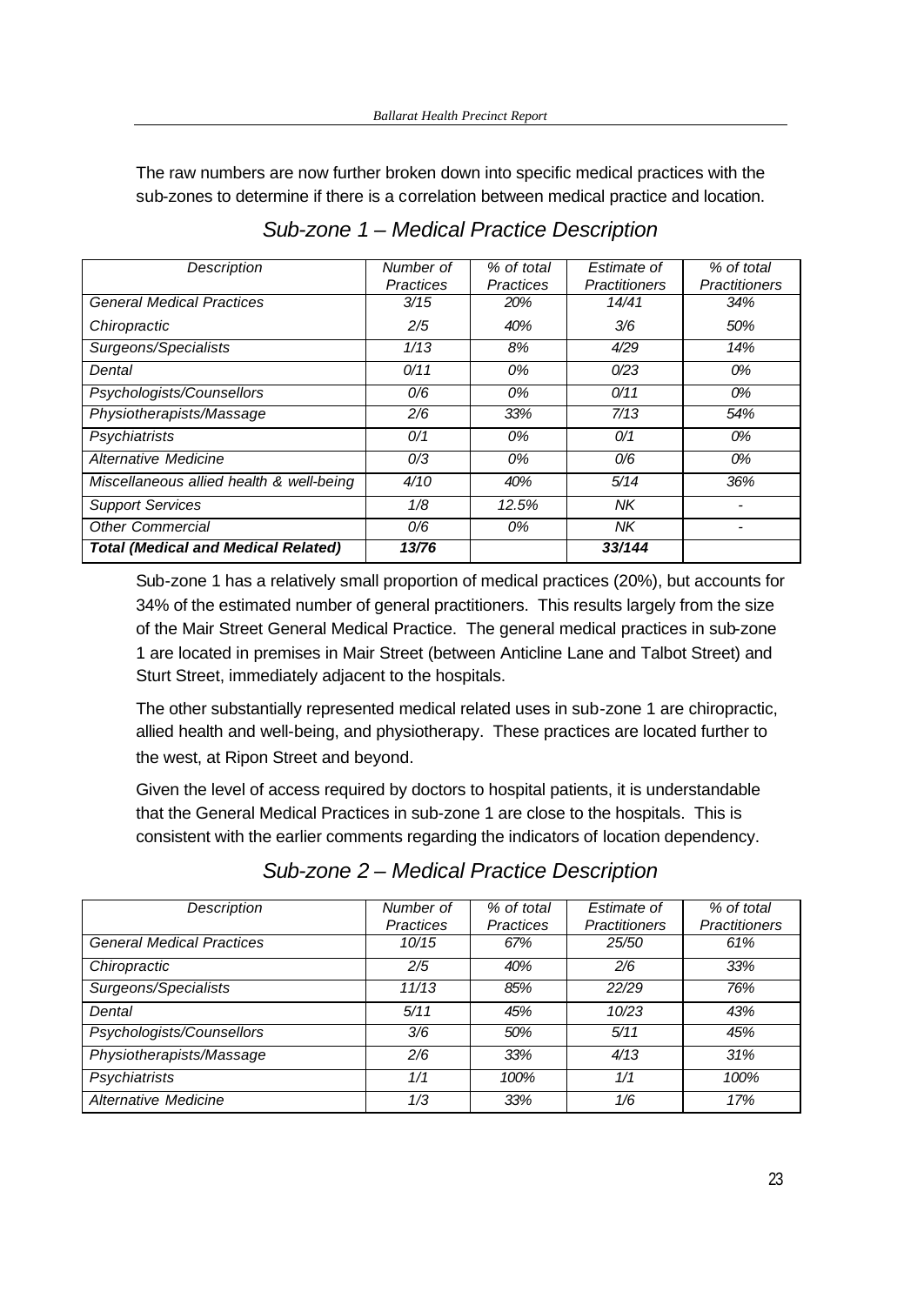| Miscellaneous allied health & well-being   | 6/10  | 60%   | 7/14   | 50% |
|--------------------------------------------|-------|-------|--------|-----|
| <b>Support Services</b>                    | 1/8   | 12.5% | ΝK     |     |
| <b>Other Commercial</b>                    | 2/6   | 33%   | ΝK     | -   |
| <b>Total (Medical and Medical Related)</b> | 46/76 |       | 77/144 |     |

As previously indicated, sub-zone 2 is the sub-zone most heavily populated with medical practice premises, medical practices and medical practitioners. This sub-zone, which abuts the hospitals and extends for 2 blocks towards the Ballarat Central Business Area, is home to:

- $\Rightarrow$  85% of practices of Surgeons and Medical Specialists and 76% of the total number of these practitioners.
- ⇒ 67% of the General Medical Practices and 61% of general practitioners.
- $\Rightarrow$  60% of Allied Health and Well-Being practices and 50% of practitioners.
- $\Rightarrow$  The only identified psychiatry practice.
- $\Rightarrow$  50% of practices associated with Psychology and Counselling and 45% of these practitioners.
- $\Rightarrow$  A high percentage of Dental and Chiropractic practices and these practitioners.

Surgeons, medical specialist, doctors and psychiatry, are highly represented in this subzone. This is generally consistent with what might be expected, taking account of the factors that are likely to influence location decisions. It is understandable, based particularly on service convenience that they would locate close to the hospitals. This does not confirm an actual location dependency, rather a greater propensity (and logic) to locate close to the hospitals, when compared with other medical practices.

| Description                                | Number of        | % of total | Estimate of          | % of total           |
|--------------------------------------------|------------------|------------|----------------------|----------------------|
|                                            | <b>Practices</b> | practices  | <b>Practitioners</b> | <b>Practitioners</b> |
| <b>General Medical Practices</b>           | 1/14             | 7%         | 3/41                 | 7%                   |
| Chiropractic                               | 1/5              | 20%        | 1/6                  | 17%                  |
| Surgeons/Specialists                       | 1/13             | 8%         | 3/29                 | 10%                  |
| Dental                                     | 6/11             | 55%        | 13/23                | 56%                  |
| Psychologists/Counsellors                  | 3/6              | 50%        | 6/11                 | 55%                  |
| Physiotherapists/Massage                   | 2/6              | 33%        | 2/13                 | 15%                  |
| Psychiatrists                              | 0/1              | 0%         | O/1                  | 0%                   |
| Alternative Medicine                       | 2/3              | 66%        | 4/6                  | 66%                  |
| Miscellaneous allied health & well-being   | 0/10             | 0%         | 0/14                 | 0%                   |
| <b>Support Services</b>                    | 3/8              | 38%        | 2/NK                 |                      |
| <b>Other Commercial</b>                    | 4/6              | 66%        | NΚ                   |                      |
| <b>Total (Medical and Medical Related)</b> | 23/76            |            | 34/144               |                      |

*Sub-zone 3 – Medical Practice Description*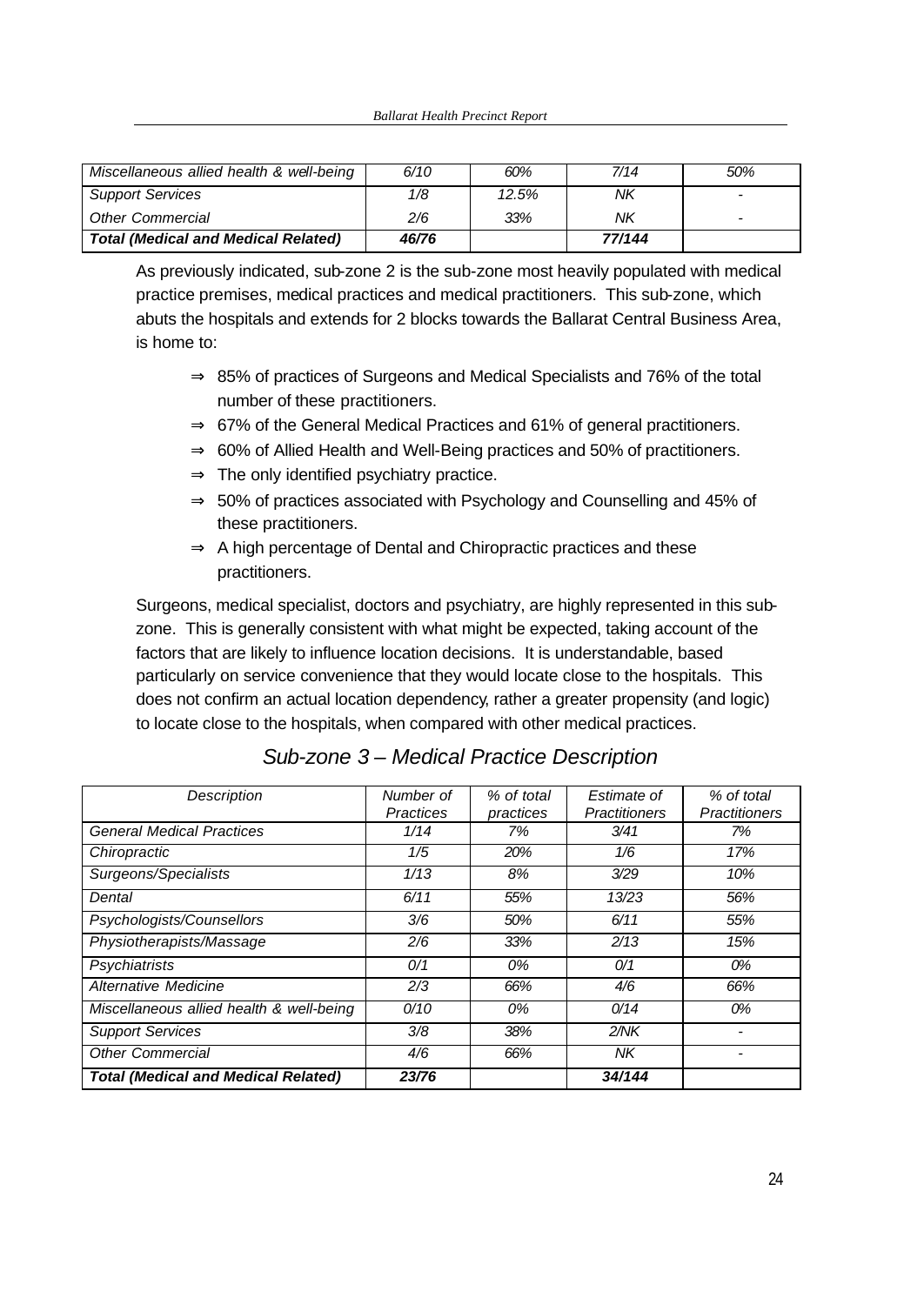Sub-zone 3 is most heavily populated with Dental practices, Alternative Medicine practices and Psychology/Counselling practices and less populated with General Medical practices, Surgeons/Specialist Medical practices and Allied health and Well-Being practices. Sub-zone 3 is 2 blocks from the hospitals. The sub-zone is dominated by Dental Practices with over 56% of estimated dentist professionals within the *residential/medical conflict node* operating from within sub-zone 3. Only one General Medical practice (of 14) operates in the sub-zone and only 1 surgeon practice (of 13) operates from the sub-zone. This confirms the preponderance of General Medial Practices (sub-zones 1 and 2) and Surgeon/Specialist Medical Practices (sub-zone 2), within 2 blocks of the hospitals, with most of the practices within one block of the hospitals.

Following is a break down of the number of practices and professionals in General Medical Practice and Surgeons/Medical Specialists within one block of the hospitals (excluding the Webster Street Suite).

| Description                      | Number of        | % of total       | Estimate of          | % of total           |
|----------------------------------|------------------|------------------|----------------------|----------------------|
|                                  | <b>Practices</b> | <b>Practices</b> | <b>Practitioners</b> | <b>Practitioners</b> |
| <b>General Medical Practices</b> | 9/14             | 64%              | 17/41                | 41%                  |
| Surgeons/Specialists             | 10/13            | 77%              | 20/29                | 69%                  |
| Psychologists/Counsellors        | 2/6              | 33%              | 2/11                 | 18%                  |
| Psychiatrists                    | 1/1              | 100%             | 1/1                  | 100%                 |

*Medical Practice/Surgeons/ Specialists – 1 block from the hospitals*

The figures confirm the high concentration of Surgeons and Medical Specialists (practices 77% and practitioners 69%) and the high concentration of General Medical Practices (64%), however representing less than 50% of the doctors, within one block of the hospitals.

## *4.6.2 Location Dependency Considerations*

A broad range of medical and allied health providers operate from within the *historic residential/hospital precinct*. They include general practitioners, dentists, podiatrists, medical specialists, imaging, physiotherapists and chiropractors.

As detailed earlier, information obtained through consultations with medical practitioners and representatives of the hospitals, points to a clear and understandable preference on the part of many health providers to locate close to the hospitals. This is confirmed by the assessment of location and medical use in previous sections of this report. The major identified drivers are practitioner and patient convenience. In the case of general practitioners and specialists this relates to the convenience of practitioners to attend to emergency consultations at the hospitals, access to hospital services and facilities, ease of service of patients staying in hospitals and convenience of access to hospital staff and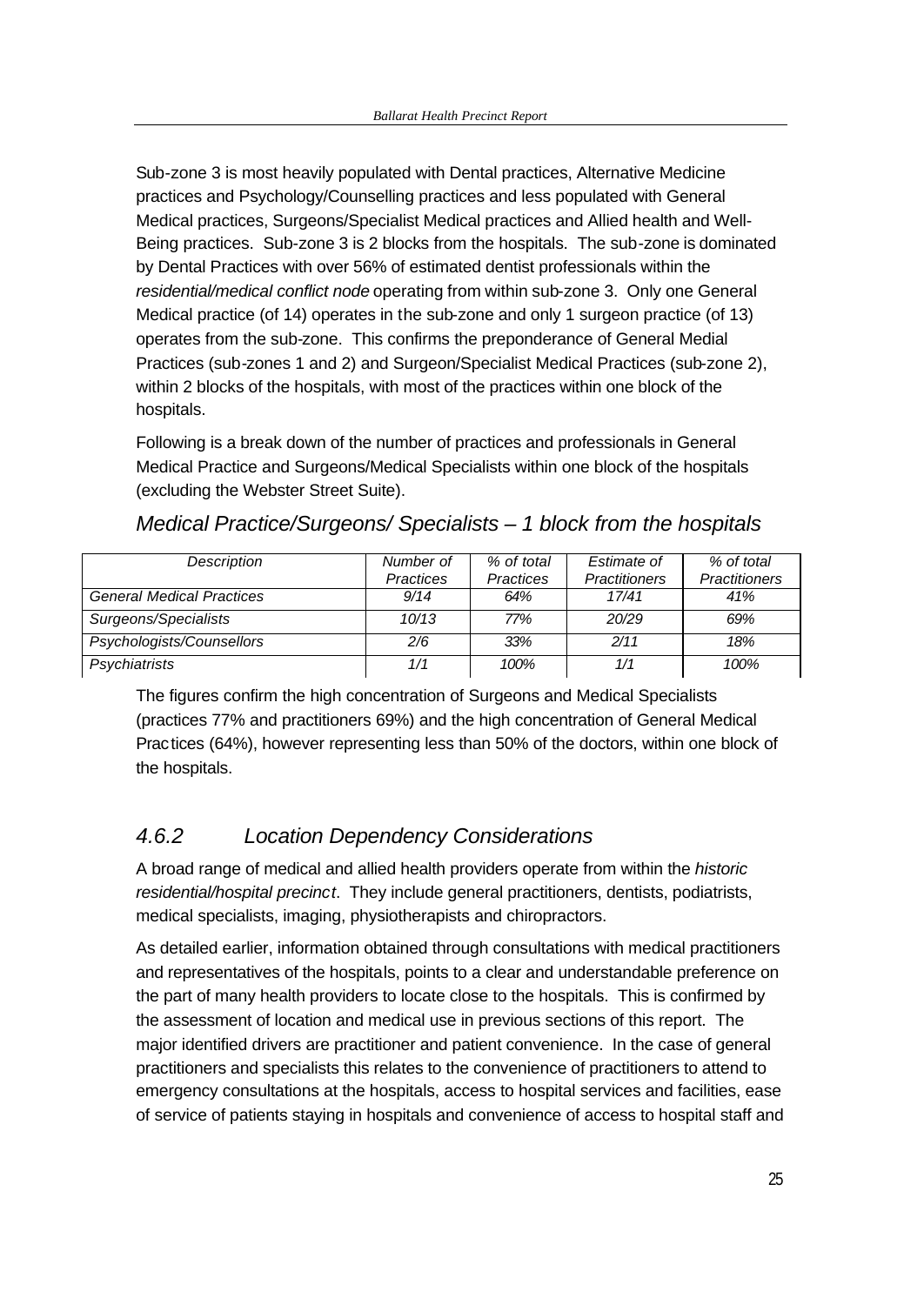other specialists. In the case of patients it relates to convenience of access to a range of diagnostic facilities, specialists and treatment centres, a number of which may need to be accessed during a single visit to a treating doctor.

Location dependency is likely to relate to one of a number of criteria. Following discussion with practitioners and hospital management, it seems logical to apply the following criteria as a starting point, to initially assess location dependency. The criteria are:

- The need to regularly access/attend to patients within a hospital.
- The need to use/access diagnostic services, surgical units and other specialist facilities provided by the hospitals.
- The acuteness of conditions of patients likely to be treated (requiring longer term hospitalisation and more regular treatment and monitoring).
- The likelihood of patient referral to the hospital services (or vice versa), with the need for speedy access.
- The need to attend emergency situations in the hospitals.

Taking account of these criteria, the following table provides a brief assessment of location dependency of general practice and specialist services.

| Category             | <b>Reasons</b>                             | <b>Comments</b>                                     |
|----------------------|--------------------------------------------|-----------------------------------------------------|
| Specialists and      | Use of diagnostic facilities and services, | This accounts for high concentration of surgeons    |
| surgeons             | surgical ward access and use, pre and      | and specialists within close proximity to the       |
|                      | post operation patient attendance during   | hospitals                                           |
|                      | hospitalization                            | Only a small number of specialists are located away |
|                      | Not servicing a local community            | from hospitals                                      |
|                      | Patients referred often for diagnostic     | Less need or logic than other medical providers to  |
|                      | assessment and surgical procedures,        | be located in neighbourhood centres etc             |
|                      | using hospital facilities                  |                                                     |
| Psychiatrists        | Client referrals, treatment of clients in  | Often psychiatric patients require prompt attention |
|                      | psychiatric ward                           | within hospital environments                        |
| General              | Client attendance during periods of        | High convenience component, where patients are in   |
| <b>Practitioners</b> | hospitalization                            | hospital                                            |
|                      | Access to diagnostic facilities and        | Some general practitioners locate away from the     |
|                      | services in hospital                       | hospitals, in communities they provide services to  |

While a clear nexus between medical service provision and location close to a hospital can be seen, it is necessary to ascribe higher and lower degrees of location dependency, in order to achieve an understanding of the potentially more highly location dependant medical practices, compared with less location dependant medical practices.

If this above assessment of potential location dependency is accepted then 29 (37%) of the current medical practices may be able to claim some level of dependency,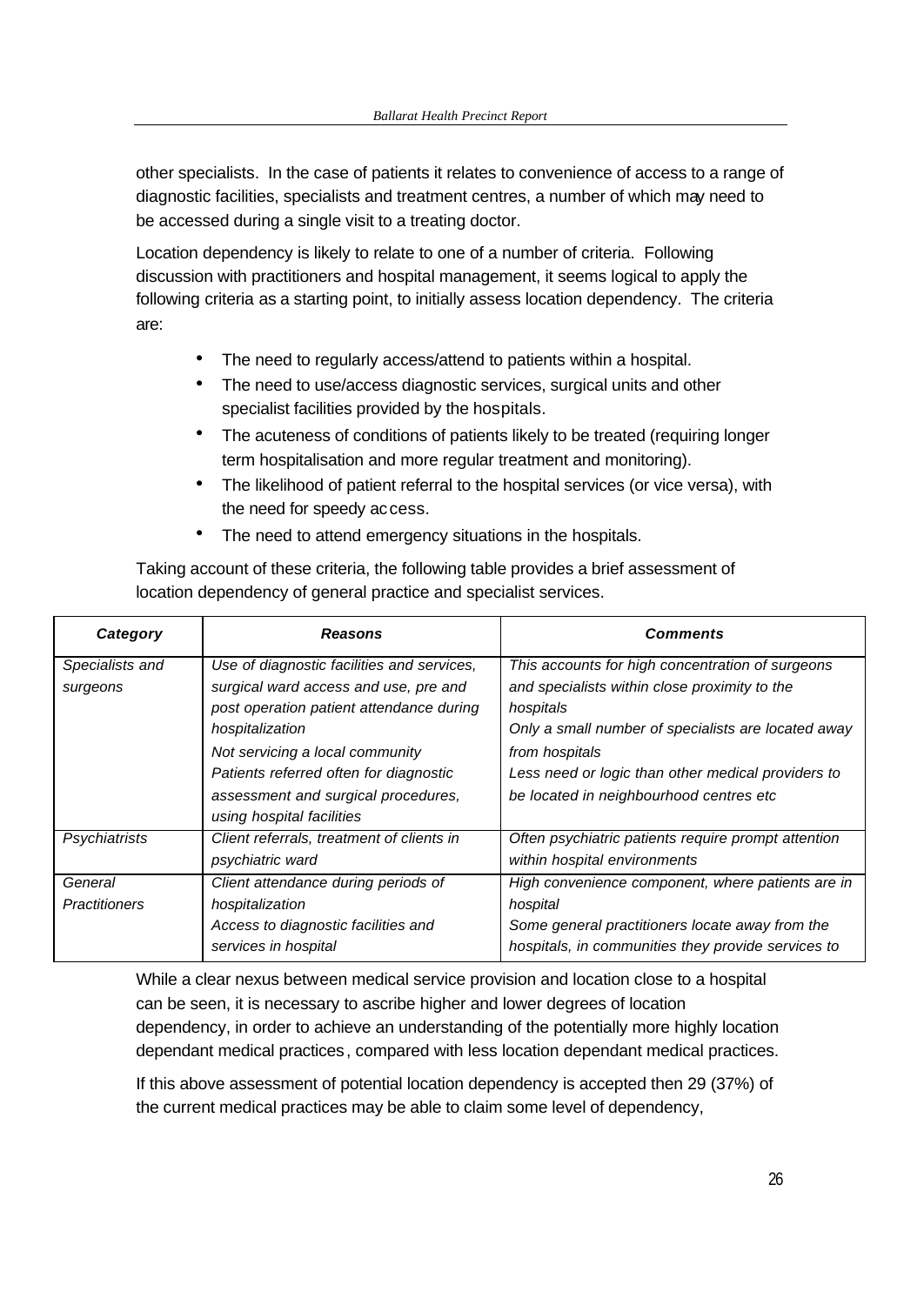representing 92 (56%) of health professionals in the *residential/medical conflict node*. Of these there would appear to be a greater location dependency argument for Specialist Medical/Surgeons and Psychiatrists.

| Category                     | No. of Businesses | % of total | No. of Practitioners | % of total |
|------------------------------|-------------------|------------|----------------------|------------|
| Specialists and surgeons     | 13                | 17%        | 42                   | 25%        |
| Psychiatrists                |                   | 1%         |                      | 1%         |
| <b>General Practitioners</b> | 15                | 19%        | 50                   | 30%        |
| Total                        | 29                | 37%        | 93                   | 56%        |

### *Higher location dependant medical practices*

This assessment does not equate to actual location dependency. It provides the capacity to more objectively assess medical practice/location dynamics. It provides an understanding of the significance of the location preference for various health service classes. Surgeons and Medical Specialists have availed themselves of opportunities to locate most closely to the hospitals, followed by General Medical Practices. As a percentage of total practitioners within Ballarat within the different medical fields, Surgeons and Medical Specialists are the most highly represented within the *residential/medical conflict node,* and particularly with one block of the hospitals. This appears to be linked with their regular engagement with patients that are in hospitals and the need to access services and infrastructure in the hospitals. This is further supported by the earlier analysis showing the very close proximity of the specialists to the hospitals. While this does not confirm absolute location dependence it is consistent with a logical link with ready access to diagnostic and surgery facilities and pre and post operation patient access. The general medical practices are not clustered quite so closely around the hospitals.

There is no definitive or totally objective basis for assessment of location dependency of medical practices and hospitals. It is clear there is a high degree of convenience for a range of practitioners. Whether this represents location dependency is unclear and is likely to vary between practitioners. The ultimate test is whether refusal to allow a medical practice to establish close to the hospitals would result in the medical practice not locating or operating from anywhere within Ballarat. There is no evidence to indicate that planning refusal for medical practice location within the *residential/medical conflict node* has resulted in the proposed medical services not being provided from an alternative location within Ballarat. However the high number of specialist and general practitioners within close proximity of the hospitals cannot be discounted and it cannot be confidently stated that location close to the hospitals will not be a key determinant for various areas of health service provision in the future.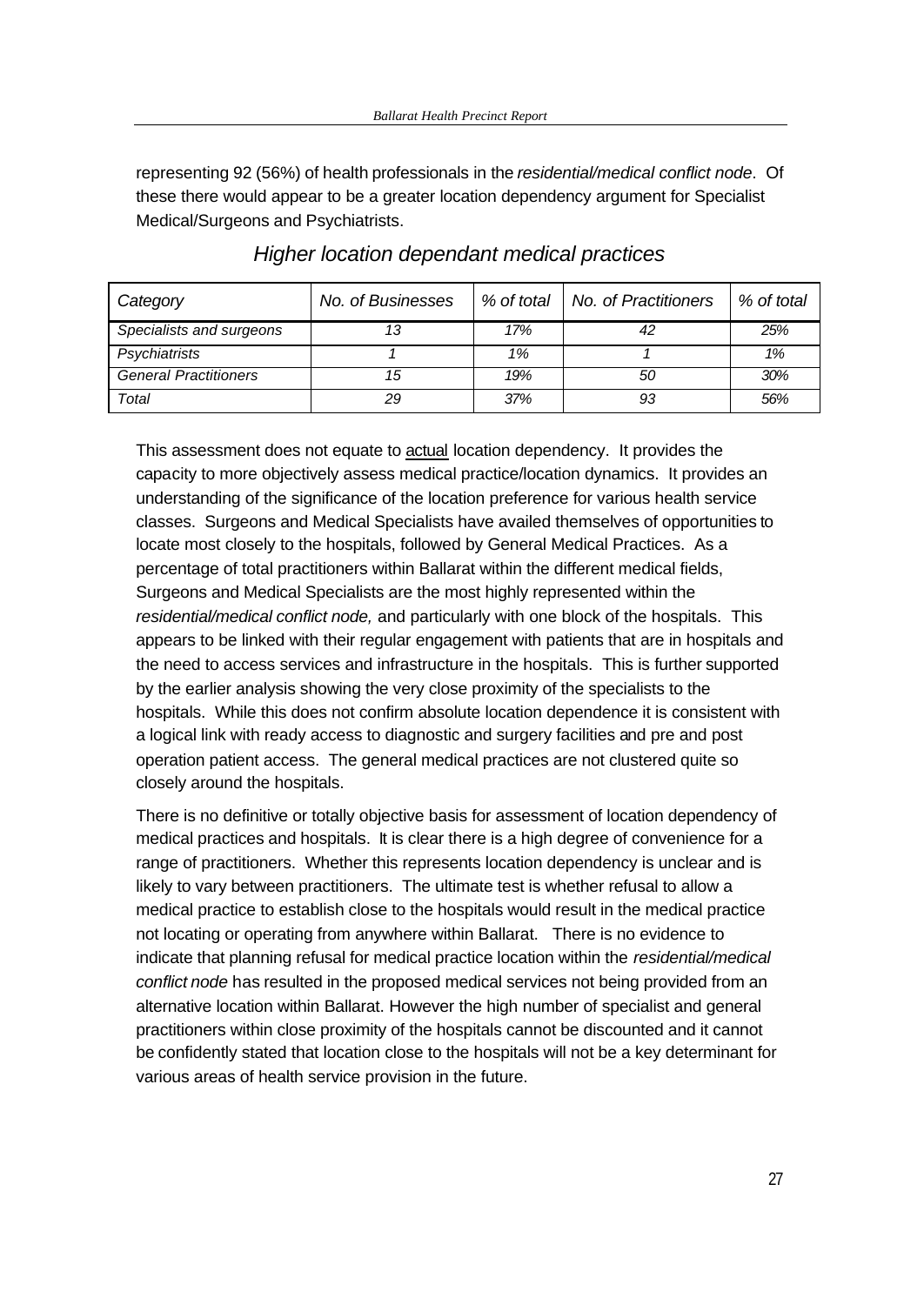There are other factors that have, and will in the future influence location decisions of medical practices. Some of these include:

- $\Rightarrow$  Population and health service trends and the types of facilities and services needed into the future to service changing health needs and demands
- ⇒ Planning restrictions, which have generally restricted further location of practices in the *residential/medical conflict node*.
- $\Rightarrow$  The highly competitive nature of medical practitioner attraction and the welldocumented difficulty in attracting general practitioners and surgeons/specialists to regional centres and country areas.
- $\Rightarrow$  The impact of technology including remote diagnosis and treatment.
- ⇒ Investment considerations.
- $\Rightarrow$  Benefits of co-location with other medical and allied health providers.
- $\Rightarrow$  Marketing and branding options associated with location in a health cluster.

As previously indicated, a number of medical service providers have commenced operation in Howitt Street, well away from the *residential/medical conflict node*. These include a privately run day procedure centre, an imaging centre and some specialist practitioners. Influences on the Howitt Street location include:

- ⇒ Cheaper land and buildings
- $\Rightarrow$  Site availability
- $\Rightarrow$  Better on-site parking and street parking
- $\Rightarrow$  Easy road access
- $\Rightarrow$  In some cases a competitive advantage in differentiating services being away from the hospitals
- ⇒ Easier planning and approval process

Other medical centres have located at Mt Clear, Woodmans Hill, Sturt Street and Ripon Street.

There is a broad range of medical, health and well-being providers that are not located within the *historic residential/hospital precinct* and which are not competitively disadvantaged as a result of location elsewhere in Ballarat. However the prior analysis of health service providers indicates a very high proportion Ballarat's general and specialists practitioners being located close to the hospitals.

Lack of location flexibility could become a barrier to attraction of medical practitioners and specialists in an increasingly competitive professional attraction environment. This issue cannot be overlooked. Given the aggressive competition for attraction of specialists, which is unlikely to abate, and the increasing health needs, the capacity to locate close to the hospitals needs to be an option available to medical specialists.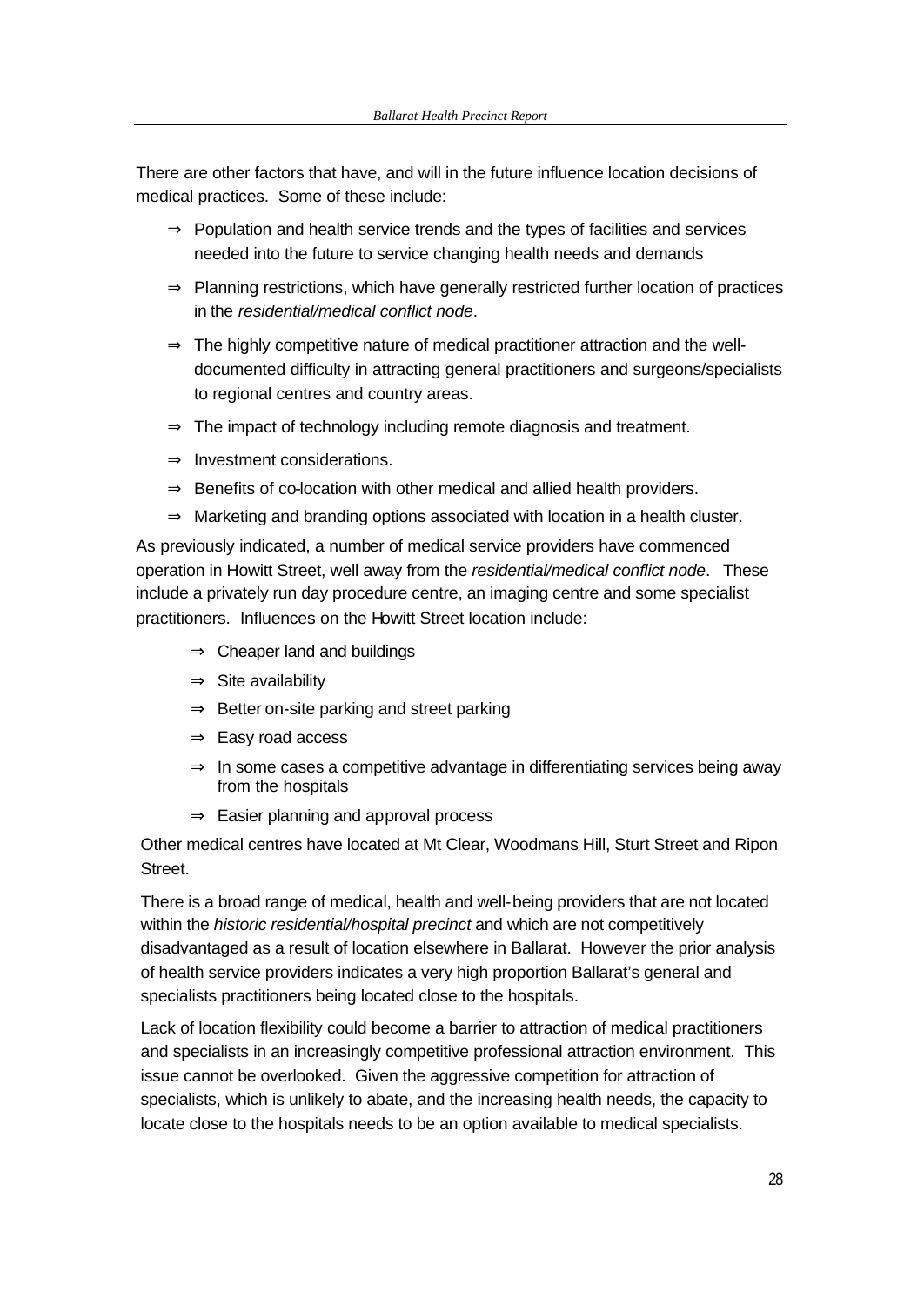Similarly there an argument for ongoing capacity of general practitioners to locate close to the two major Ballarat and region hospitals, to ensure a diversity of location offerings that will provide the best opportunity for attracting practitioners to Ballarat.

## 4.7 Major Planning Issues

## *4.7.1 Car Parking and Traffic*

Car parking is a major issue within the *historic residential/hospital precinct* and particularly the *residential/medical conflict node*. It is arguable that this is the single most important planning and amenity issue. This has been borne out by consultation. During consultation:

- $\Rightarrow$  Local residents have expressed their frustration at being unable to find parking near their houses and a lack of parking for visitors; and
- ⇒ Some medical practitioners have expressed concern regarding parking and traffic congestion and the difficulty for patients finding parking.

As part of the assessment of the extent of medical use premises, a count was undertaken of on-street car parking and a count of off-street car parking at St John of God hospital, Ballarat Health Services, the Catholic University and Clarendon College. The following table details the car parking figures.

| <b>Street</b>                         | <b>Number of Medical</b><br>Premises | <b>Total Number</b><br>of Houses | Car Parks       |
|---------------------------------------|--------------------------------------|----------------------------------|-----------------|
| Anticline Lane                        | XXXXXXXX                             | XXXXXXXXX                        | 18              |
| <b>Ascot Street</b>                   |                                      | 23                               | 96              |
| <b>Talbot Street North</b>            |                                      | 19                               | 96              |
| Ripon Street (South of Mair)          |                                      | 15                               | 62              |
| Ripon Street (North of Mair)          |                                      | 17                               | 40              |
| <b>Mair Street</b>                    | 6                                    | 37                               | 201             |
| Sturt Street (Drummond to Pleasant)   | 3                                    | ΝA                               | 80              |
| Total                                 | 10                                   | 111                              | <b>XXXXXXXX</b> |
| <b>Total (excluding Sturt Street)</b> |                                      | 111                              | 513             |

### *Sub-zone 1 car parking assessment*

Sub-zone 1 has the least problem with car parking. However parking issues do occur in Mair Street close to the hospitals and the Catholic University. This is due to the dominant location of the medical premises in the sub-zone, the proximity to the hospitals and the activities associated with the Catholic University. However, when compared with sub-zones 2 and 3 the parking issues in sub-zone 1 are relatively minor. When compared with the other sub-zones parking in sub-zone 1 is assisted by: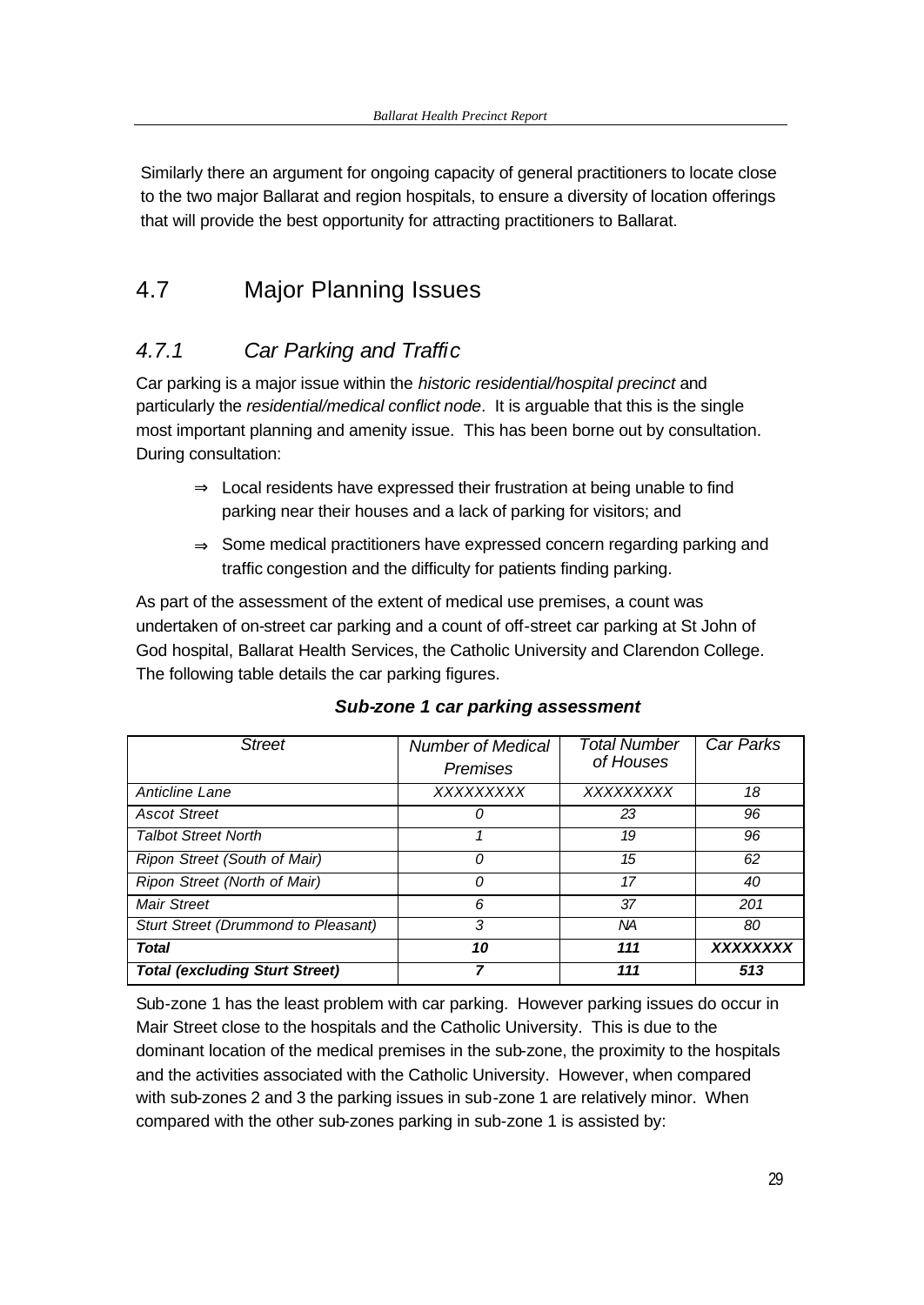- o The relatively small number of medical premises (and the low proportion of total houses taken up by medical premises)
- o The relatively larger number of car parks in the sub-zone, with a greater ratio per tenement (1 house:4.6 on-street car parks)
- o The sub-zone being at the "rear" of the hospitals

| <b>Street</b>                         | <b>Number of Medical</b><br><b>Premises</b> | <b>Total Number of</b><br><b>Houses</b> | Car Parks     |
|---------------------------------------|---------------------------------------------|-----------------------------------------|---------------|
| <b>Drummond Street North</b>          | 11                                          | 20                                      | 50 (W) 55 (E) |
| <b>Everard Street North</b>           |                                             | 20                                      | 78            |
| <b>Raglan Street North</b>            | 5                                           | 20                                      | 81            |
| Little Raglan                         | Ω                                           | 11                                      | 20            |
| <b>Mair Street</b>                    | 8                                           | 17                                      | 85            |
| <b>Sturt Street</b>                   | 3                                           | N/A                                     | 18            |
| <b>Total</b>                          | 34                                          | 87                                      | XXXXXXXXX     |
| <b>Total (excluding Sturt Street)</b> | 31                                          | 87                                      | 387           |

*Sub-zone 2 car-parking Assessment*

Sub-zone 2 experiences parking issues. This is confirmed through consultation and observation. However, while there is an apparent parking shortage in the sub-zone there appears to be ample available parking in Webster Street, which is only a short walk away. The parking issues are a result of:

- o The large number of medical premises in the sub-zone (and the relatively high proportion of houses used as medical premises – 36%)
- o The high number of medical practitioners in the sub-zone
- o The relatively smaller number of car parks in the sub-zone, with a ratio of (1 house:4.44 on-street car parks)
- o The sub-zone being at the "front" of the hospitals
- o People's desire to park very close to their destination, rather than availing themselves of car parking in Webster Street

| <b>Street</b>                         | Number of               | <b>Total Number</b> | Car Parks |
|---------------------------------------|-------------------------|---------------------|-----------|
|                                       | <b>Medical Premises</b> | of houses           |           |
| Lyons Street (South of Mair Street)   |                         |                     | 75        |
| Lyons Street (North of Mair Street)   |                         |                     | 24        |
| <b>Mair Street</b>                    |                         | 19                  | 72        |
| <b>Sturt Street</b>                   | 2                       | N/A                 | 32        |
| <b>Total</b>                          | 14                      | 45                  | XXXXXXXXX |
| <b>Total (excluding Sturt Street)</b> | 12                      | 45                  | 203       |

#### *Sub-zone 3 car parking assessment*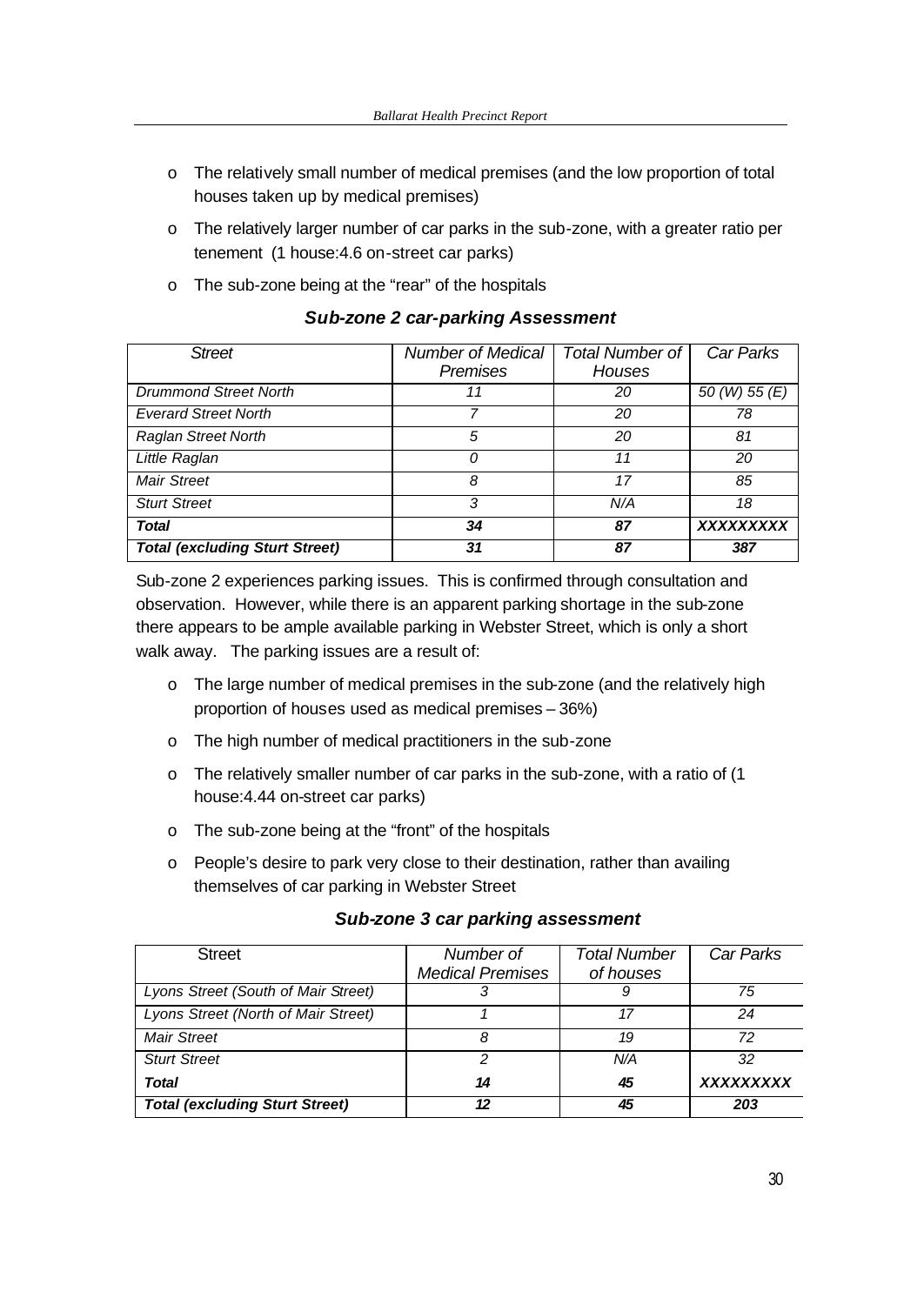Sub-zone 3 also experiences parking issues. This is confirmed through consultation and observation. The parking issues are a result of:

- o The proximity of the sub-zone to the Central Business area
- o The relatively large proportion of houses taken up by medical premises 31%
- o The larger number of other commercial businesses in the sub-zone (closer to the Central Business Area

Within the institutions the following car parking (approximately) is provided.

#### *Hospitals and education car parking assessment*

| <b>Ballarat Health</b> | St John Of God | Catholic University | Clarendon |
|------------------------|----------------|---------------------|-----------|
| Services               | Hospital       |                     | Colleae   |
| 392                    | 499            | 120                 | ∠∪        |

The health services have indicated that they have complied with planning requirements for the provision of car parking. This has not been verified. The adequacy of on site parking is beyond the scope of this project and should be part of a detailed parking assessment, and precinct parking plan.

In areas where car parking time limits exists some residents had received parking tickets for parking in front of their house. The provision of additional off-street car parking has been a major theme during consultation, and this issue is clearly the major point of concern for residents.

Many residents are concerned that more medical clinics will increase on-street car parking pressure, which will further diminish residential amenity through daytime parking shortages and traffic congestion.

Residents also believe that car parking congestion is exacerbated by the proximity of the *residential/medical conflict node* to the Ballarat Central Business Area, with some employees parking within the *residential/medical conflict node*, to avoid parking fees within the Central Business Area.

Some people feel that car-parking problems are compounded by different car parking requirements for medical clinics compared with other commercial uses in commercial zones. Clause 52 of the Planning Scheme requires 5 car spaces for each medical practitioner in a medical clinic, whereas the car-parking requirement for office use is 3.5 spaces for each 100 $m^2$  [net] of floor area. The car parking requirements for medical clinics is substantially more onerous than for other commercial uses within a commercial zone. This is almost certain to have a bearing on location decisions relating to medical centres being established away from more expensive commercial zoned locations, into less expensive residential areas.

While Ballarat Health Care and St. John of God hospital provide on site car parking for staff and patients, many residents feel that if the hospitals provided additional parking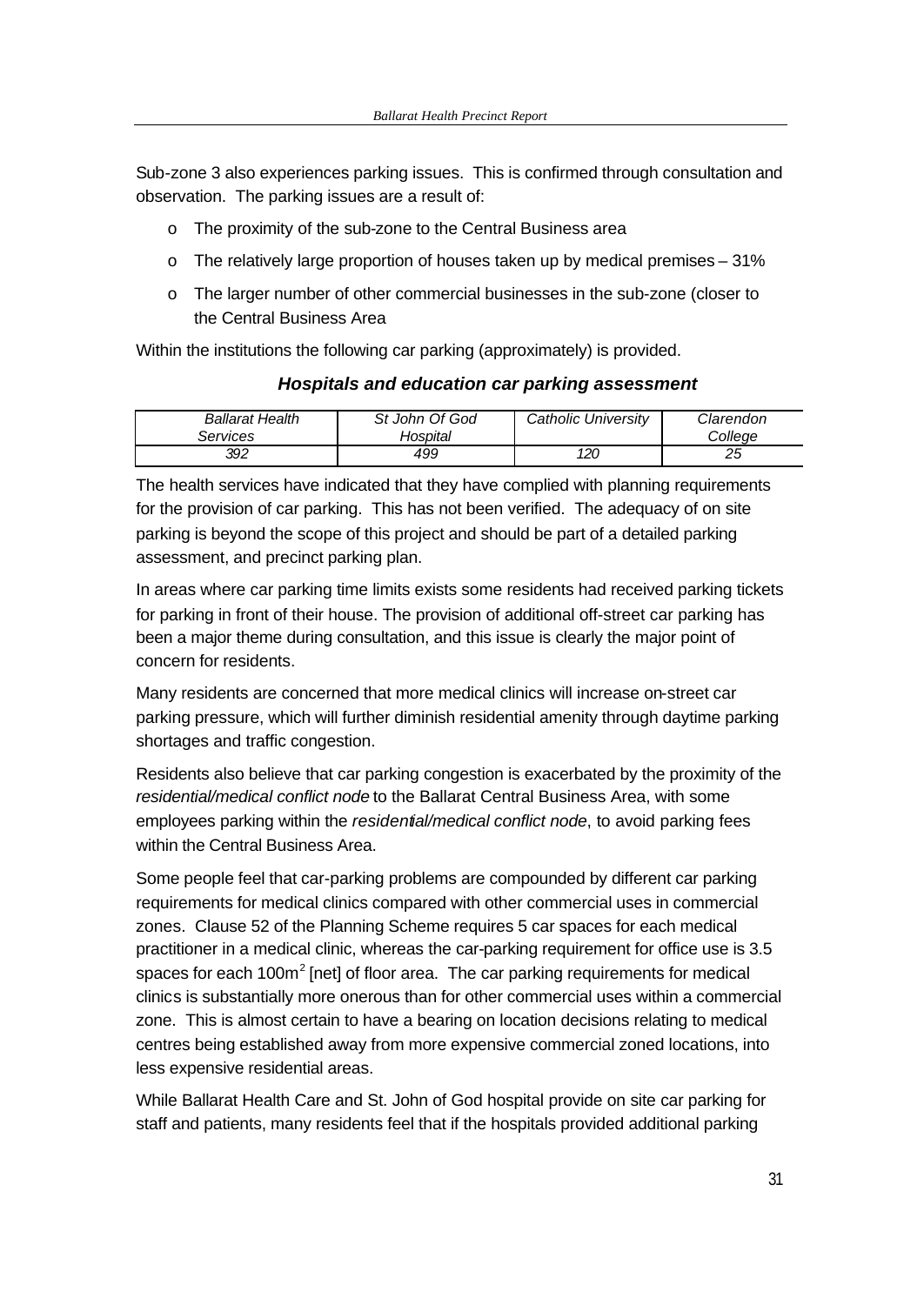this would ease the pressure on street parking. This would be the case. However, the hospitals have advised that they have satisfied planning requirements associated with the provision of car parking. The Catholic University and Clarendon College also create further pressure on car parking and traffic within the *residential/medical conflict node*.

The resolution of parking issues and availability for medical centres is a priority issue to be addressed. The issue of car parking requires a collective response from the health service providers and local government working with the state government.

It is beyond the scope of this project to undertake a more detailed analysis of car parking adequacy in the precinct. However some observations can be made.

- o Car parking provision is a real issue in relation to residential amenity in subzones 2 and 3.
- o Car parking may become a detriment to increasing health service activity in the zones
- o Within the *residential/medical conflict node* traffic is busy during the daytime.
- o The hospitals and the proliferation of medical centres and facilities in the *residential/medical conflict node* increase traffic movements and parking pressures beyond residential use levels.
- o Further developments are likely to further exacerbate the problems.
- o These issues are exacerbated by parking within the *residential/medical conflict node* by employees working in the Central Business Area.
- o Irrespective of whether more medical centres are established in the *residential/medical conflict node*, with future health service needs, increasing patient numbers, increasing treatment levels etc the parking issue will not vanish. A solution needs to be found, which is likely to involve development of further car parking on the hospital site/s.

## *4.7.2 Residential amenity*

Residential amenity is an important issue given:

- o The concern of residents in the *historic residential/hospital precinct,* and particularly the *residential/hospital conflict node* regarding loss of residential amenity.
- o The status of residential amenity in the Ballarat Municipal Strategic Statement.
- $\circ$  The importance of the historic residential areas to Ballarat's appeal as a regional city.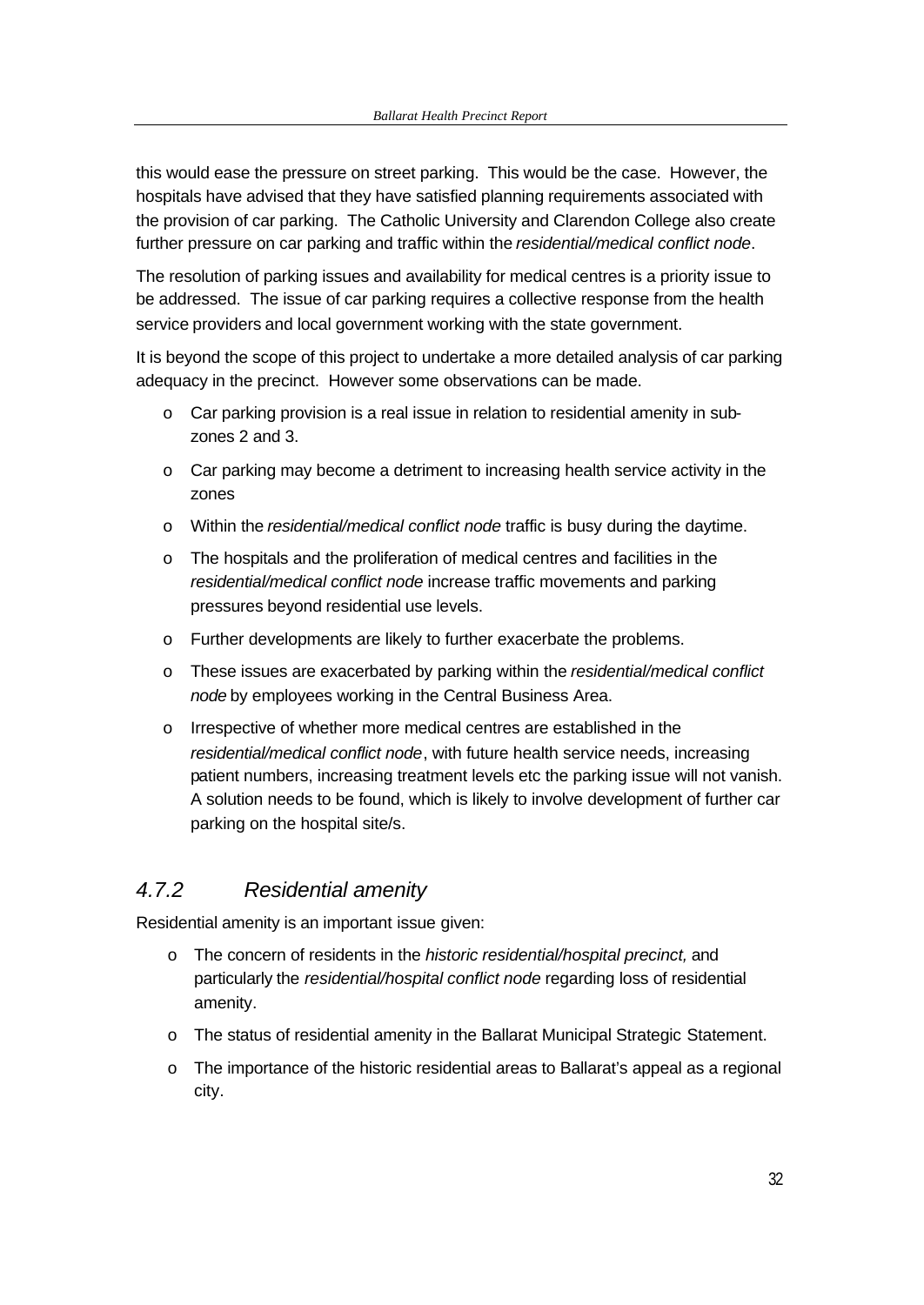$\circ$  Protection of residential amenity is a key plank of the State Planning Policy Framework, and an objective of the Residential 1 zone.

The major issues impacting residential amenity are:

- Reduced resident population and general people activity (particularly in the evenings, at night times and weekends), which poses potential safety and security issues and more general socialization impacts.
- Pressure on car parking availability associated with non-residential uses, and consequent inconvenience to residents.
- Increased traffic, particularly during the day and generally increased vehicle and people activity.
- The area adjacent to the Central Business Area has the potential to be largely engulfed by non-residential uses, which is a major concern for the residents of these areas. They have been most exposed to the reduction in the number of residential properties, replaced by commercial uses.

Residential amenity relates less to streetscape issues. The use of residential premises for medical clinics does not necessarily compromise the streetscape character. In many cases, other than through erection of a business sign, there is little to distinguish the altered property use. In some cases historic and stately residential properties have been restored, with a positive contribution to streetscapes. The streetscape is most noticeably impacted where parking is provided at the front of medical premises. There are a small number of examples of this occurring in the health precinct.

The MSS specifically provides that:

*"The establishment of medical facilities in proximity to the hospitals will only occur when existing residential amenity is not reduced".*

It further provides for: -

- o *Clustering of non-residential land uses that provide services of daily convenience in neighbourhood and local convenience centres throughout the urban area, including but not restricted to general medical practitioners."*
- o *Encouraging the establishment of medical facilities not serving a local neighbourhood within existing commercial centres, particularly the Central Business District.*
- o *Encouraging the establishment of new commercial centres (of a neighbourhood centre status) within Alfredton and Delacombe to serve the growing population in these areas.*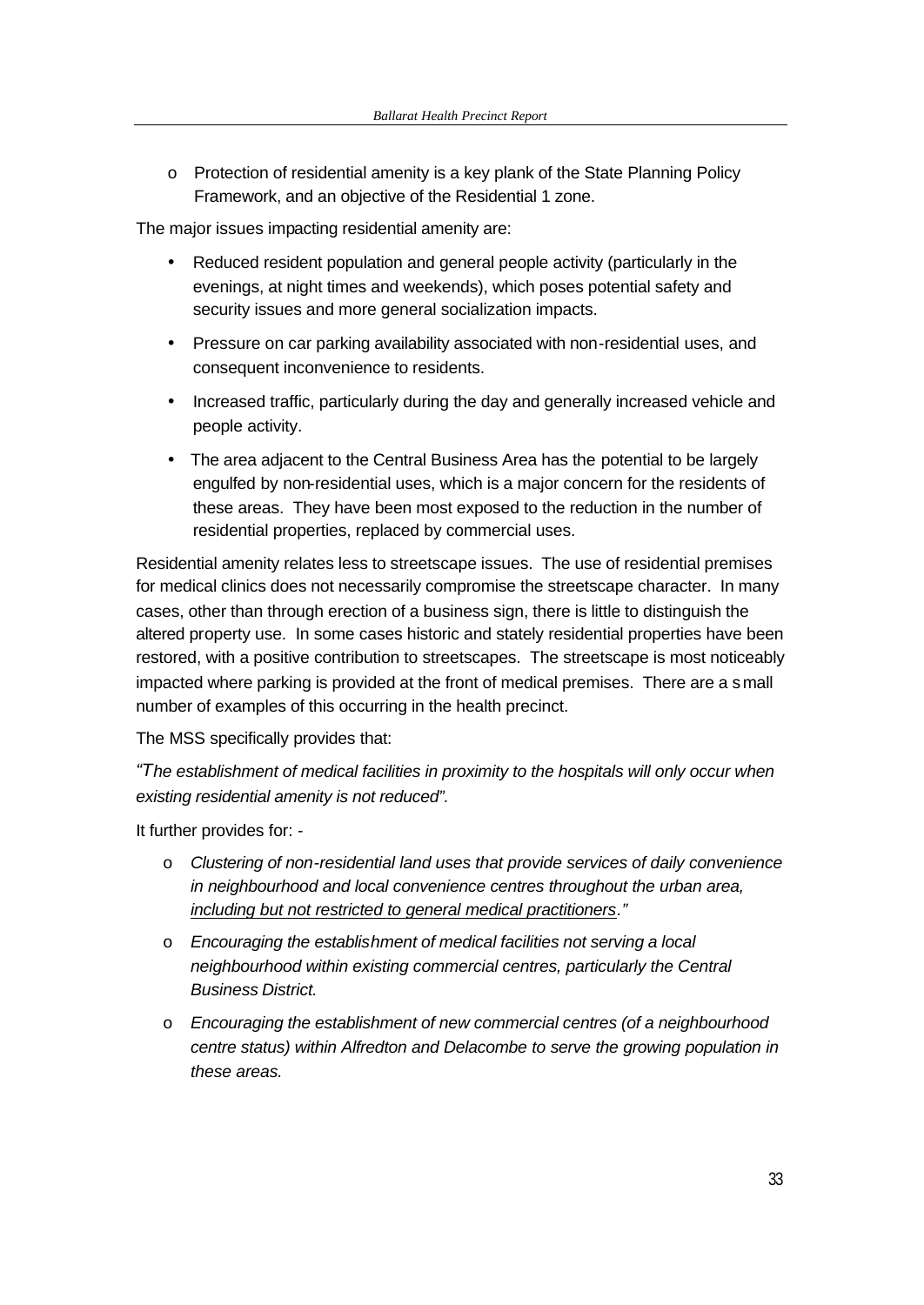The residential amenity in sub-zone 2 and 3 (previously referred to) is not as great as residential amenity in sub-zone 1. This has resulted from a number of factors including:

- o Increased activity due to the presence of the hospitals.
- o Proximity to the Central Business Area. Commercial or non-residential uses have spread through the *residential/medical conflict node*, either side of Mair Street from Lyons Street to Drummond Street. The spread of offices has resulted from the previous zoning of the land within the precinct for office/medical clinic uses.
- $\circ$  Increased activity due to the presence of medial practices (and other commercial businesses).
- o Student arrival and departure from Clarendon College

The wording of the MSS in relation to the further medical premises in the proximity of the hospitals needs to be noted. It provides they can only occur when existing residential amenity is not reduced. Does this mean that no matter how diminished residential amenity might be, any further incremental diminution resulting from further medial premises would disqualify them being located in the vicinity of the hospitals? What is meant by proximity to the hospitals?

## 5. Ballarat Economic Development Strategy

The Ballarat Economic Development Strategy 2003 ("the strategy") must be considered. The strategy focuses on how Ballarat can position itself in both the short and longer term to become a more creative, prosperous and highly innovative community. The strategy, amongst other things, deals specifically with the importance of urban form and functionality in the attraction and retention of creative and dynamic people, and the need for Ballarat to ensure that it is able to provide the health services required by a growing and ageing population. This particularly relates to the capacity of the hospitals to provide services and facilities within their sites, while recognising the growing issue of parking and traffic management in the vicinity of the hospitals.

At page 9 the strategy provides:

*"that a key to economic success of cities lies in developing urban areas that are highly desirable places in which to live. The first step in revitalising a city is attracting more creative and talented people. Cities must have a level of amenity and attractive urban form that encourages people to live in them, and business to expand in or locate to".*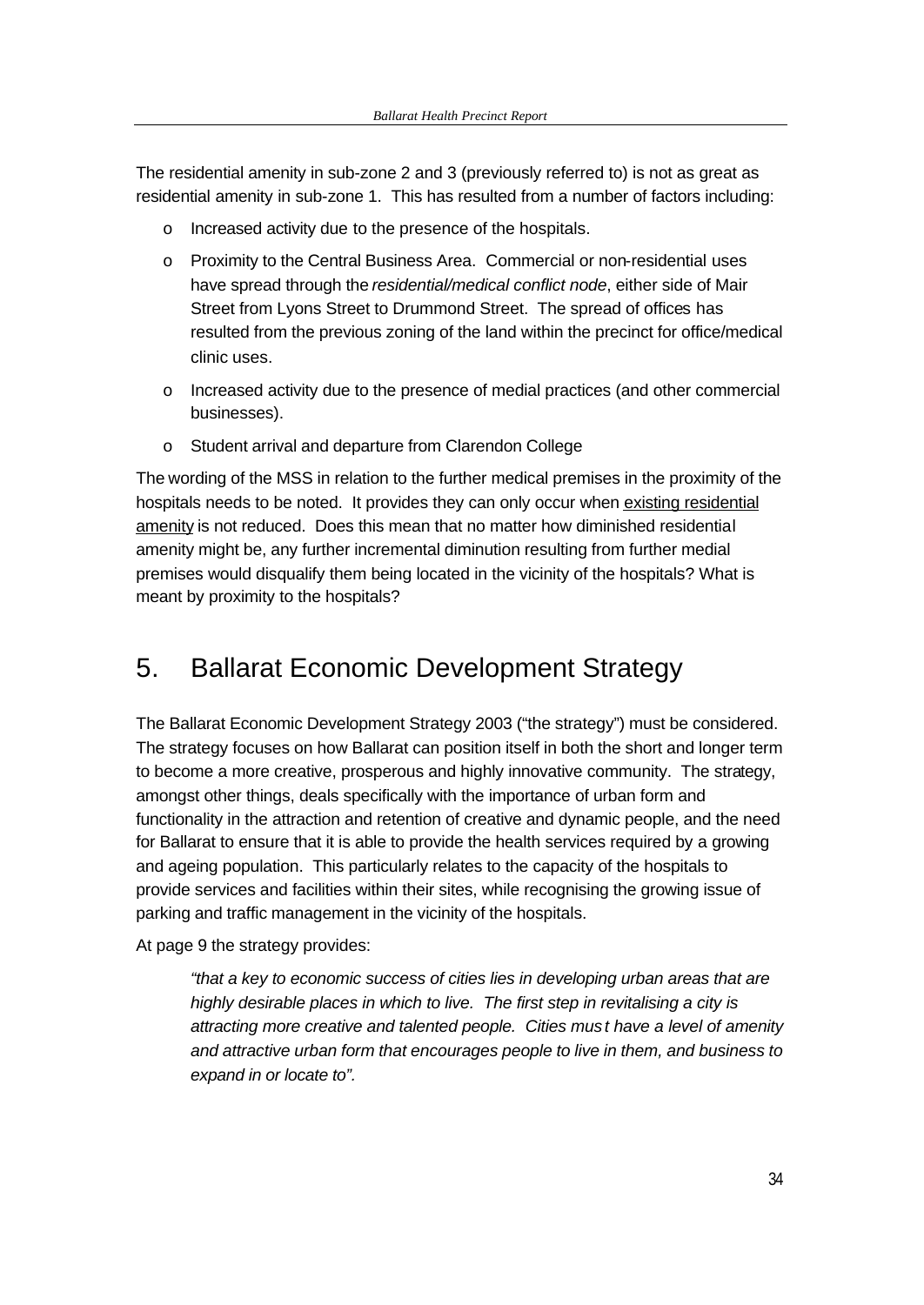At page 13 it further provides:

*"that the urban form of the City of Ballarat will have significant bearing on the future economic performance of the city. Many factors that determine people's choice regarding places they choose to live, and recent demographic changes across the state indicate a substantial shift in people's preferences to their place of residence. This has been particularly notable along the coastline of Victoria and also within the urban centres and settlements within reasonable proximity of the Melbourne metropolitan area".* 

*"Decisions of individuals and families regarding residence, and business location are influenced by the quality of the urban environments and amenity. A dynamic urban form can significantly alter the economic prospects of a city such as Ballarat, which is close to Melbourne and has key infrastructure and services available to satisfy current and future residents and business demands".*

In relation to health services and provision, at page 29 the strategy provides:

*"With two major hospitals and extensive aged care facilities Ballarat has the most extensive medical and healthcare facilities outside Melbourne. In close proximity to the Ballarat Base and St John of God Hospitals co-located in Drummond St North, are approximately half of the city's medical and paramedical clinics, which have created some difficulties regarding parking for residents and patients. The health and related aged care sector is Ballarat's largest employer with an estimated 10-15% of the city's professional appointments. It employs approximately 14% of Ballarat's workforce. The range and quality of health care services available in Ballarat continue to attract new residents, including older and disabled people as well as new employees and their families. The provision of a quality healthcare system is essential to Ballarat's growth as well as the physical and mental well-being of the city's and wider region's population".*

*"Over the next decade the demand for medical services in Ballarat's catchment region is expected to increase by 28%. Only 8% of this increased demand will be due to population growth the remainder a result of an ageing population and improvements in medical technology. The State Government's accreditation process is resulting in the reclassification of smaller hospitals in the region with an increased centralisation of acute health care and other specialist services in Ballarat. This development, with the increased proportion of elderly, single person's in the city's population needs to be taken into account in Council's planning for housing, public transport and the development of the historic residential/hospital node. However the critical health issue that the strategy needs to address is the region's future workforce needs in this area".*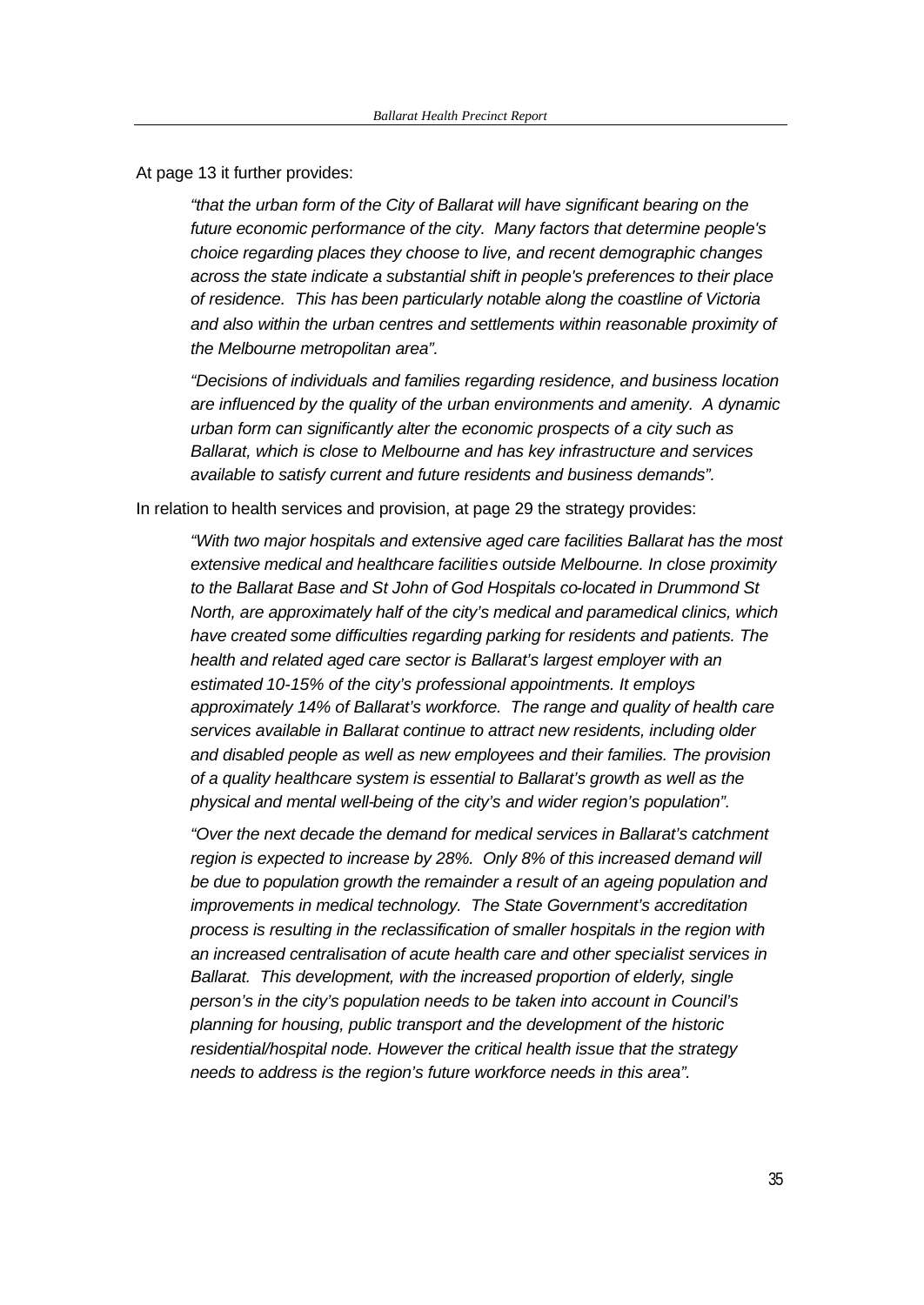*"Because of the future growth in the sector it is essential that planning issues do not compromise the long-term development of the hospital. It is important that a comprehensive development plan for the hospital be undertaken to ensure that future expansion of this facility is not compromised".*

#### The strategy recommends that the Council:

#### *Ensure that the health services precinct can expand to meet future city and regional health needs*

*The Ballarat health services are a very important component of the economic prosperity of the city and are an important employer. It is essential therefore that the long term development of the hospital is in no way compromised by planning issues that can be overcome in the short to medium term.*

| How                                                                                                                            | <b>Responsibility</b>                                                                                                      |
|--------------------------------------------------------------------------------------------------------------------------------|----------------------------------------------------------------------------------------------------------------------------|
| With the hospitals review future projected physical and site<br>requirements (including car parking) in the hospital precinct. | <b>Business Ballarat</b><br><b>Ballarat City Council</b><br><b>Ballarat hospitals</b>                                      |
| Prepare a development plan for the precinct in consultation with<br>nearby residents                                           | <b>Business Ballarat</b><br><b>Ballarat City Council</b><br><b>Ballarat hospitals</b><br>Local residents and<br>landowners |

The strategy identifies the need to create a people focussed urban environment and also ensure that the city is able to cater for future health needs. This creates an inherent conflict in the *historic residential/hospital precinct*, in that the proliferation of medical centres will reduce the number of premises that can be used as residences and will impact residential amenity and appeal through increasing traffic movements and pressure on car parking, and reducing activity during the evenings and weekends. On the other hand the strategy identifies the need to ensure that planning can facilitate future hospital expansion, and the ongoing servicing of the health needs of Ballarat and the region.

Within the *historic residential/hospital precinct* there are many historic and architecturally impressive residential areas. Many people are attracted to live in these areas. The loss of residential use of these areas will have an impact on the attractiveness of Ballarat as a place to live and work. While not everyone would like to, or can afford to live in these areas, areas such as the *historic residential/hospital precinct* do offer residential options that will be valuable in the attraction of creative and vibrant people to the city. This cannot be overlooked in determining future planning for these areas. While the overall contribution of historic residential areas to the economic performance of a city is extremely difficult to quantify, it is generally accepted that the retention of authentic urban areas is a positive factor in the attraction and retention of creative people. This is consistent with the thesis of Richard Florida in his recent book titled *The Rise of the*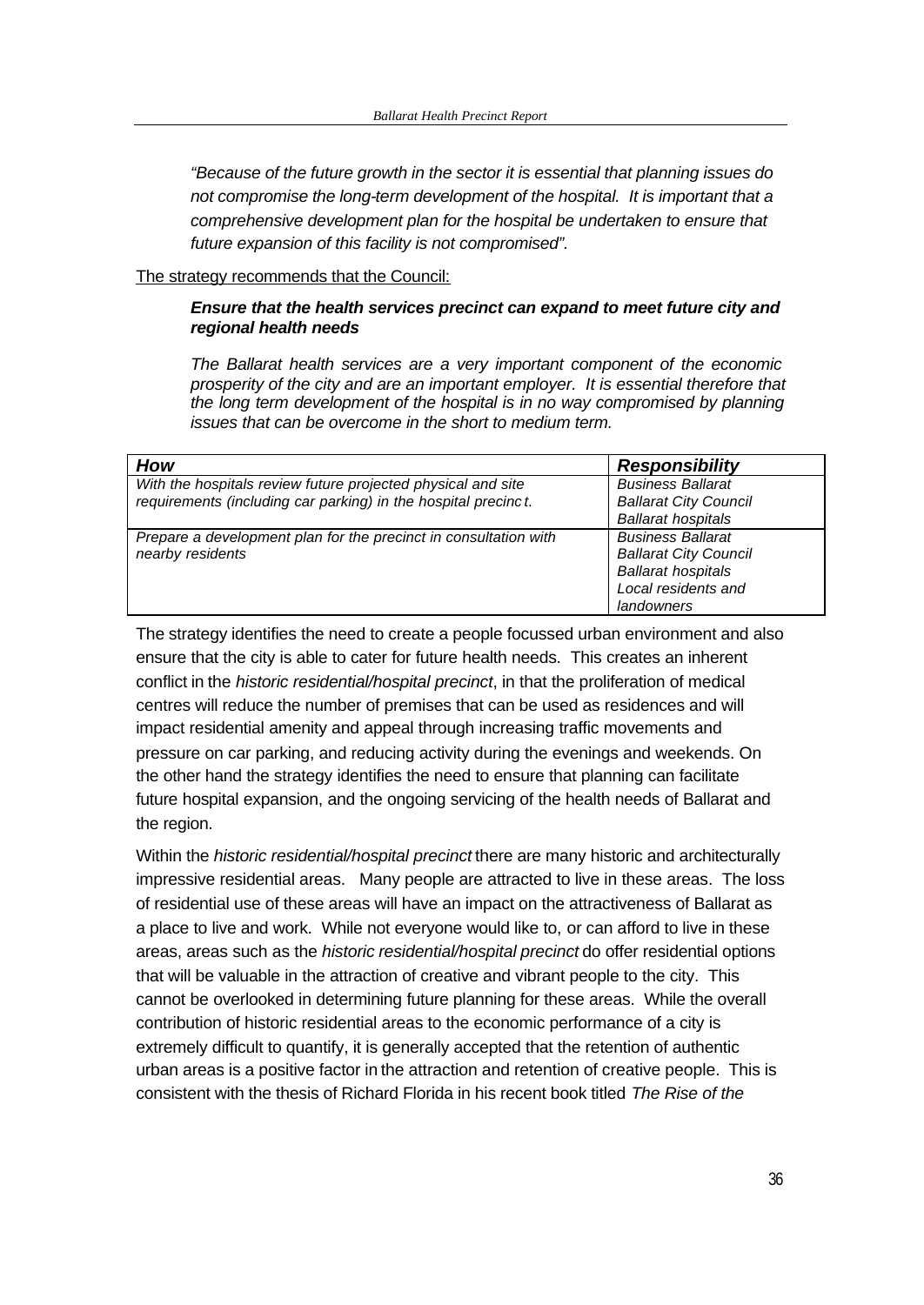*Creative Class.* Likewise the provision of quality health services is another component in the attraction and retention of people to regional centres.

It is not therefore appropriate only to assess planning considerations on the basis of health service provision. If health service provision is facilitated in residential areas, there needs to be an understanding that any trade-off in relation to residential use and amenity may negatively impact on the residential attractiveness of the city and therefore impact on the economic development and prosperity of the city in the medium to long term. Conversely, if medical service provision is locational dependant, and the preferred locations are not available for provision of medical services, it needs to be understood that medical service provision will be compromised which will also impact negatively on the attractiveness of the city as a place to locate to and live in, with consequent down sides for economic development and prosperity. With a growing population and increasing health service needs there is a strong argument that there needs to be capacity for future establishment of health service providers, particularly medical specialists, and also general practitioners, close to the hospitals.

## 6. Future health needs and directions

## 6.1 Introduction

A range of other issues impact on the demand for, and provision of health and health related services to the Ballarat region. They include:

- $\Rightarrow$  The increasing population and the ageing of the population
- $\Rightarrow$  The improved transport connection with Melbourne and the relative proximity of Ballart to Melbourne
- ⇒ The attractiveness of Ballarat as a place for professionals to locate (including matters such as education facilities and services, culture and art, safety and urban design and functionality, transport convenience to Melbourne etc)
- ⇒ Professional development and advancement options
- ⇒ Financial and investment decisions
- ⇒ Business opportunities
- $\Rightarrow$  Family considerations
- ⇒ Difficulty in attracting medical and other professionals to regional centres and country areas.

Following is a description of some major influences that need to be taken account of in planning for future health service provision.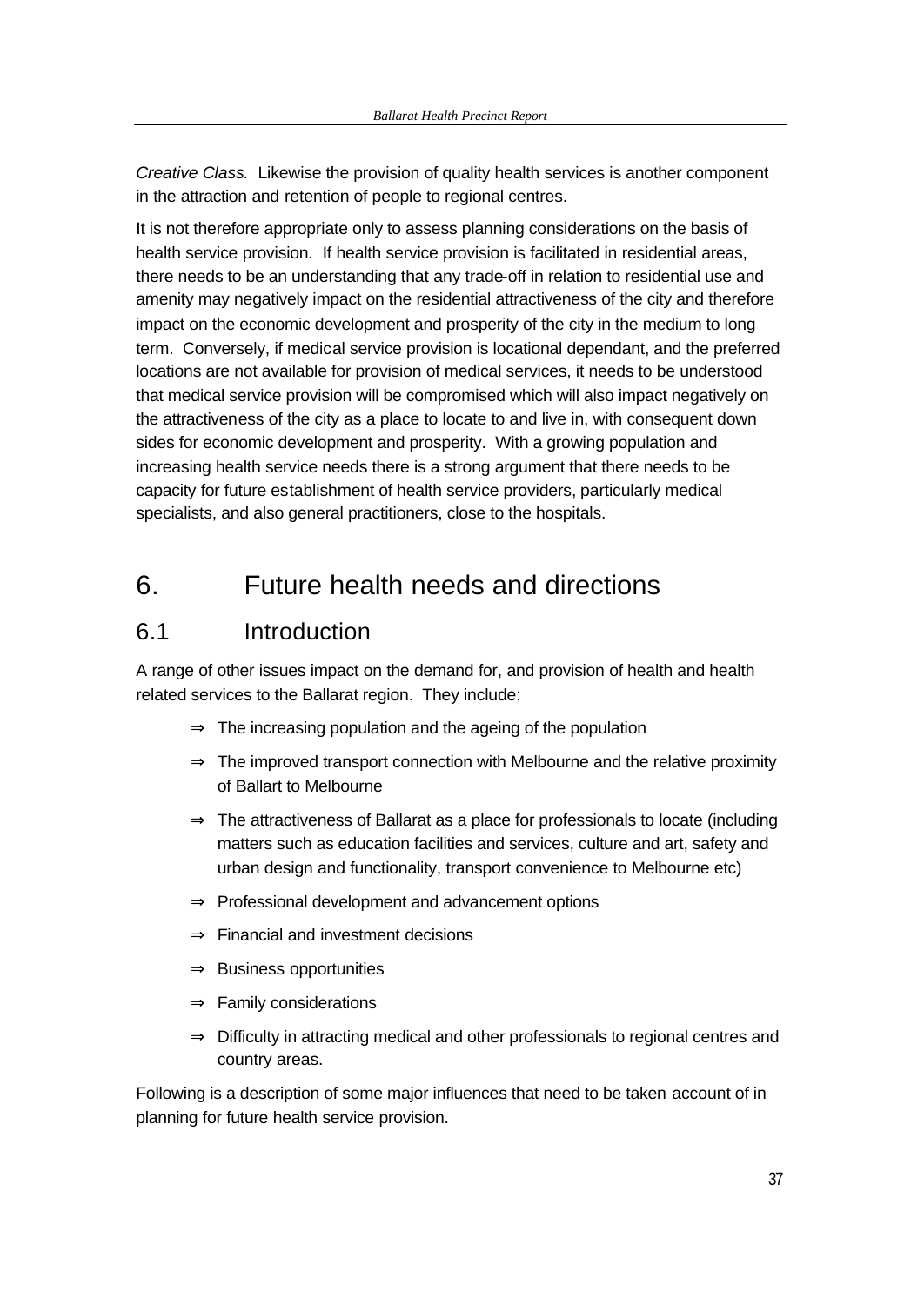## 6.2 Population and age projections

Ballarat is the third largest city in Victoria. Ballarat is the service centre for the Grampians health region, which extends from Bacchus Marsh to the South Australian border.

At the time of the 2001 Census Ballarat's population was 83,599. The average household size was 2.51. The population of Ballarat (and its region) is projected to grow substantially over the next 15 years. Ballarat's population projections are detailed in the following Table.

|                           | 2001   | 2006   | 2011   | 2016   | 2021    |
|---------------------------|--------|--------|--------|--------|---------|
| <b>Total Population</b>   | 83.599 | 88,137 | 93.700 | 98.804 | 103,853 |
| <b>Households</b>         | 32,083 | 34.852 | 37,884 | 40,783 | 43,654  |
| <b>Dwellings</b>          | 33,132 | 36,066 | 39,191 | 42,177 | 45,136  |
| Average household<br>size | 2.51   | 2.44   | 2.38   | 2.33   | 2.28    |

*Ballarat's Population Projections 2001 - 2021*

*Source www.ballarat.vic.gov.au (id consulting projections)* 

Between 2001 and 2021 Ballarat's population is projected to increase by 20,254, a 20% increase. At the same time household size is projected to reduce. The number of dwellings in Ballarat is projected to increase from 33,132 in 2001 to 45,136 in 2021, an increase of 36%. This will result in changes to Ballarat's residential footprint, transport patterns, neighbourhood service centre development and the role of the CAA and surrounding areas.

An increasing population will result in extra demand for health services. This will be exacerbated by an increasing demand for elective surgery and preventative surgery, with this type of surgery being demanded by, and provided to younger people as well as older people. Joint replacements and heart surgery is no longer the preserve of older people.

Population growth across Ballarat is projected to be non-uniform. The following table projects population growth by 'suburb', providing an insight into future development 'hotspots'.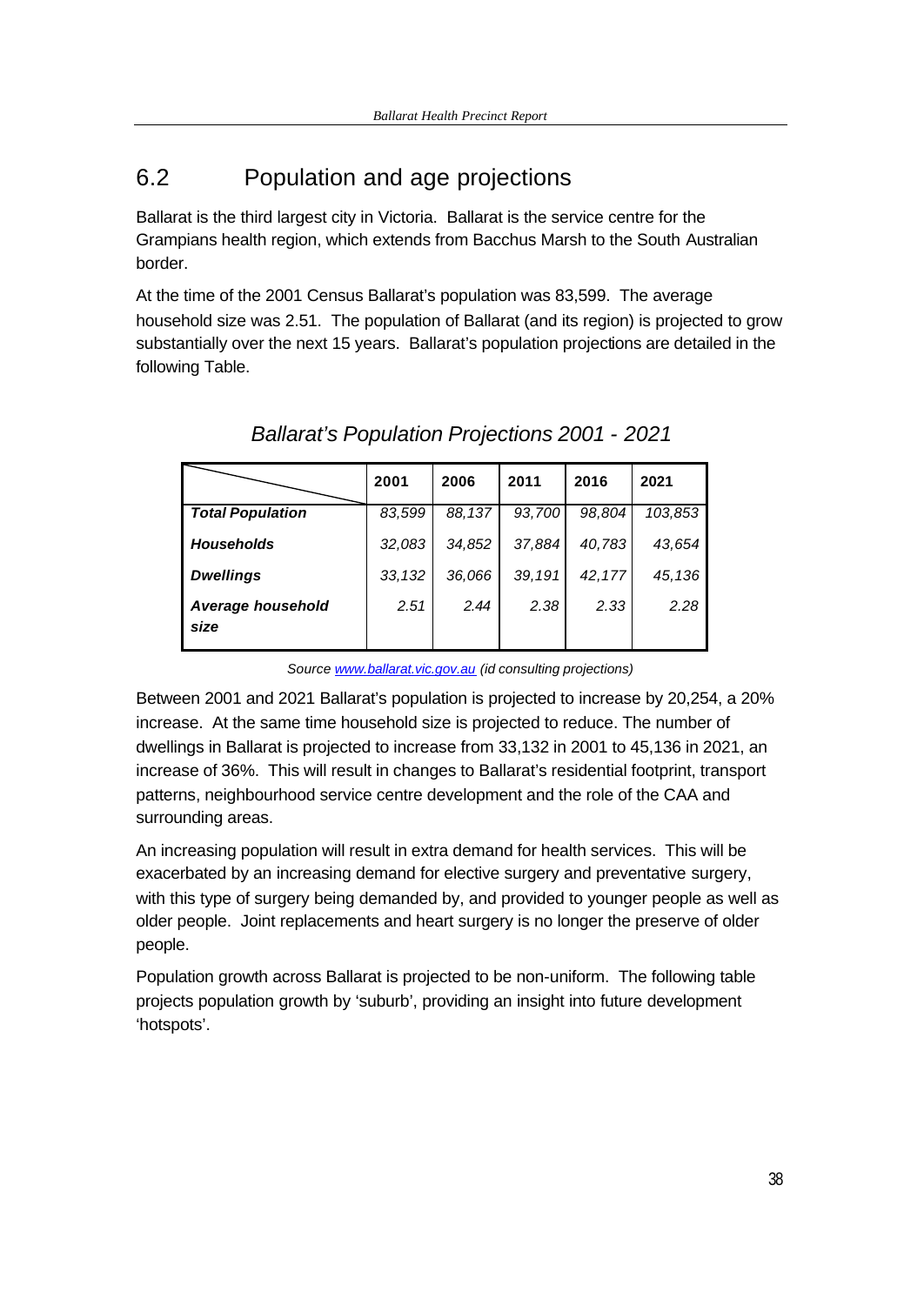|                                            | 2001   | 2006    | 2011     | <b>Total</b> | 2016     | 2021     | <b>Total</b> |
|--------------------------------------------|--------|---------|----------|--------------|----------|----------|--------------|
| Alfredton                                  | 4,902  | $+847$  | $+1,674$ | $+2,521$     | $+1,378$ | $+1,430$ | $+5,329$     |
| <b>Central Ballarat</b>                    | 6,309  | $+131$  | $+162$   | $+293$       | $+116$   | $+99$    | $+508$       |
| Ballarat East - Brown Hill                 | 7.704  | $-16$   | $+59$    | $+43$        | $+120$   | $+123$   | $+286$       |
| Ballarat North - Invermay Park             | 5,399  | $+366$  | $+406$   | $+772$       | $+318$   | $+74$    | $+1,164$     |
| <b>Buninyong - Rural South</b>             | 3,599  | $+51$   | $+163$   | $+214$       | $+191$   | $+148$   | $+553$       |
| Delacombe                                  | 3,791  | $+369$  | $+637$   | $+1,006$     | $+900$   | $+1574$  | $+3,480$     |
| Golden Pt-Mt Pleasant - Canadian           | 6,548  | $+175$  | $+230$   | $+405$       | $+231$   | $+171$   | $+807$       |
| Lake Wendouree - Newington-Lake<br>Gardens | 5,143  | $+1257$ | $+187$   | $+1,444$     | $-44$    | $-36$    | $+1,364$     |
| Miners Rest - Mitchell Park                | 1,925  | $+423$  | $+816$   | $+1,239$     | $+586$   | $+27$    | $+1,852$     |
| Mount Clear - Mount Helen                  | 4,963  | $+243$  | $+543$   | $+786$       | $+546$   | $+572$   | $+1,904$     |
| Redan                                      | 3,179  | $-21$   | $+18$    | $-3$         | $+8$     | $+11$    | $+16$        |
| <b>Rural East</b>                          | 1,974  | $+214$  | $+170$   | $+384$       | $+19$    | $+15$    | $+418$       |
| <b>Rural West</b>                          | 2,716  | $+106$  | $+129$   | $+235$       | $+148$   | $+158$   | $+541$       |
| Sebastopol                                 | 8,155  | $+206$  | $+371$   | $+577$       | $+526$   | $+757$   | $+1,860$     |
| Soldiers Hill-Black Hill-Nerrina           | 5,530  | $+104$  | $+58$    | $+162$       | $+88$    | -55      | $+195$       |
| Wendouree                                  | 11,763 | $+82$   | $-73$    | $+9$         | -54      | -16      | $-61$        |

## *Ballarat's Population Projections 2001 – 2021 by Area*

#### *Source www.ballarat.vic.gov.au (id consulting projections)*

Between 2001 and 2021 the population growth is expected to be greatest (in order of magnitude) in Alfredton, Delacombe, Mount Clear/Mount Helen, Sebastopol, Miners Rest/Mitchell Park, Lake Wendouree/Newington/Lake Gardens and Ballarat North. For the period to 2011 population growth is projected to concentrate on Alfredton, Lake Wendouree/Newington/Lake Gardens, Miners Rest/Mitchell Park and Delacombe.

Population age structure is expected to change substantially over the same periods. This is consistent with reducing fertility rates (fewer births) and increasing life expectancy. The following table highlights the changes expected to the population age cohorts in Ballarat up to 2011.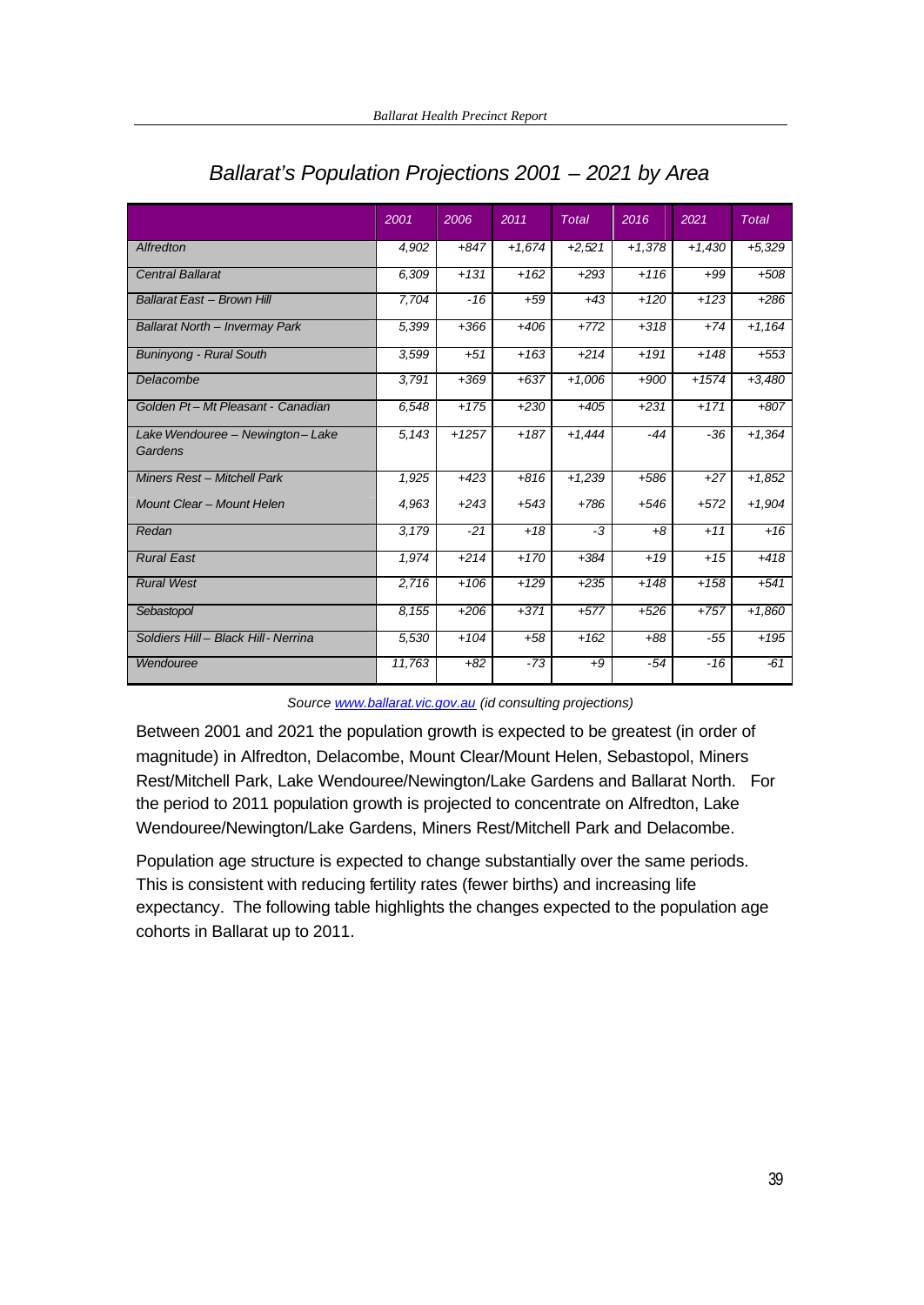| <b>Age Structure</b> | <b>Forecast Years</b> |       |        |       |        |       |          |
|----------------------|-----------------------|-------|--------|-------|--------|-------|----------|
| 5 year age<br>groups | 2001                  | $\%$  | 2006   | $\%$  | 2011   | $\%$  | Total    |
| $0$ to $4$           | 5,637                 | 6.7   | 5,125  | 5.8   | 5,114  | 5.5   | $-523$   |
| 5 to 9               | 5,978                 | 7.2   | 5,907  | 6.7   | 5,708  | 6.1   | $-270$   |
| 10 to 14             | 6,167                 | 7.4   | 6,439  | 7.3   | 6,530  | 7.0   | $+363$   |
| 15 to 19             | 6,825                 | 8.2   | 7,156  | 8.1   | 7,553  | 8.1   | $+728$   |
| 20 to 24             | 6,219                 | 7.4   | 6,242  | 7.1   | 6,606  | 7.0   | $+387$   |
| 25 to 29             | 5,663                 | 6.8   | 5,463  | 6.2   | 5,641  | 6.0   | $-22$    |
| 30 to 34             | 5,660                 | 6.8   | 5,558  | 6.3   | 5,631  | 6.0   | $-29$    |
| 35 to 39             | 5,862                 | 7.0   | 6,032  | 6.8   | 6,138  | 6.6   | $+276$   |
| 40 to 44             | 5,992                 | 7.2   | 6,258  | 7.1   | 6,525  | 7.0   | $+533$   |
| 45 to 49             | 5,490                 | 6.6   | 6,206  | 7.0   | 6,557  | 7.0   | $+1,067$ |
| 50 to 54             | 5,162                 | 6.2   | 5,576  | 6.3   | 6,270  | 6.7   | $+1,108$ |
| 55 to 59             | 3,867                 | 4.6   | 5,173  | 5.9   | 5,674  | 6.1   | $+1,807$ |
| 60 to 64             | 3,341                 | 4.0   | 4,072  | 4.6   | 5,270  | 5.6   | $+1,929$ |
| 65 to 69             | 3,032                 | 3.6   | 3,475  | 3.9   | 4,202  | 4.5   | $+1,170$ |
| 70 to 74             | 3,055                 | 3.7   | 3,038  | 3.4   | 3,494  | 3.7   | $+439$   |
| 75 to 79             | 2,540                 | 3.0   | 2,815  | 3.2   | 2,869  | 3.1   | $+329$   |
| 80 to 84             | 1,655                 | 2.0   | 2,090  | 2.4   | 2,290  | 2.4   | $+635$   |
| 85 and over          | 1,453                 | 1.7   | 1,510  | 1.7   | 1,632  | 1.7   | $+179$   |
| Total                | 83,598                | 100.0 | 88,135 | 100.0 | 93,704 | 100.0 |          |

## *Ballarat's Projections Age Structure 2001 – 2011*

*Source www.ballarat.vic.gov.au (id consulting projections)* 

Between 2001 and 2011 there is a projected reduction of 800 in the number of children aged 0 – 9 (11,615 in 2001 reducing to 10,822 in 2011). The major increase in population numbers is expected to occur in the 45 – 69 age groups. They will account for 7,081 of the increased population of 10,106 over that period (or 70% of the total population increase for the period). This has repercussions for health service delivery and the provision of other well-being related services to the population of Ballarat and its region.

The following table looks at the anticipated geographic distribution of people aged 45+ and 65+, in 2011.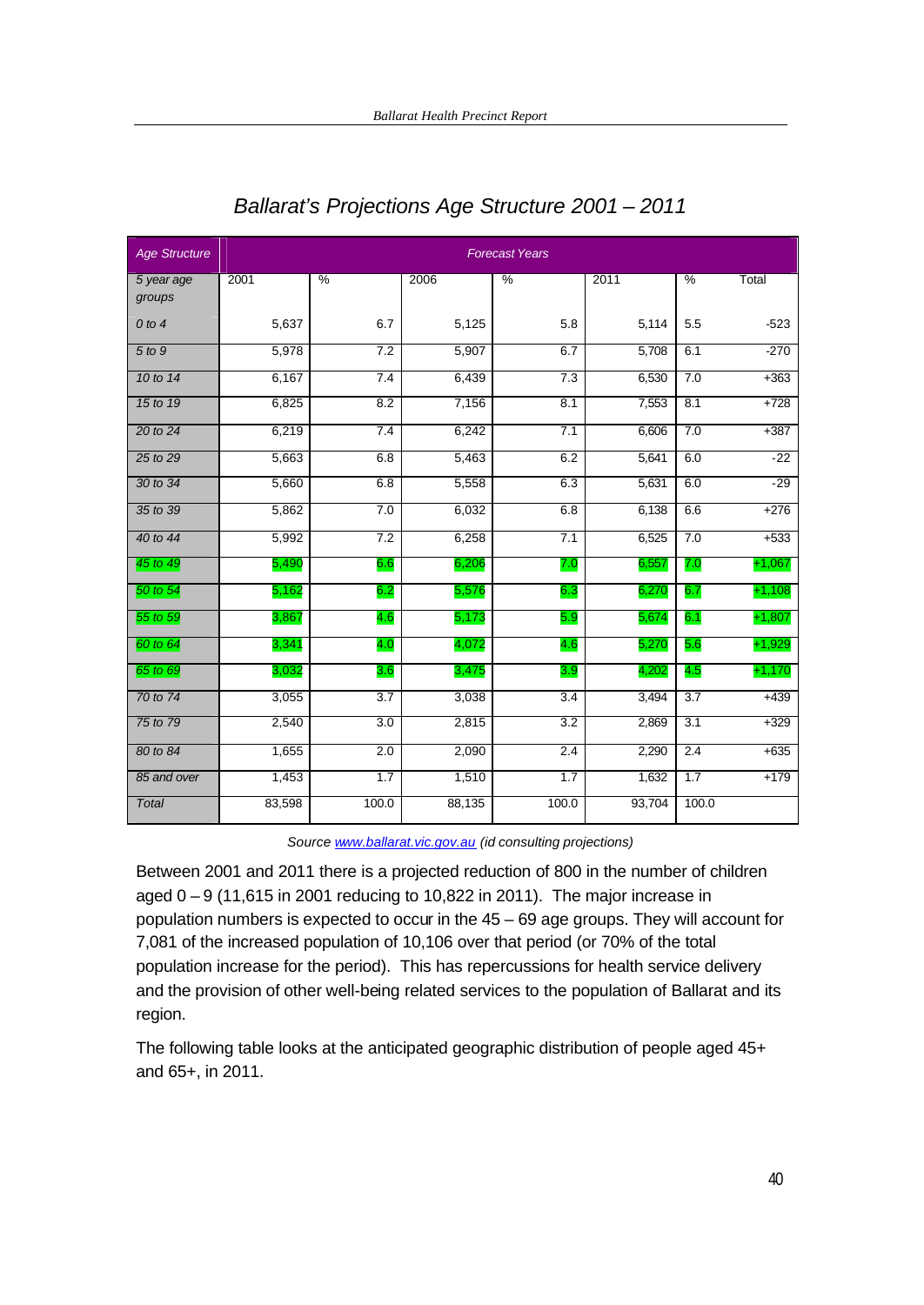|                                             | $45+$  | $\%$   | $65+$  | $\%$     |
|---------------------------------------------|--------|--------|--------|----------|
| <b>Alfredton</b>                            | 2.811  | 7.33%  | 863    | 5.95%    |
| <b>Central Ballarat</b>                     | 2,398  | 6.25%  | 797    | 5.50%    |
| Ballarat East - Brown Hill                  | 3,174  | 8.28%  | 1,332  | 9.19%    |
| <b>Ballarat North - Invermay Park</b>       | 2,630  | 6.86%  | 1,064  | 7.35%    |
| <b>Buninyong - Rural South</b>              | 1,731  | 4.51%  | 471    | 3.25%    |
| Delacombe                                   | 1,633  | 4.34%  | 479    | 3.31%    |
| Golden Pt-Mt Pleasant - Canadian            | 2,353  | 6.14%  | 779    | 5.38%    |
| Lake Wendouree - Newington-<br>Lake Gardens | 3,075  | 8.03%  | 1,304  | $9.00\%$ |
| Miners Rest - Mitchell Park                 | 1,109  | 2.90%  | 327    | 2.26%    |
| Mount Clear - Mount Helen                   | 2,088  | 5.45%  | 663    | 4.58%    |
| Redan                                       | 1,288  | 3.36%  | 505    | 3.49%    |
| <b>Rural East</b>                           | 1,045  | 2.73%  | 298    | 2.06%    |
| <b>Rural West</b>                           | 1,309  | 3.42%  | 443    | 3.06%    |
| Sebastopol                                  | 4,092  | 10.69% | 1,901  | 13.12%   |
| Soldiers Hill - Black Hill - Nerrina        | 2,266  | 5.91%  | 821    | 5.67%    |
| Wendouree                                   | 5,285  | 13.80% | 2,438  | 16.83%   |
| <b>Total</b>                                | 38,287 | 100%   | 14,485 | 100%     |

## *Ballarat's Projections in 2011 by Area*

#### *Source www.ballarat.vic.gov.au (id consulting projections)*

Population projections of an increasing population size and a substantial ageing of the population have major implications for future service needs, service delivery and potentially service locations. Much of the population growth will occur away from the central area of Ballarat. This will require the establishment of neighbourhood centres. These centres should house a range of services including retail, professional and health services. The MSS and various planning activities have identified the need for development of neighbourhood centres to service the needs of local residents. The future population growth and residential development will require comprehensive planning that deals with the range of facilities and services required within neighbourhoods around Ballarat. Some of the strategic planning has occurred. Of specific note are three bodies of work:

• The Canadian Valley Outline Development Plan ("CVODP"), covering the general areas of Mt Clear, Mt Helen and Buninyong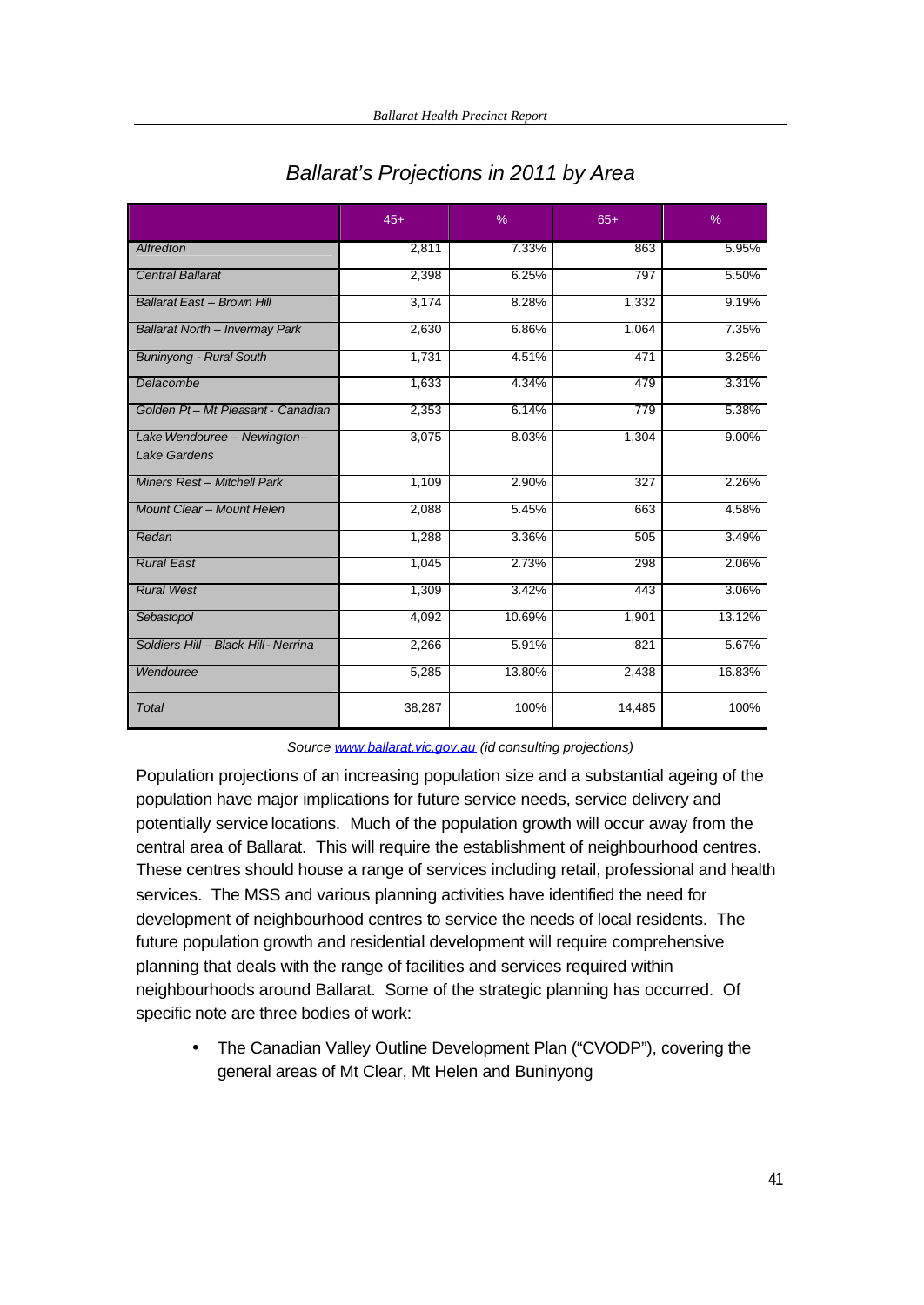- Ballarat West Outline Development Plan ("BWODP"), covering the general areas of Alfredton, Delacombe and Sebastopol)
- Lake Federation development proposal ("LFP").

The Department of Sustainability and Environment has recently released revised population and demographic projections to 2031 (Victoria in Future 2004). The figures project that the Ballarat region is expected to grow over the next 20-30 years. The dominant population and demographic trends for Ballarat, the Wimmera (Horsham, Stawell and St Arnaud) and the Central Highlands region (Ballarat, Bacchus Marsh and Ararat) are:

### Ballarat

- Ballarat's population will grow by approximately 1% per annum, from 83,599 people in 2001 to 111,319 in 2031. This is an increase of 27,270 over the 30 year period. This is projected to comprise natural increase of 5,179 and net migration of 22,541.
- Ballarat will maintain its present number of young adults.
- There will be substantial family movements to Ballarat, predominately from other regions.
- Within Ballarat the number of people in the 55+ demographic will increase dramatically. This age group will comprise an increasingly large percentage of Ballarat's population.
- There will be an increase of 20,018 in people aged over 60, with the proportion of people aged 60 years and over, increasing from the current level of 18% of the population to 31.6% of the population by 2031.

### Central Highlands

- Within the Central Highlands region the population will grow by approximately .9% per annum from 141,536 people in 2001 to 183,915 people in 2031. This is an increase of 42,379 over that period. Most of this increase is reflected in the Ballarat city figures (which is part of the Central Highlands region). This is projected to comprise natural increase of 7,359 and net migration of 35,021.
- Within the Central Highlands region in 2031 there will be fewer people in the 0-29 age group compared with 2001.
- There will be an increase of 36,292 people aged over 60, with the proportion of people aged 60 years and over increasing from the current level of 18.2% of the population to 33.7% of the population by 2031.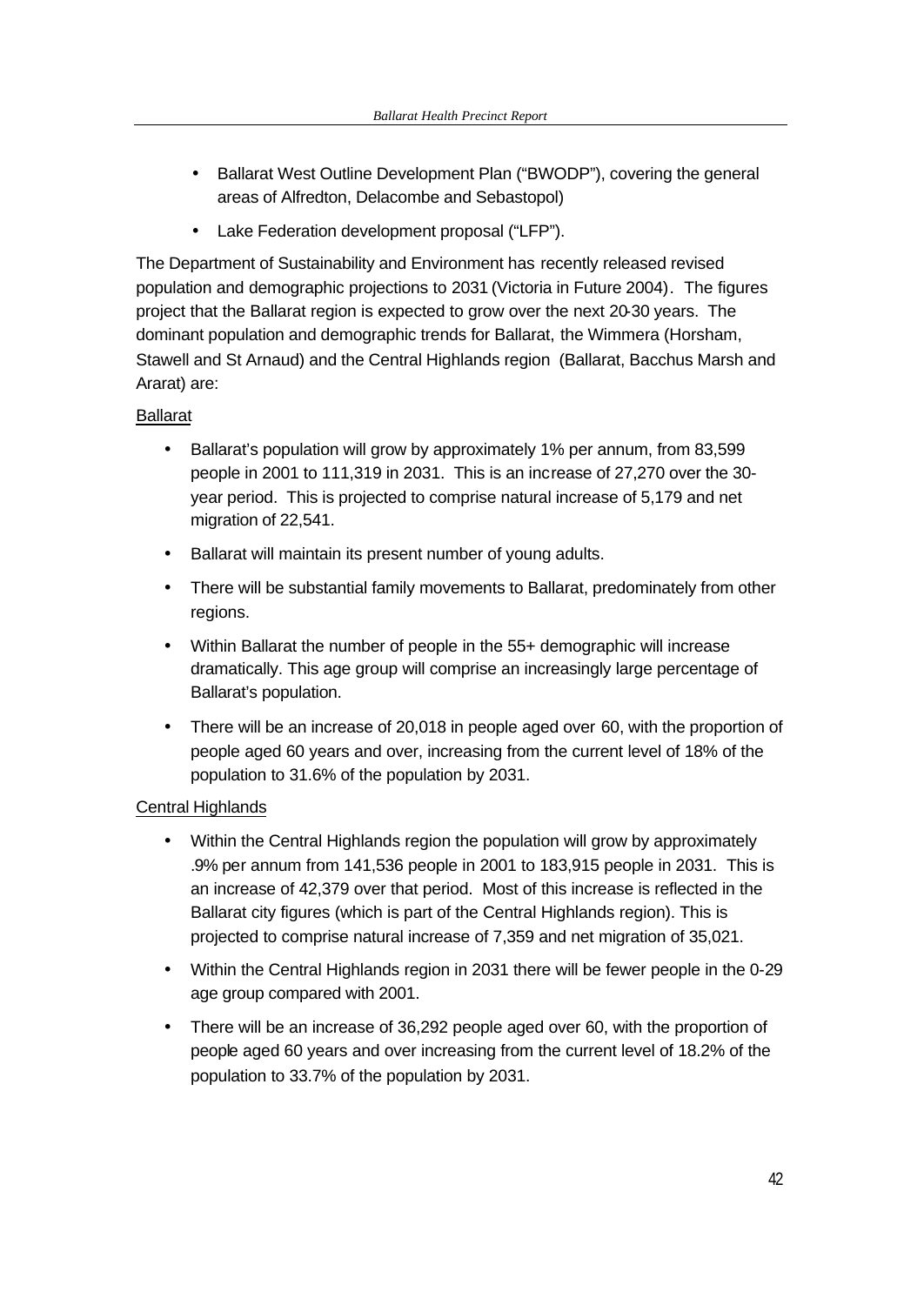#### **Wimmera**

- Within the Wimmera region the population will decrease from 51,430 people in 2001 to 49,099 people in 2031. This equates to an annual decrease of 0.15% between 2001 and 2031.
- There will be an increase of 8,576 people aged over 60, with the proportion of people aged 60 years and over increasing from the current level of 23.4% of the population to 41.9% of the population by 2031.

The overall population growth in Ballarat and the region it serves (being predominately part of Central Highlands and Wimmera regions) will create additional demand for medical and health related services. However, to simply extrapolate future medical facilities and service requirements from overall population increase and demographic mix will not fairly reflect the future health and medical service needs for Ballarat and the region.

## *6.2.1 The Ballarat West ODP*

Consistent with the above table, the BWODP identifies that Alfredton and Delacombe will have the highest population growth rates up to 2016, followed by Miners Rest-Mitchell Park and Sebastopol. The BWODP projects that Alfredton will host a large portion of Ballarat's future population growth and that both Alfredton and Delacombe will have a relatively balanced population structure. It is anticipated they will have a large proportion of first home buyers and Sebastopol will have an older population, consistent with existing trends where "Sebastopol has attracted older adults with a large share of aged care facilities in the area." An important issue identified in the BWODP is the need for a broad range of community services resulting from the size and age diversity of the population in Ballarat West, with a particular need for community services to be able to cater for families and older people. In relation to health facility and service provision the BWODP provides:

"Hospitals in Ballarat include Ballarat Base Hospital, Queen Elizabeth Centre and St John of God Health Care. There is at present no demonstrated demand for additional major health services in Ballarat West. It is expected that some medical centres will likely establish in the area (*Ballarat West)* as the market demands."

It goes on to state that:

"Existing major health facilities are likely to cater for population growth in the next 10-15 years."

It recognises that an implication for the ODP is to "ensure that the zoning of land allows for local medical centres in accessible locations." It also recommends that community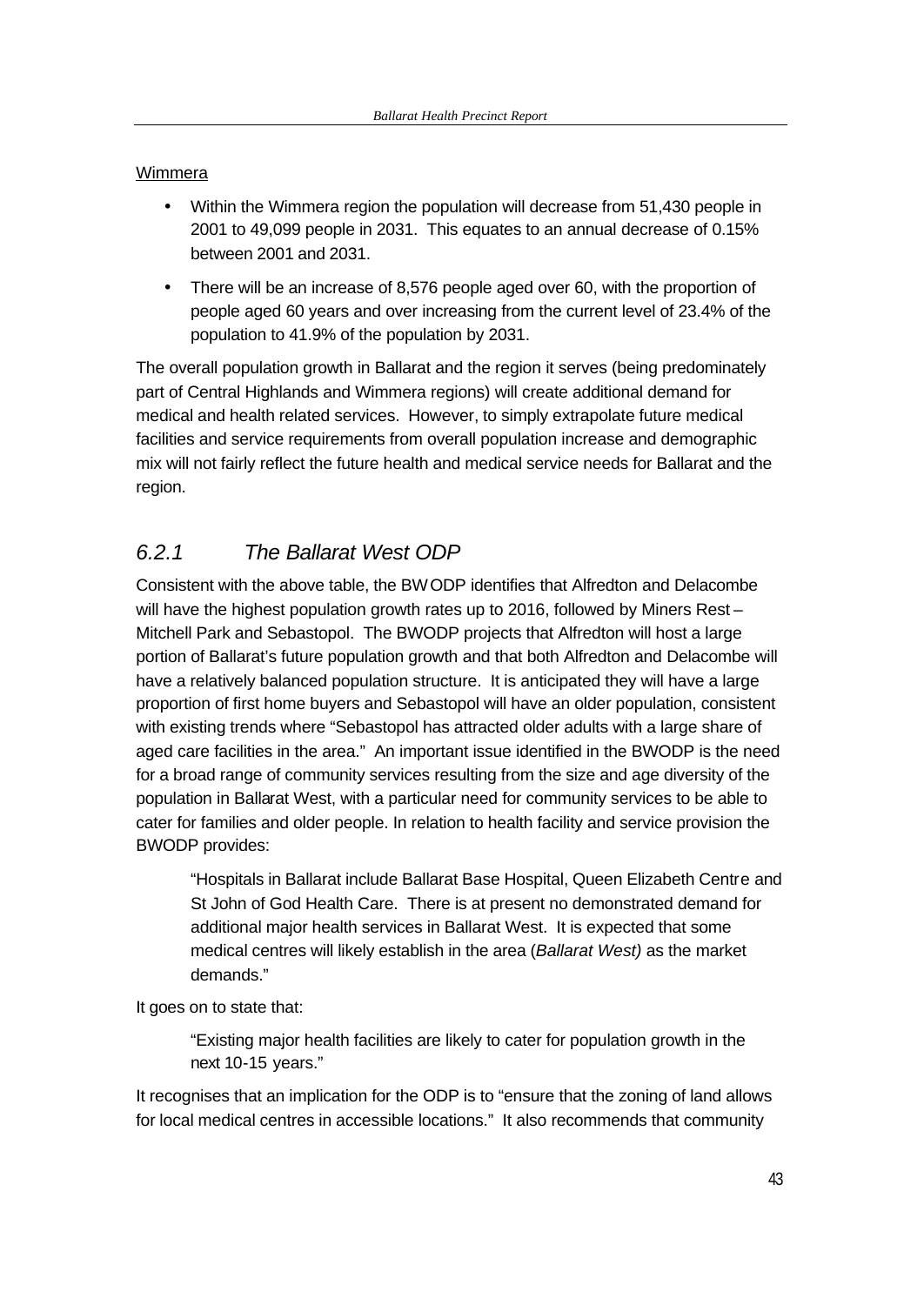facilities should be clustered in commercial activity nodes to boost a sense of community and accessibility.

## *6.2.2 The Canadian Valley ODP*

This ODP relates to the areas generally described as Mt Clear, Mt Helen and Buninyong. In 2001 the population within Canadian Valley was approximately 7,700. In accordance with the previous table the population in Canadian Valley is projected to increase by approximately 1,700 people by 2016. The ODP identified future population growth of approximately 1,300 people by 2024. The capacity of this region to support residential growth is limited by environmental and landscape considerations, village character (Buninyong) and agricultural land values. The ODP, consistent with the MSS, does not recommend the creation of any further residential zoned land in the Canadian Valley. The future development of the Canadian Valley is therefore unlikely to greatly impact on future medical service provision. Adopting a ratio of 1 doctor for 1500 people (refer to Lake Federation development scenario) one further doctor over the period would cater for future general medical needs.

## *6.2.3 Lake Federation Development*

The Lake Federation Resort ("LFR"), which proposes an integrated residential development (golf course, residential, community facilities etc), has been considered by a Planning Panel. The projected population at Lake Federation is between 6,000 and 11,000 people. Section 9.2 of the Planning Panel Report dealt with health service implications resulting from LFR. It is projected that the 55+ age group will dominate the LFR population. At page 77 the Planning Panel Report notes that the target demographic means that "impacts on health care and aged care services are likely to be greater than would normally be anticipated through existing population growth."

The LFR proposal incorporates 2 medical centres within the development, with a total of 4-7 medical practitioners based on service ratios of 1 doctor for each 1,500 people (as specified by the Association of General Practitioners). The Planning Panel Report notes, "the proponents argued that the LFR would be able to attract GPs seeking the same 'lifestyle' advantages as other residents. If this does not occur, then the impacts on Ballarat's existing medical centres could be significant."

In relation to health services the Planning Panel concluded:

"If LFR is to be regarded as a self-contained community, it will be important the medical centres are appropriately staffed. The difficulty in attracting general practitioners to Ballarat is similar to that being experienced elsewhere in rural Victoria. However, the 'lifestyle' advantages being offered by LFR have the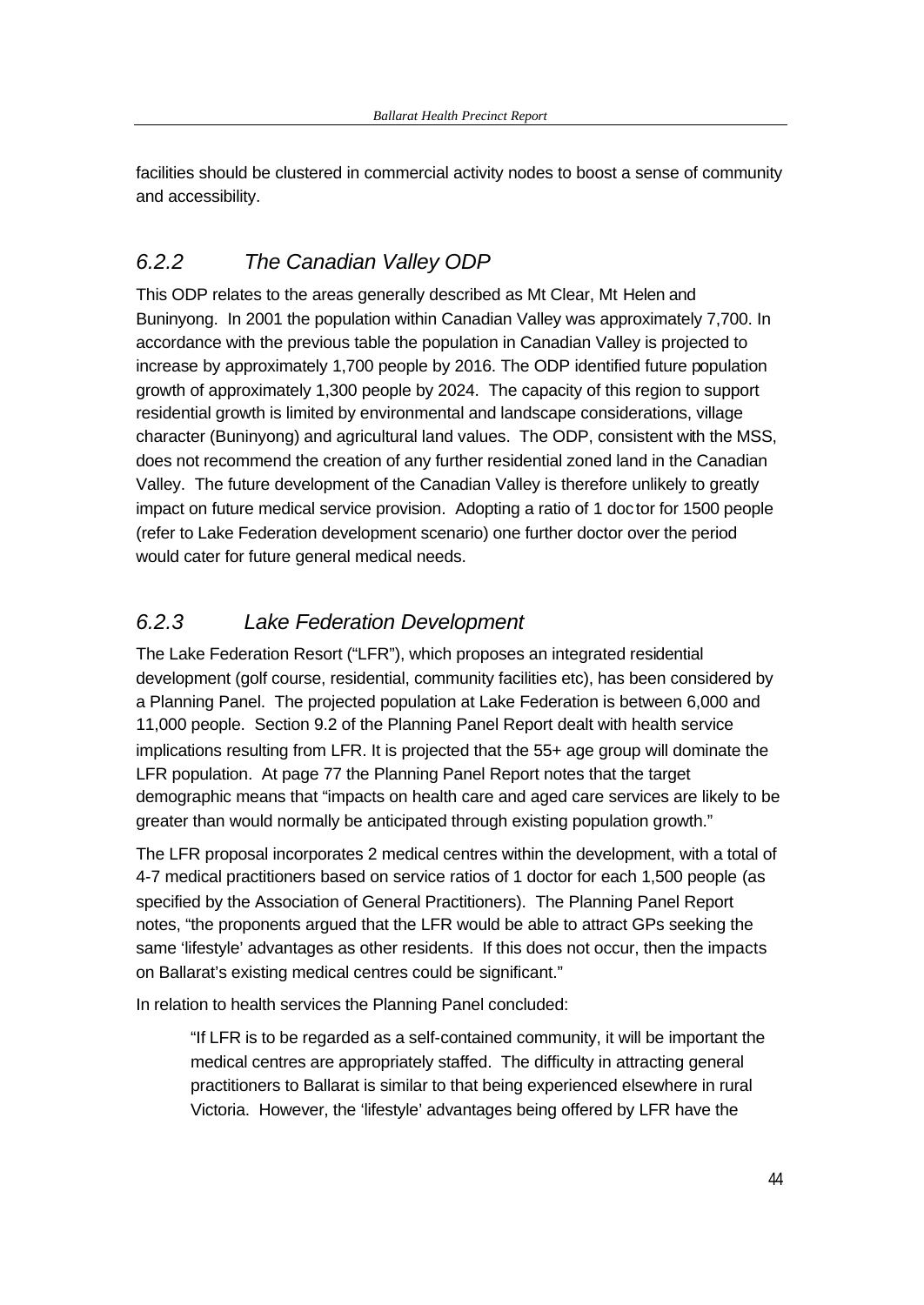potential to attract new doctors to the area and stabilise (or improve) the local GP:population ratio."

## 6.3 Health service trends

While a growing population linked with an ageing population will increase health and well-being service demands, it is clear that the method of service provision and the types of services provided will continue to change. The Ballarat Economic Development Strategy estimates that over the next decade the demand for medical services in Ballarat's catchment region is expected to increase by 28%. If current trends continue, this will manifest itself in less centralised models of health and aged care service delivery, with an increase in supported living environments that are unlikely to locate in central areas due to site constraints, land cost and amenity issues. In relation to hospital treatment it will manifest itself in more procedures being undertaken, however with a reduction in hospitalisation times. It will involve more day surgery activities, which will be undertaken at hospitals, but also in private day procedure centres, such as the Howitt Street centre. It will result in more home-based care and support activities, associated with the move away from hospitalisation and institutional care.

New medical techniques, procedures and interventions are changing the basis of health service provision, and the location from which health services are provided. Current trends include earlier and more active interventions, greater health awareness, increasing preventative health measures, increased home based care, less intrusive and traumatic medical procedures, more elective surgery, elective surgery to both younger and older people and advances in telemedicine which provide access to remote diagnosis and treatment. These trends have resulted in less patient recuperation time and reduced periods of hospitalisation, the establishment of new day procedure facilities (Howitt Street), the establishment of new forms of independent and semi-supported aged living environments and a higher number of medical procedures being undertaken in existing facilities. In 2002-2003 the average length of stay for acute hospital inpatients at Ballarat Health Services was 2.86 days compared with 3.17 days in 1997-98. Hospital management believe this trend will continue along with greater numbers of patients being treated in the hospital.

Anecdotal evidence points to an increase in access to alternative medicines and allied health and well-being providers, either as an alternative or adjunct to traditional medicine. There is no indication that this apparent trend will cease. From the previous location analysis there is no apparent location dependency between these types of services and the *historic residential/hospital precinct*. There may be some locational convenience being in the *historic residential/hospital precinct*, however it is unlikely that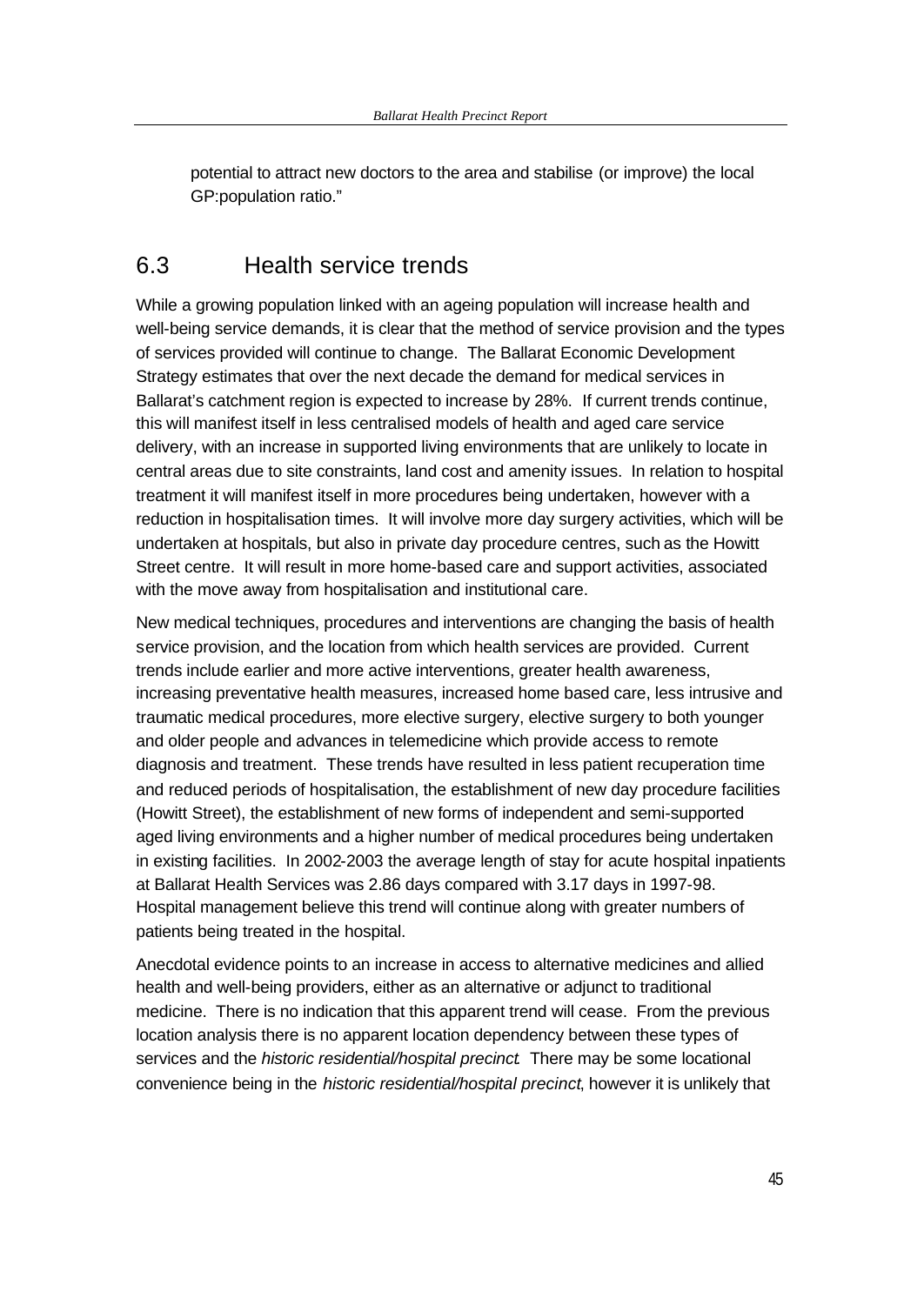location in the *historic residential/hospital precinct* would be a precondition to establishment.

At the time of preparation of this report there were shortages of some specialist services, particularly in the areas of:

- Gastro-entomology
- ENT surgery
- Ophthalmology
- Plastic surgery
- Oncology

Clearly there will be an ongoing demand for specialist services, with the types of specialist services likely to alter with the changing population age structures and health needs and demands. The previous location analysis points to a high location correlation between medical specialists and the hospitals, with the *residential/medical conflict node*.

## 6.4 Hospital planning activities

Ballarat Health Services and St John Of God hospitals are undertaking physical master planning. The Ballarat Health Services Master Plan has been completed, and the St John of God Master Plan is being completed. The Ballarat Health Services Master Plan has considered the adequacy of the existing site footprint for future health service needs. It has determined that the current site will accommodate future foreseeable building and facility needs. It is understood that the same findings apply to the St John of God hospital. Detailed service planning is being undertaken by Ballarat Health Services. This will plan future service needs and delivery, but will not impact on the current site footprint. Discussions have taken place with representatives of both hospitals regarding future anticipated health and allied health needs for Ballarat and the Ballarat region. The major immediate issues relevant to hospital master planning are:

- That the current hospital sites provide sufficient space for future hospital facilities and service needs.
- That the nature of health service provision is changing with:
	- o Shorter hospital stays.
	- o Better preventative health measures.
	- $\circ$  New surgery techniques leading to less invasive and aggressive surgery, which is reducing hospitalisation times and enabling recuperation away from the hospitals.
	- o Continuing focus on home based care and support.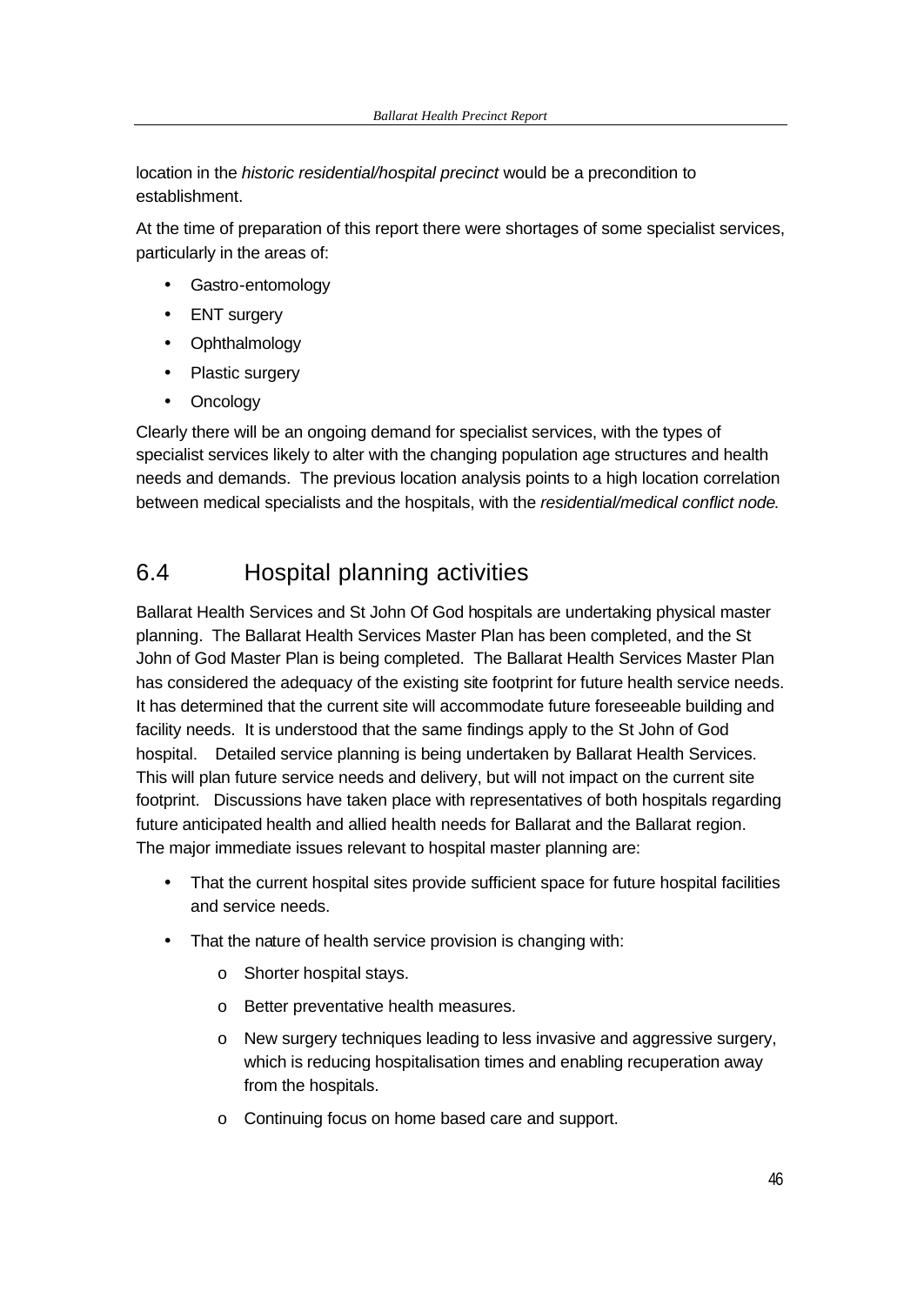St John of God hospital has indicated it is considering the possible location of professional consulting suites on part of its land facing Drummond Street North. This is consistent with St John of God developments in other centres, such as Warrnambool, where they have developed consulting suites and attracted specialists to work from the hospital site. However, this cannot be finally confirmed. If this does occur it will provide an alternative to the establishment of specialist consulting suites in the residential areas within the *historic residential/hospital precinct* (or elsewhere), and therefore provide options within the *historic residential/hospital precinct* that will not directly impact on the residential amenity. Ballarat Health Services has indicated it does not intend to provide consulting suites on its site.

The critical issue from a planning perspective is that the hospitals are confident that future hospital based health services and facilities can be catered for within existing sites and they will not need to expand further within the *historic residential/hospital precinct*.

## 7. Conclusions

Following is a summary of the conclusions regarding future health service provision and locational needs.

- ⇒ The Ballarat and Ballarat region population will continue to grow with an overall ageing of the population.
- $\Rightarrow$  Over the next 20 years health service needs will increase due to population growth, an ageing population and increasing opportunity for elective procedures.
- $\Rightarrow$  There is a large number of medical practices and medical practitioners within the *historic residential/hospital precinct* as detailed in the earlier analysis and the vast majourity of medical specialist in Ballarat are located in the *historic residential/hospital precinct*, and specifically within sub-zones 2 and 3 of the *residential/medical conflict zone* to the east of the hospitals.
- ⇒ The proliferation of medical centres and allied health services in the *historic residential/hospital precinct* (particularly close to the hospitals) has had an adverse impact on residential amenity in parts of the precinct.
- $\Rightarrow$  Quality authentic residential environments are important to the further development of Ballarat and the attraction and retention of dynamic and creative people.
- $\Rightarrow$  It is important that Ballarat be able to cater for a range of high quality health services, which will be required to service a growing and ageing population.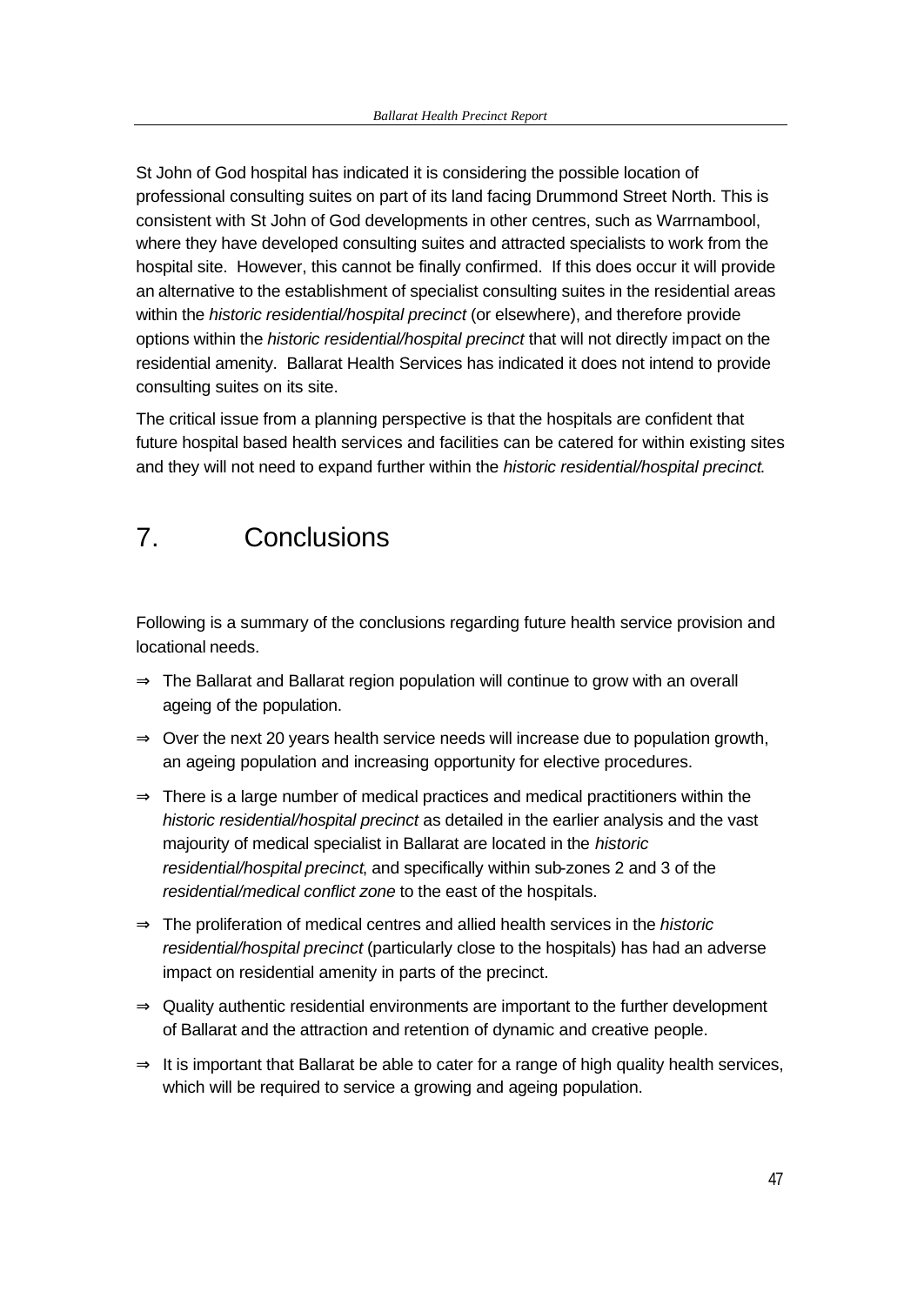- $\Rightarrow$  Although there is a trend to decentralised health service provision, supported living environments and home based care specialist hospital procedures, services and care will continue as a fundamental part of the health service provision.
- $\Rightarrow$  In assessing location dependency and nexus close to the hospitals the most highly dependant health service sector appears to be medical specialists followed by general practitioners.
- ⇒ Future development of the St John of God site *may* provide location options within the *historic residential/hospital precinct* for new medical specialists.
- ⇒ Recent facility development away from the *historic residential/hospital precinct* points to competitive benefits in locating away from the hospitals and the *historic residential/hospital precinct*, for *some* heath providers.
- $\Rightarrow$  Because of parking constraints and traffic congestion close to the hospitals, the issue of patient convenience associated with medical centre location close to the hospitals is becoming increasingly problematic and the parking issues need to be dealt with.
- $\Rightarrow$  In the future there may be medical services and facilities that need to be located close to the hospitals and this contingency needs to be catered for.
- $\Rightarrow$  The impact on residential amenity of more medical practices can be dealt with in large part by the provision of further parking in the *residential/medical conflict node.*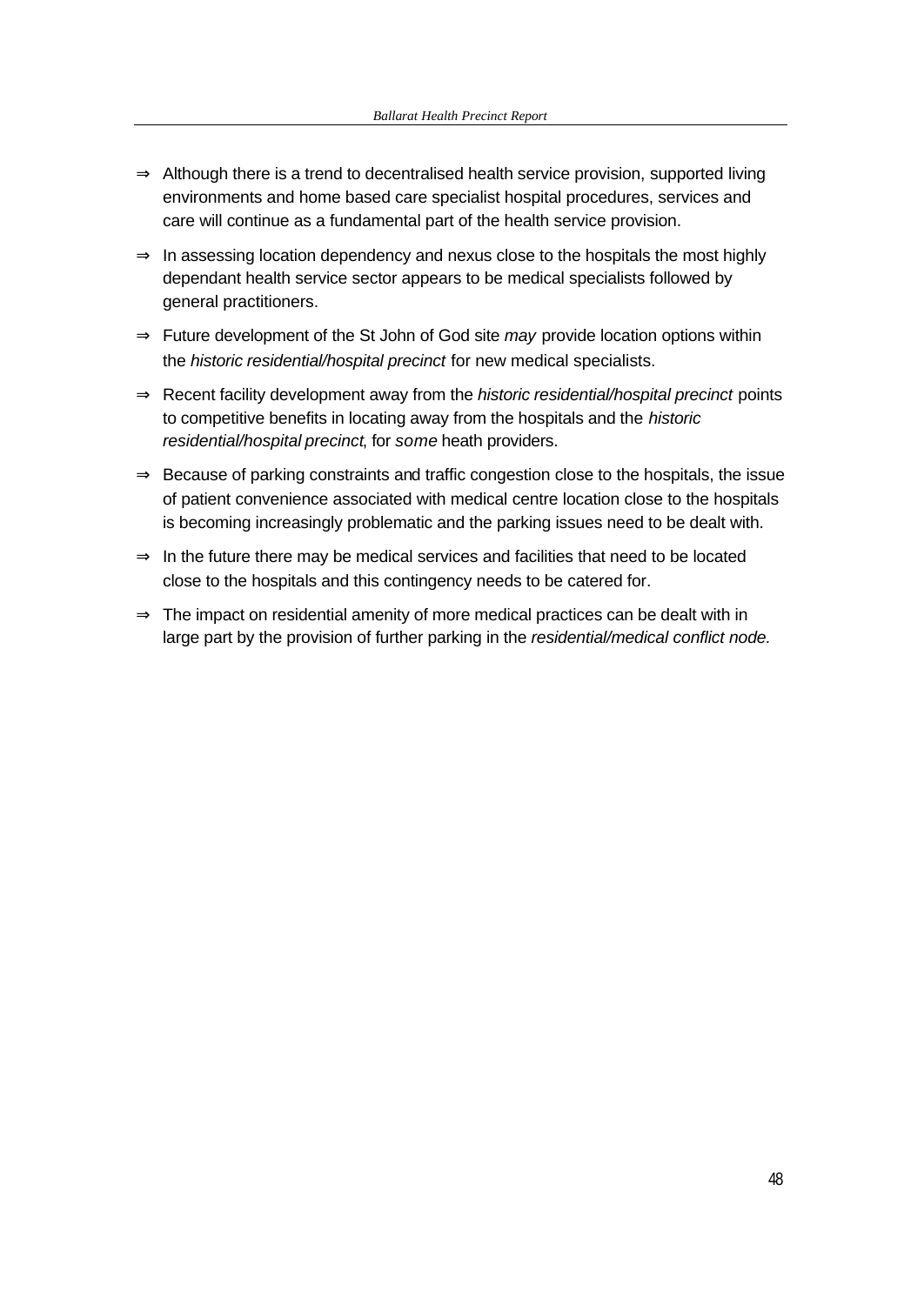## 8. Planning scenarios

## 8.1 Introduction

Five scenarios (options) have been developed to enable a more objective assessment of the planning and land use scenario impacts and outcomes. The scenarios have been developed against performance criteria that achieve the positive outcomes for Ballarat in relation to both medical and health service provision, residential amenity and appeal and overall economic performance for the city and the region. The criteria are detailed below. The criteria respond to the previous analysis and commentary regarding the balance between health and medical service provision, and the provision of high quality residential areas and the achievement of greater planning certainty. Within these scenarios an assessment has been made of the relative impacts of the scenarios in relation to health service provision and residential amenity.

## 8.2 Criteria and principles underpinning scenarios

Five scenarios have been developed and take account of the following identified principles and criteria. These are based on the previous commentary. The criteria and principles are:

- ⇒ Planning certainty needs to be achieved in relation to the *historic residential/hospital precinct* and also in relation to non-residential uses within residential area in Ballarat.
- $\Rightarrow$  If possible, residential amenity and the integrity of residential areas need to be maintained. Residential amenity has been eroded by a proliferation of medical clinics and health related activities within the *historic residential/hospital precinct*, with the level of intrusion varying across the *historic residential/hospital precinct*, with the highest amenity loss close to the hospitals.
- ⇒ An ongoing threat to residential amenity across the *historic residential/hospital precinct* needs to be balanced with future health needs.
- ⇒ Within the *historic residential/hospital precinct* are high quality historic residential areas that should be preserved for residential purposes recognising that quality residential areas are vital to maintaining the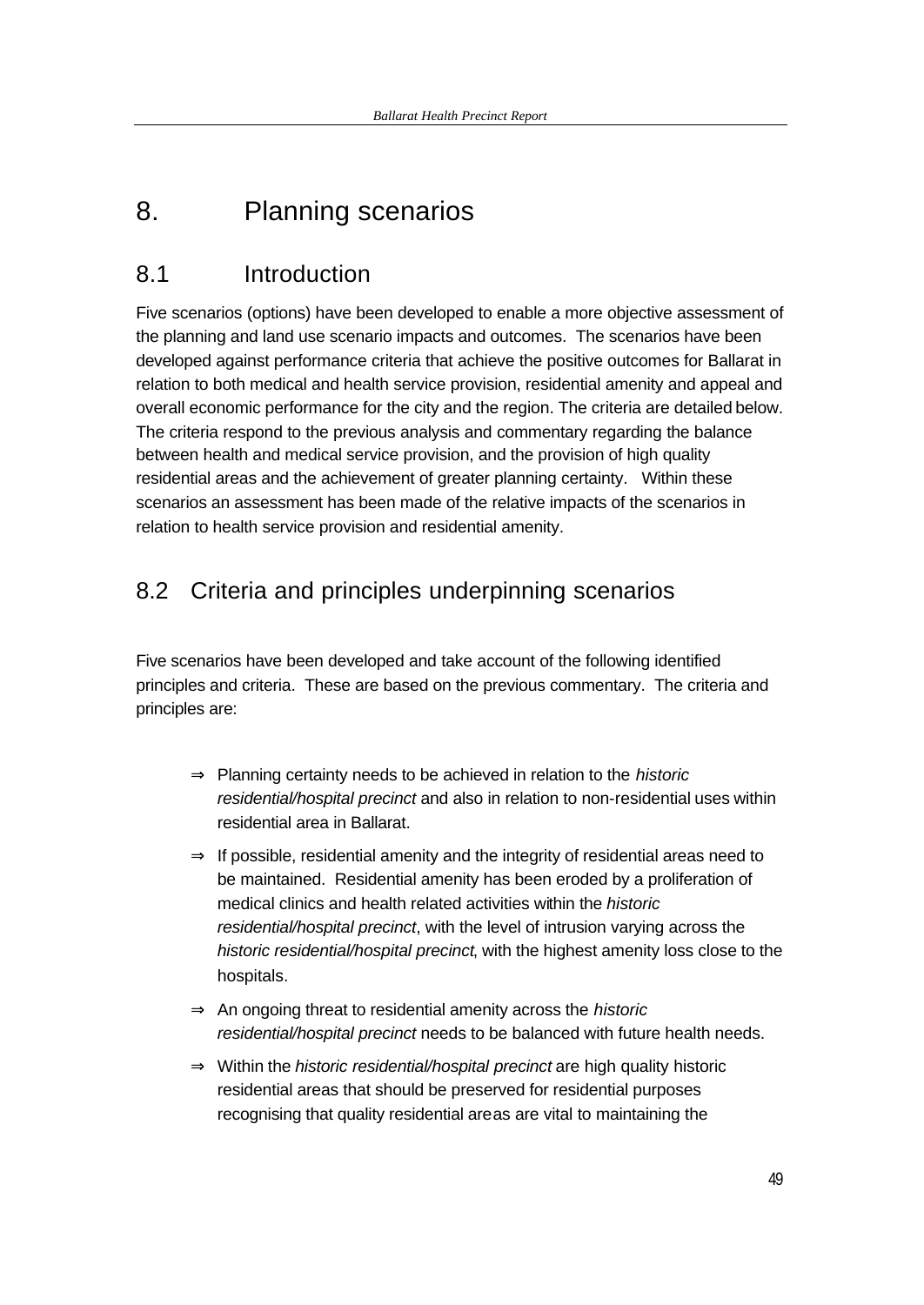attractiveness of Ballarat as a regional centre, and in the attraction of skilled and creative people to the city.

- $\Rightarrow$  It is convenient for medical clinics to be located near the hospitals to enhance access to a range of diagnostic and treatment services and facilities, without the need to travel between service providers and the value of this convenience in the retention and attractions of medical services cannot be disregarded.
- $\Rightarrow$  In the future there may be medical facilities and services that are critical to Ballarat and the Ballarat region which may be locational dependant and which need to be close to the hospitals, and these need to be capable of being catered for.
- ⇒ Car parking and traffic congestion in the *historic residential/hospital precinct*  is a significant problem which is impacting on residential amenity and enjoyment of the *historic residential/hospital precinct*, and also on location decisions for medical clinics.
- $\Rightarrow$  The provision of new car-parking facilities may alleviate car parking and traffic congestion issues, which would remove one of the major impediments to further medical centre establishment in the *historic residential/hospital precinct*, and in particular close to the hospitals. However this is unlikely to occur in the short or medium term.
- $\Rightarrow$  There are options for new clinics and medical facilities to establish away from the *historic residential/hospital precinct* (such as Howitt Street, Mt Clear and other locations) where on-site car parking can be provided and land and buildings are cheaper.
- $\Rightarrow$  Not all beneficial health related uses can be accommodated within the discretions contained in the residential 1 zone (such as pharmacy).

## 8.3 Non-residential uses in residential areas

It is proposed that notwithstanding the scenario (option) that is adopted, that a new policy be included in the Planning Scheme to regulate the location, style and type of non-residential uses within residential zones. The purpose of this policy is to provide direction to Council, residents, developers and proponents of this type of use, to overcome the current uncertainty in the application of discretions to allow non-residential uses in residential zones.

This approach would not specifically exclude medical centres from the *historic residential/hospital precinct* or from other residentially zoned land in Ballarat, but it would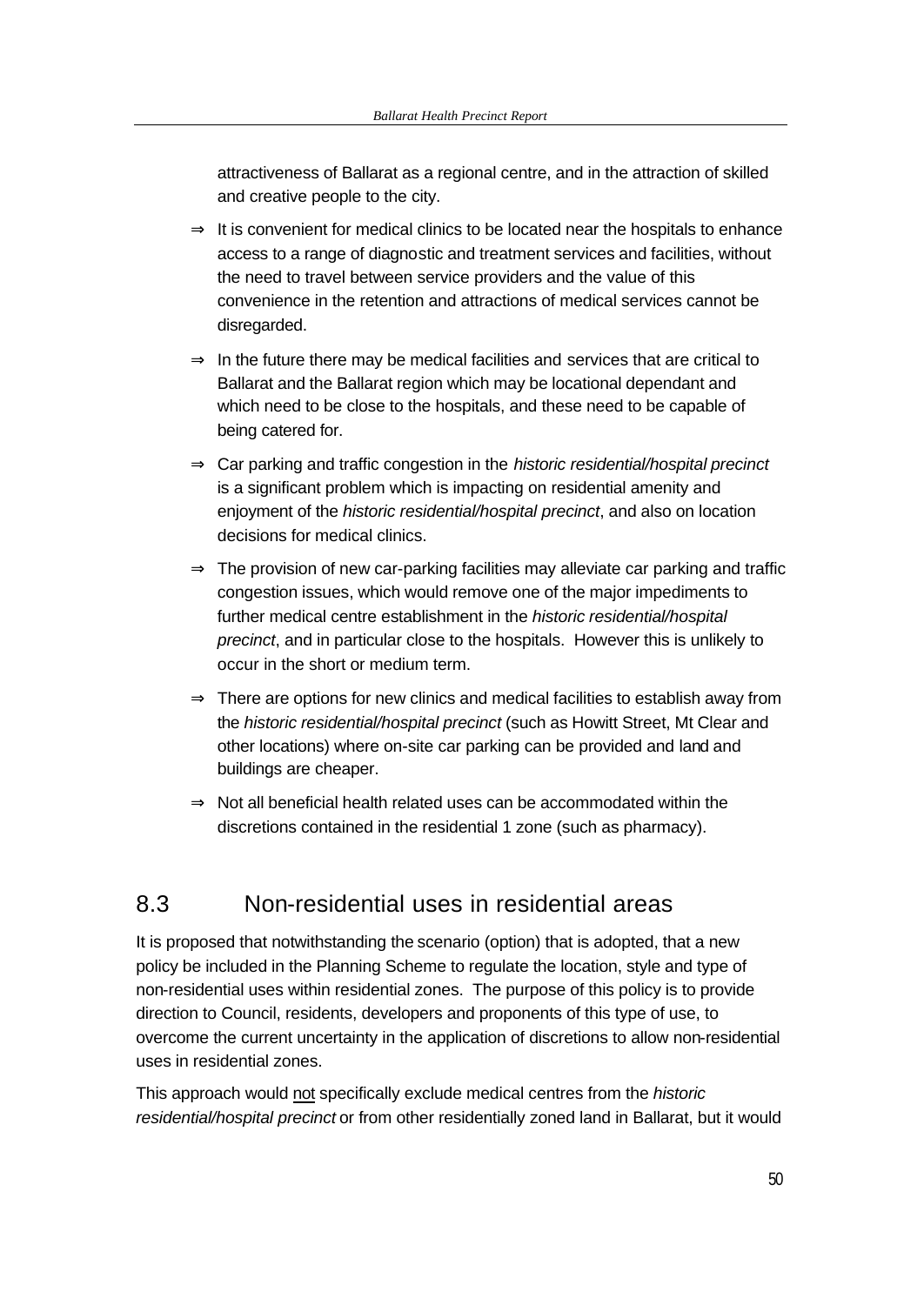establish more stringent criteria for their establishment in these areas, which would underpin the maintenance of the residential amenity of the *historic residential/hospital precinct* and other residential areas. The policy will reduce the likelihood of medical clinics being established in residential streets around the hospital, other than where they are located on major roads such as Sturt Street or Drummond Street.

The proposed policy is attached to this report as *Attachment2*.

## 8.4 The planning and land use scenarios

### **SCENARIO 1**

- $\cdot \cdot$  Introduce a policy relating specifically to non-residential uses in residential areas within Ballarat.
- $\cdot$  Maintain the current situation with no specific policy relating to medical centres within the current *historic residential/hospital precinct*.
- $\div$  Rely on the current zoning provisions.

#### **SCENARIO 2**

- $\cdot$  Introduce a policy relating specifically to non-residential uses in residential areas within Ballarat.
- $\div$  Designate areas opposite the hospitals in Drummond Street North and between Mair Street, Lyons Street north and Sturt Street for medical uses
- $\div$  Include those areas within a mixed-use zone.

### **SCENARIO 3**

- $\cdot$  Introduce a policy relating specifically to non-residential uses in residential areas within Ballarat.
- $\div$  Designate areas opposite the hospitals in Drummond Street north adjacent to the hospitals for medical uses through a rezoning to mixed use
- \* Introduce a fifty/fifty policy for area between Mair Street, Sturt Street, Lyons Street and the rear of the properties in Drummond Street.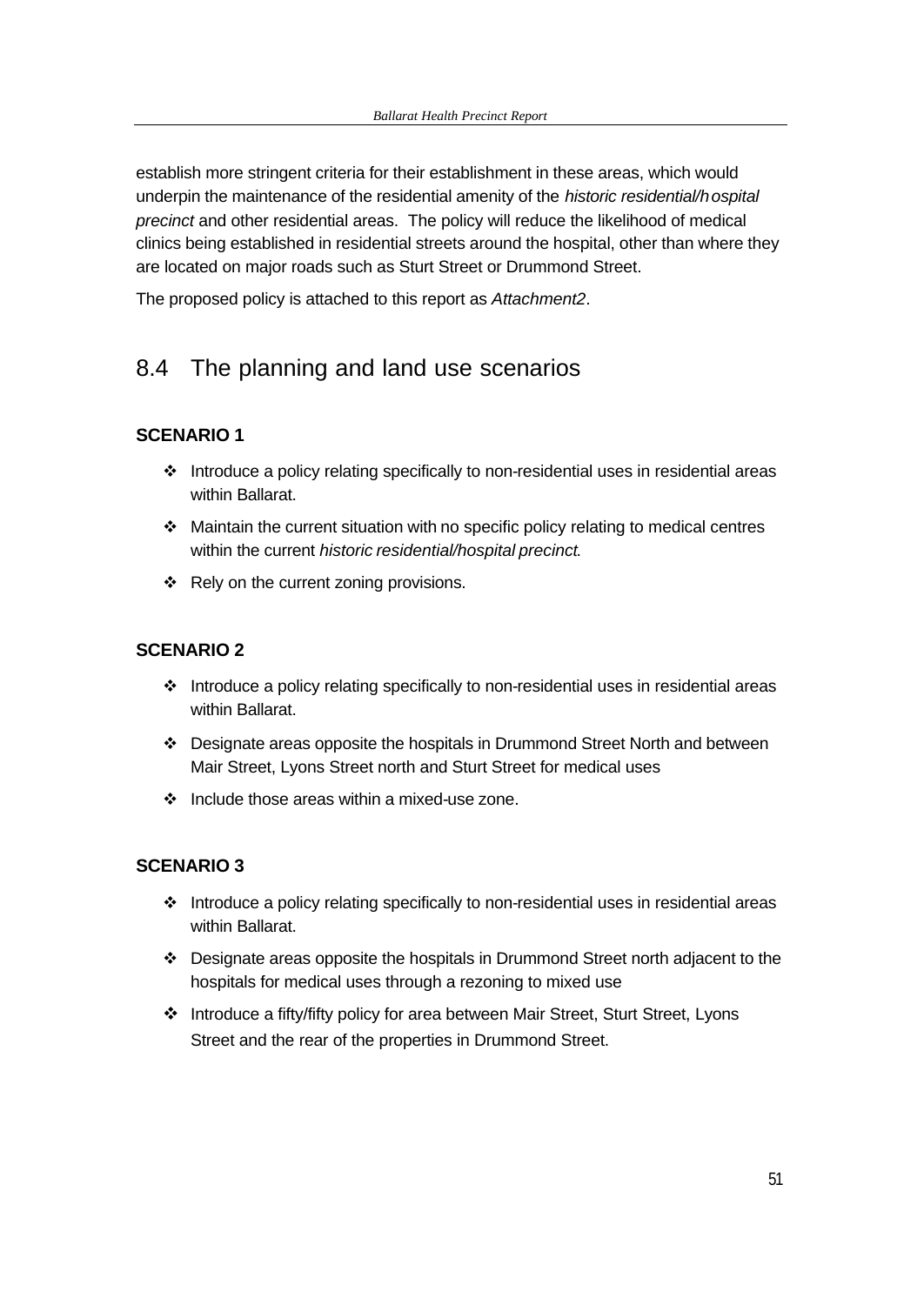#### **SCENARIO 4**

- $\cdot \cdot$  Introduce a policy relating specifically to non-residential uses in residential areas within Ballarat
- v Designate areas opposite the hospitals in Drummond Street north as a *historic residential/hospital precinct* through a rezoning to mixed use
- v Designate all other areas within the existing *historic residential/hospital precinct*  as suitable for a limited medical clinic establishment (no more than 30% of tenements in each street)

### **SCENARIO 5**

- $\cdot$  Introduce a policy relating specifically to non-residential uses in residential areas within Ballarat
- \* Designate areas opposite the hospitals in Drummond Street North and on the south side of Mair Street between Lyons Street North and Talbot Street North, and the north side of Mair Street Between Drummond Street North and the CBA for medical uses through a rezoning to mixed use (excluding the property to at 710 Mair Street which incorporates a significant home, gardens and surrounds).
- v Restrict the use of properties in all other areas within the existing *historic residential/hospital precinct* for non-residential uses (subject to the policy referred to in the first dot point).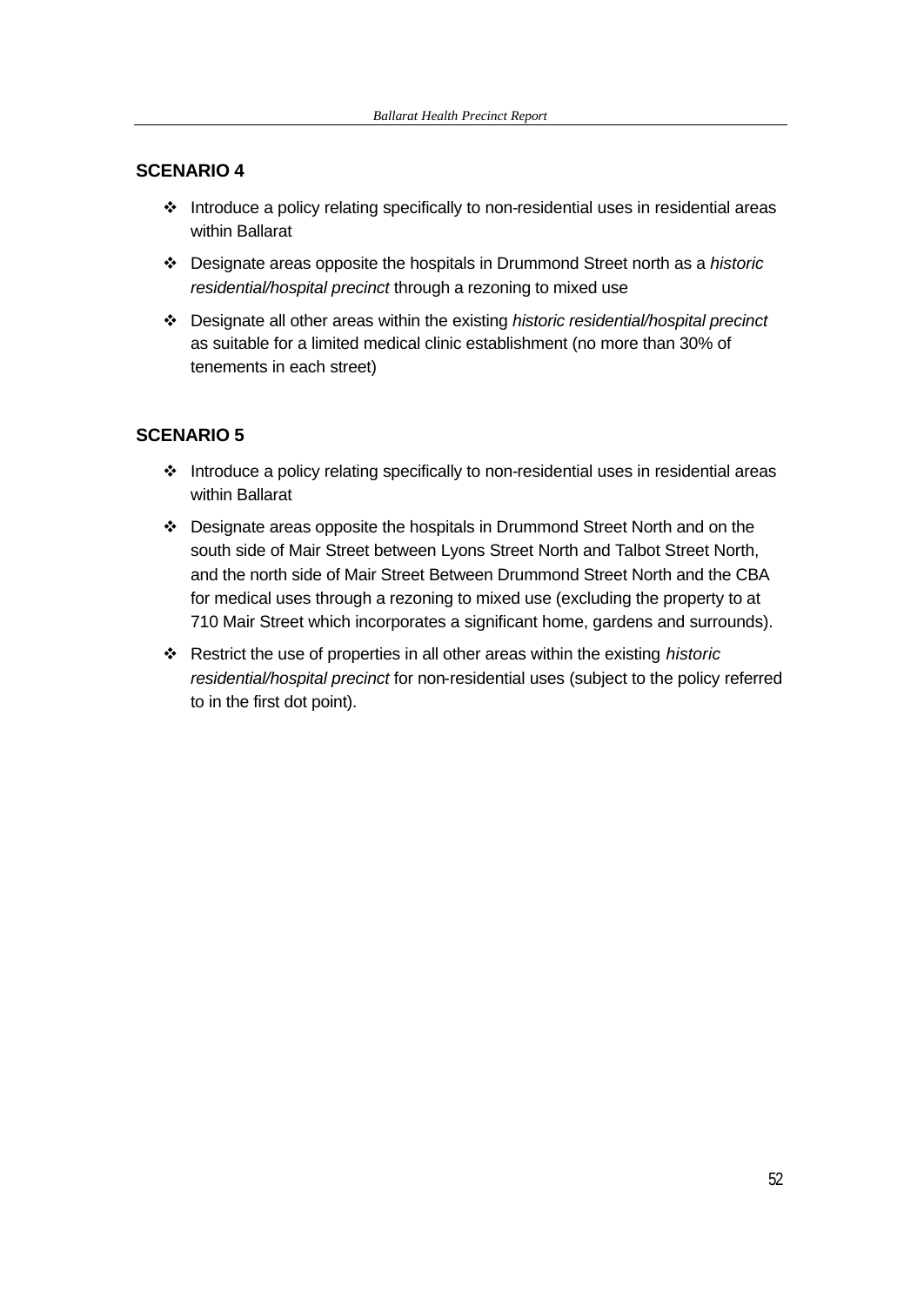## 8.5 Brief analysis of the scenarios

### *8.5.1 Scenario One*

### *Maintain current controls, no specific restriction policy, introduce policy covering non-residential uses in residential zones*

This option maintains the status quo in that there is no change to the current planning controls applying to the *historic residential/hospital precinct*. However a policy relating to non-residential uses in residential areas is proposed for all Residential 1 zoned land in Ballarat, which would include those areas of the *historic residential/hospital precinct* that are presently zoned Residential 1.

The policy would include specific site criteria for non-residential uses in residential areas, whereby those uses are limited to certain locations. This approach would not specifically exclude medical centres from the *historic residential/hospital precinct*, but it would establish more stringent criteria for their establishment in this area, which would underpin the maintenance of the residential amenity of the *historic residential/hospital precinct*. The policy would *reduce* the likelihood of medical clinics being established in residential streets around the hospital, other than where they are located on the major roads or in commercial zones such as Sturt Street.

| <b>Positive</b> |                                                                                                                                          | <b>Negative</b> |                                                                                                                                                                                   |
|-----------------|------------------------------------------------------------------------------------------------------------------------------------------|-----------------|-----------------------------------------------------------------------------------------------------------------------------------------------------------------------------------|
| □               | Spreads the medical activities across a<br>broader geographic area                                                                       | □               | Potential to transfer the amenity issues<br>to another location in Ballarat.                                                                                                      |
| $\Box$          | Reduces the likelihood of medical<br>clinics in small residential streets<br>throughout Ballarat and particularly<br>near the hospitals. | $\Box$          | Diminishes the capacity to provide a<br>site for medical services that may be<br>location dependant close to the<br>hospitals (within the historic<br>residential/hospital node). |
| □               | <b>Provides increased planning certainty</b><br>regarding application for medical<br>centres and allied health services.                 | □               | Doesn't create the level of certainty<br>that people want to see in the historic<br>residential/hospital node, and<br>particularly in the vicinity of the<br>hospitals.           |
| ◻               | Provides a more understandable and<br>enforceable protection of residential<br>areas.                                                    |                 |                                                                                                                                                                                   |
| □               | Retains flexibility for the Council if an<br>unforeseen need arises.                                                                     |                 |                                                                                                                                                                                   |

#### *Summary of implications of the scenario*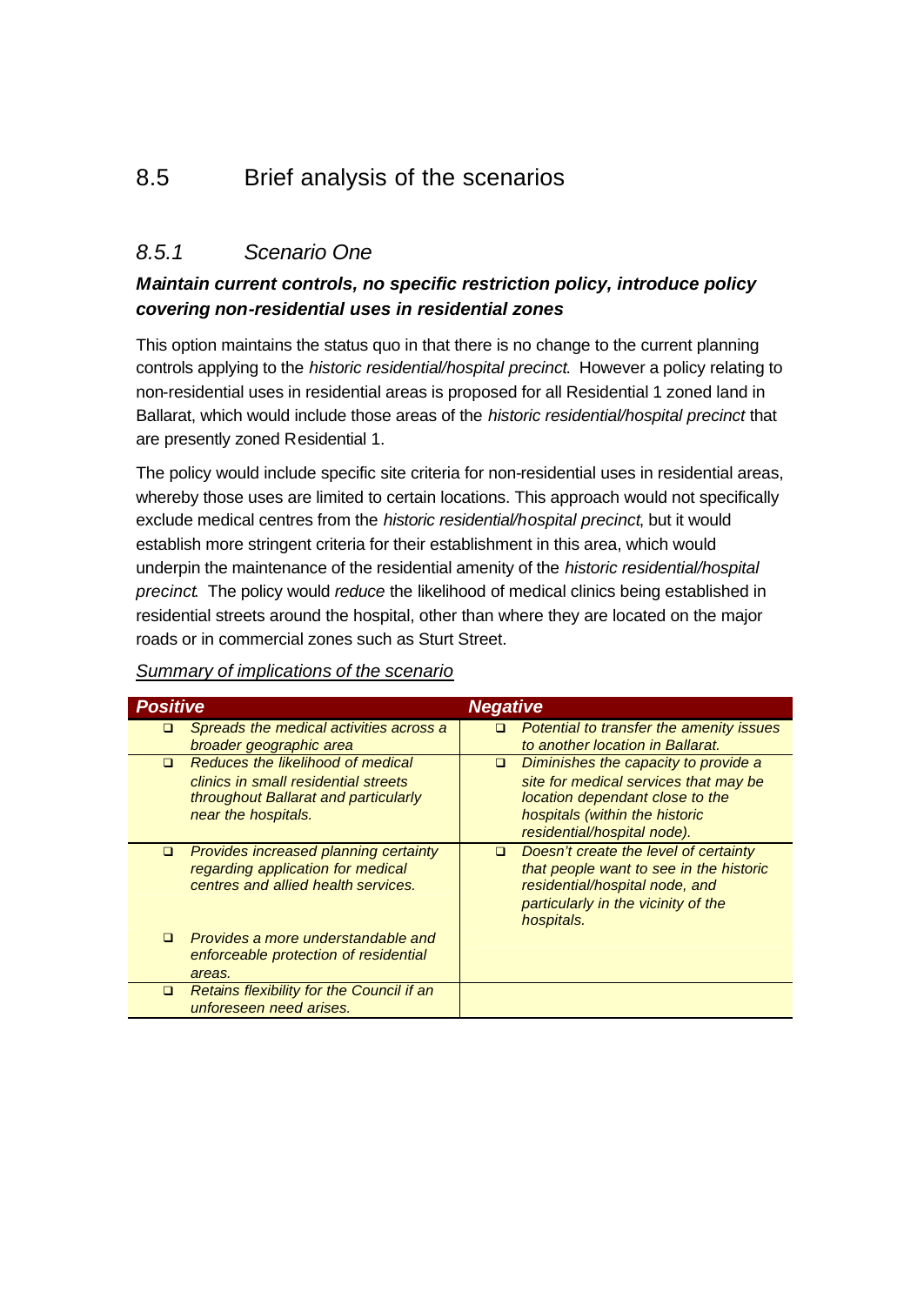## *8.5.2 Scenario Two*

## *Designate areas opposite the hospitals in Drummond Street north and between Mair Street, Lyons Street north and Sturt Street for medical uses through inclusion within a mixed-use zone.*

This option recognizes the significant non-residential use of the area between the Ballarat Central Business Area and the hospitals along Mair Street and Sturt Street. It recognizes that a relatively high number of buildings within this area are used for medical and health related purposes (and other office and commercial uses).

The option will allow for the continued expansion of medical clinics through this area, strengthening the role of the hospitals and this precinct as the regional hub, while protecting the residential amenity and use of areas within the precinct, away from the designated medical areas. The zoning of the land to mixed use will allow for the continued use of properties for residential purposes but it would be expected that this would change over time with more commercial uses establishing in this area, diminishing the residential integrity and amenity of these residential areas. The residential use of the area would change.

Increasing commercial uses in this location will exacerbate the current car-parking problem, which will reduce the residential amenity of the area and over time may reduce the commercial viability of the area. The parking issue would need an overarching solution, which is referred to in later recommendations.

| <b>Positive</b> |                                                                                                                         | <b>Negative</b> |                                                                                                                                           |
|-----------------|-------------------------------------------------------------------------------------------------------------------------|-----------------|-------------------------------------------------------------------------------------------------------------------------------------------|
| $\Box$          | Concentrates the medical uses into<br>specific areas close to the hospitals.                                            | □               | Reduces and potentially removes the<br>residential use of the areas<br>designated for mixed use                                           |
| $\Box$          | Maintains options to brand and market<br>the area as a historic<br>residential/hospital node                            | $\Box$          | The medical areas become<br>uninhabited after business hours.                                                                             |
| $\Box$          | Provides for future medical and<br>medical related uses that may only<br>locate in a position close to the<br>hospitals | $\Box$          | Diminishes the appeal and liveability<br>of the area that is converted to mixed<br>use, which is an important central<br>residential area |
| $\Box$          | Allows for concentration of car parking<br>facilities in and around the clinics.                                        |                 |                                                                                                                                           |
| $\Box$          | Removes the conflicts between the<br>residential use and medical use within<br>the mixed-use zone.                      |                 |                                                                                                                                           |
| $\Box$          | Reduces the likelihood of medical<br>clinics in small residential streets.                                              |                 |                                                                                                                                           |
| $\Box$          | Reduces the non-residential use<br>pressures on other residential areas                                                 |                 |                                                                                                                                           |

*Summary of implications of the scenario*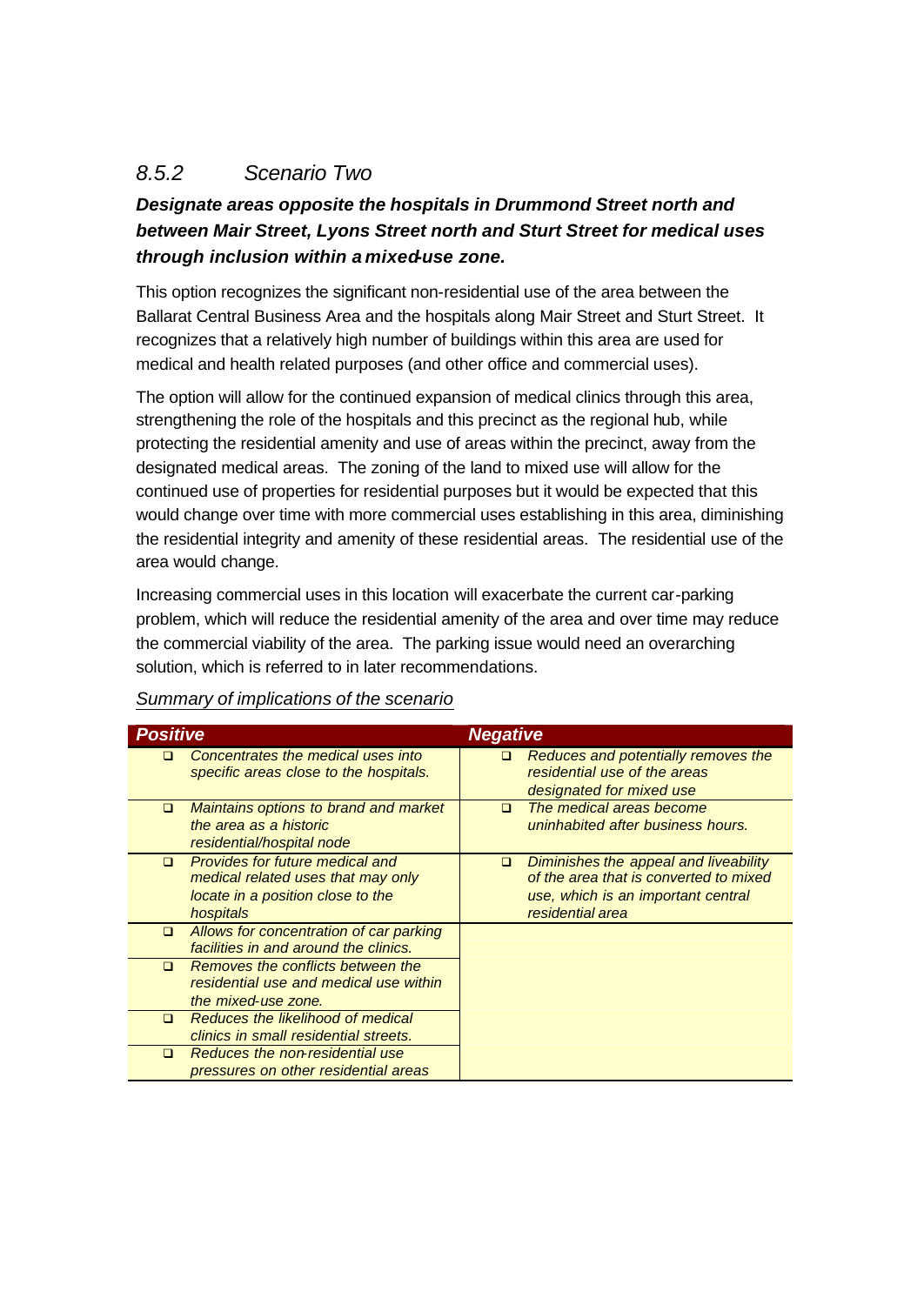

*Scenario Two - Designate areas opposite the hospitals in Drummond Street and between Mair Street, Lyons Street north and Sturt Street (as detailed in the plan) for medical uses through inclusion within a mixed-use zone.*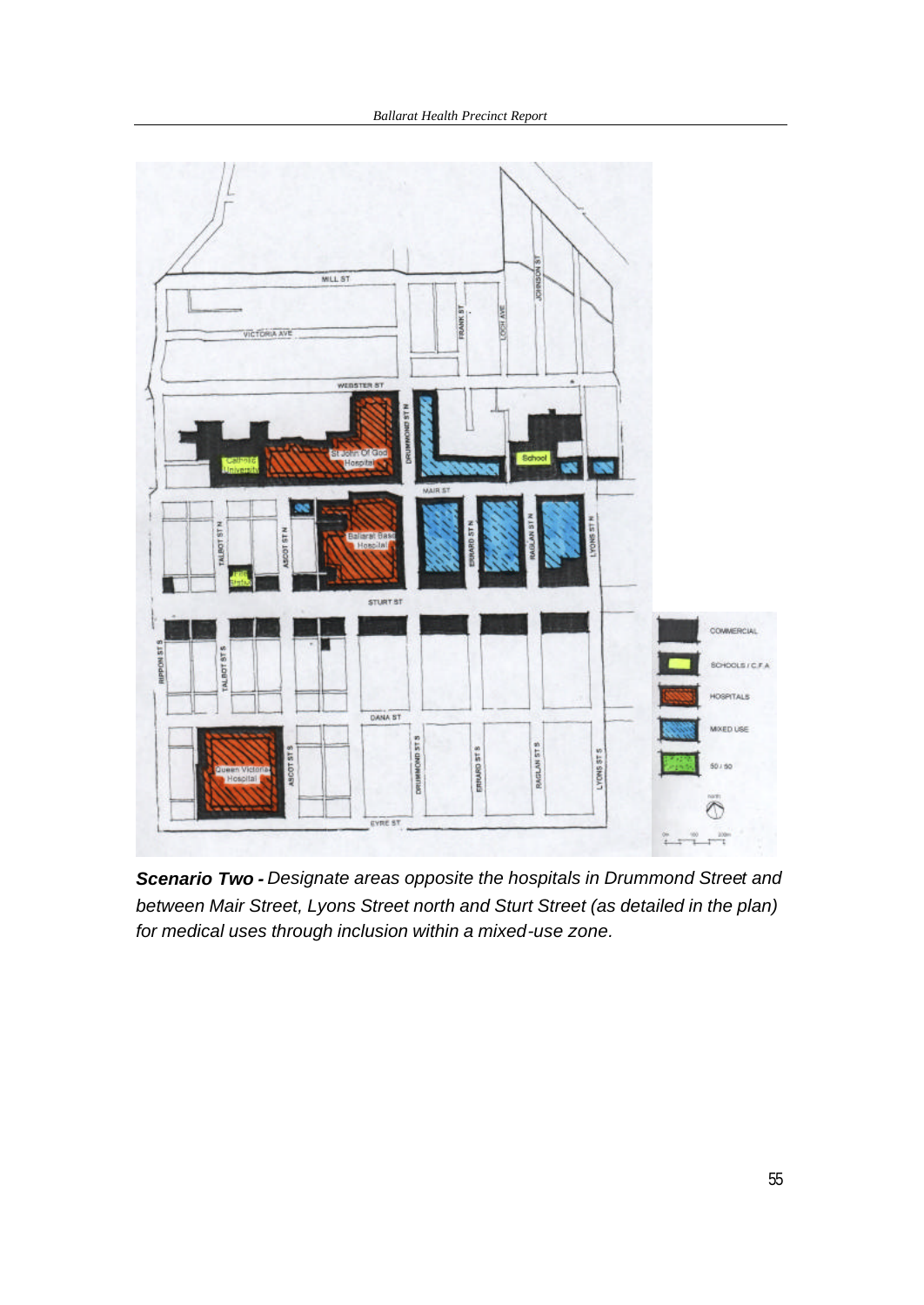## *8.5.3 Scenario Three*

*Designate areas opposite the hospitals in Drummond Street north for medical uses and introduce a 50/50 rule for the area between Mair Street, Sturt Street, Lyons Street north and the rear of properties in Drummond Street north.* 

As with option 2 this option also recognizes the significant non-residential use of the area between the Ballarat Central Business Area and the hospitals along Mair Street and Sturt Street, but unlike option 2 is provides greater protection to residential uses within the designated area. It does provide options for future medical service expansion in the area, however placing an overriding protection on density of medical use, and therefore protection of residential use. The 50/50 rule when it last applied was generally well regarded by the residents, however Council had issues with the 50/50 rule due to lack of precision regarding its application and the development of workable mechanisms for ongoing monitoring to determine if the 50/50 ratio had been reached.

This scenario recognises the changing nature of the area to which the 50/50 rule is to apply, being close to the Central Business Area and the hospitals (effectively the bridge area between the two activity nodes). It provides protection to this area by placing a ceiling on the level of medical use, at the same time protecting other areas from medical facility encroachment through the adoption of the policy relating to non-residential uses in residential zones.

| <b>Positive</b> |                                                                                                                                      | <b>Negative</b> |                                                                         |
|-----------------|--------------------------------------------------------------------------------------------------------------------------------------|-----------------|-------------------------------------------------------------------------|
| □               | Concentrates the medical uses within a<br>specific area close to the hospitals.                                                      | $\Box$          | Continuing impact on residential<br>amenity within the designated area. |
| $\Box$          | <b>Provides opportunity for further medical</b><br>clinics and facilities to be established in<br>close proximity to the hospitals.  | $\Box$          | Does not create the level of planning<br>certainty that is required.    |
| $\Box$          | Reduces the likelihood of medical<br>clinics in small residential streets.                                                           | □               | Parking problems continue in the 50/50<br>area.                         |
| $\Box$          | Allows for concentration of car parking<br>facilities in and around the clinics.                                                     | $\Box$          | Increased number of premises unused<br>after business hours.            |
| $\Box$          | Provides economic and marketing<br>opportunities associated with the<br>physically clustering of medical<br>facilities and services. | $\Box$          | Difficult to define the 50/50 rule lis it<br>per property or title?].   |
|                 |                                                                                                                                      | $\Box$          | Administrative complexity with the<br>50/50 rule.                       |

### *Summary of implication of the scenario*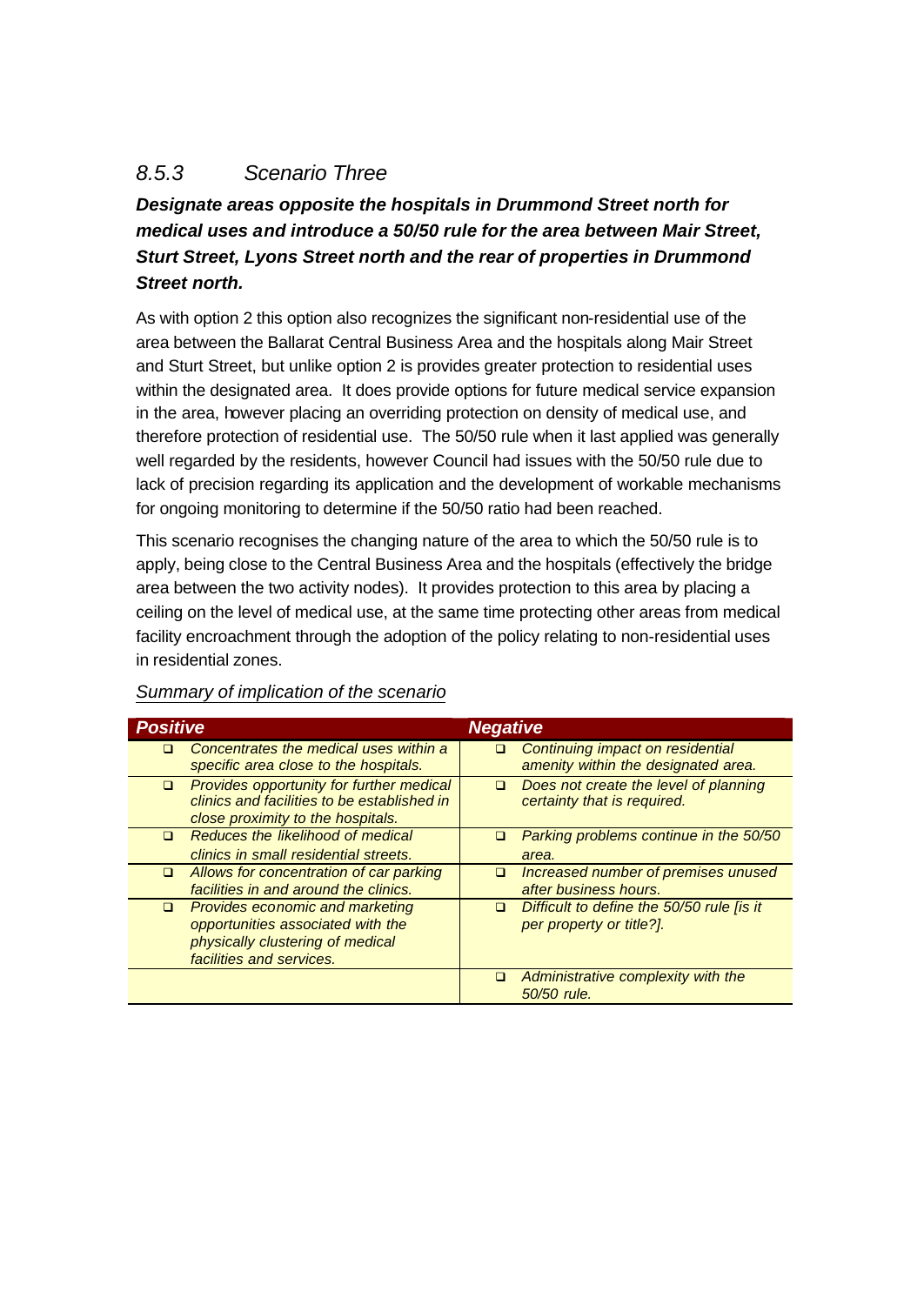

*Scenario Three - Designate areas opposite the hospitals in Drummond Street north (as detailed in the plan) for medical uses and introduce a 50/50 rule for the area between Mair Street, Sturt Street, Lyons Street north and the rear of properties in Drummond Street north.*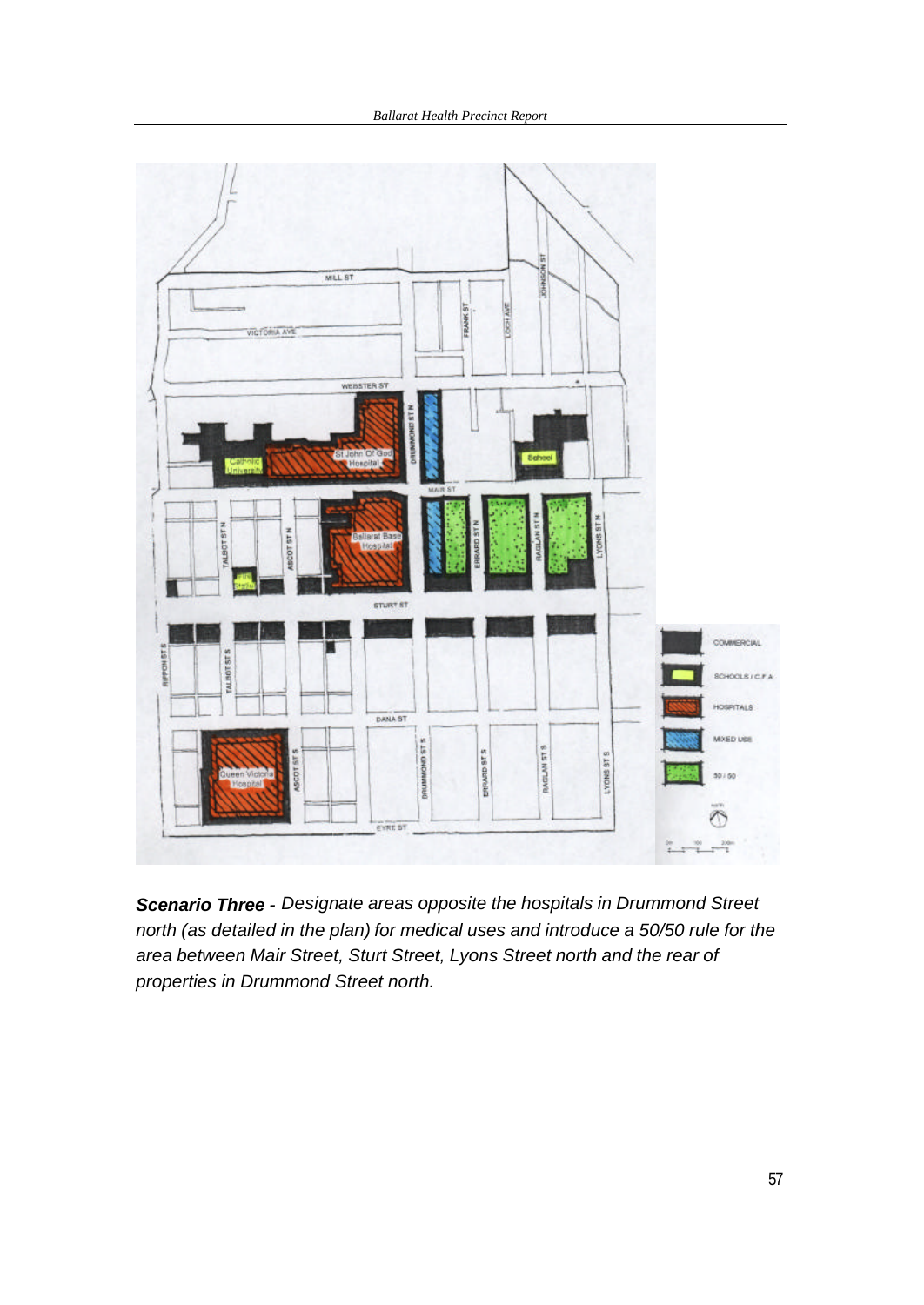## *8.5.4 Scenario Four*

*Designate areas opposite the hospitals in Drummond Street north for medical use and designate all other areas within the existing historic residential/hospital node for a limited number of medical clinics in each street [around 30/70]*

This option arose from a public meeting with residents of the current *historic residential/hospital precinct*. The residents of the area south of Mair Street were concerned that their residential area would be more saturated with medical clinics under scenario 3, compared with areas within the existing *historic residential/hospital precinct*. A view was expressed that a certain saturation of medical clinics was acceptable provided it was spread across the entire *historic residential/hospital precinct*.

The benefit of this approach is that one area is not overwhelmed by medical clinics but the opportunity exists for them to be spread more evenly across the entire precinct. It leaves open the option for the establishment of medical clinics close to the hospitals and the Central Business Area, subject to the density criteria.

The proposal would require the establishment of a ratio or some other basis for determining the maximum saturation across the *historic residential/hospital precinct*. The same issues arise as with the 50/50 rule relating to certainty of application and the logistics of monitoring.

| <b>Positive</b> |                                                                                                                                                | <b>Negative</b> |                                                                                                                                                                                                                            |
|-----------------|------------------------------------------------------------------------------------------------------------------------------------------------|-----------------|----------------------------------------------------------------------------------------------------------------------------------------------------------------------------------------------------------------------------|
| □               | Eliminates the concentration of medical<br>within small geographic areas                                                                       | □               | Potential to transfer the amenity issue<br>to another location in Ballarat.                                                                                                                                                |
| $\Box$          | Enables future development of medical<br>clinics in the vicinity of the hospitals<br>and the CBD                                               | $\Box$          | Has the potential to continue the<br>conflicts between the residential use<br>within the designated area and issues<br>arising from medical premises<br>including car parking and lack of<br>activity after business hours |
| $\Box$          | Maintains a level of residential integrity<br>across the designated areas                                                                      | $\Box$          | Increases the likelihood of medical<br>clinics in small residential streets.                                                                                                                                               |
| $\Box$          | Provides opportunity for further medical<br>clinics and facilities to be established in<br>relatively close proximity to the<br>hospitals.     | $\Box$          | Does not create the level of planning<br>certainty that is required.                                                                                                                                                       |
| $\Box$          | Better manages the conflicts between<br>the residential use of the area and<br>medical activity within the area.                               | ◻               | Difficult to define the 30/70 rule [is it]<br>per property or title?].                                                                                                                                                     |
| $\Box$          | Provides potential economic and<br>marketing opportunities associated<br>with the physically clustering of medical<br>facilities and services. | □               | Administrative complexity with the<br>30/70 rule.                                                                                                                                                                          |

### *Summary of implication of the scenario*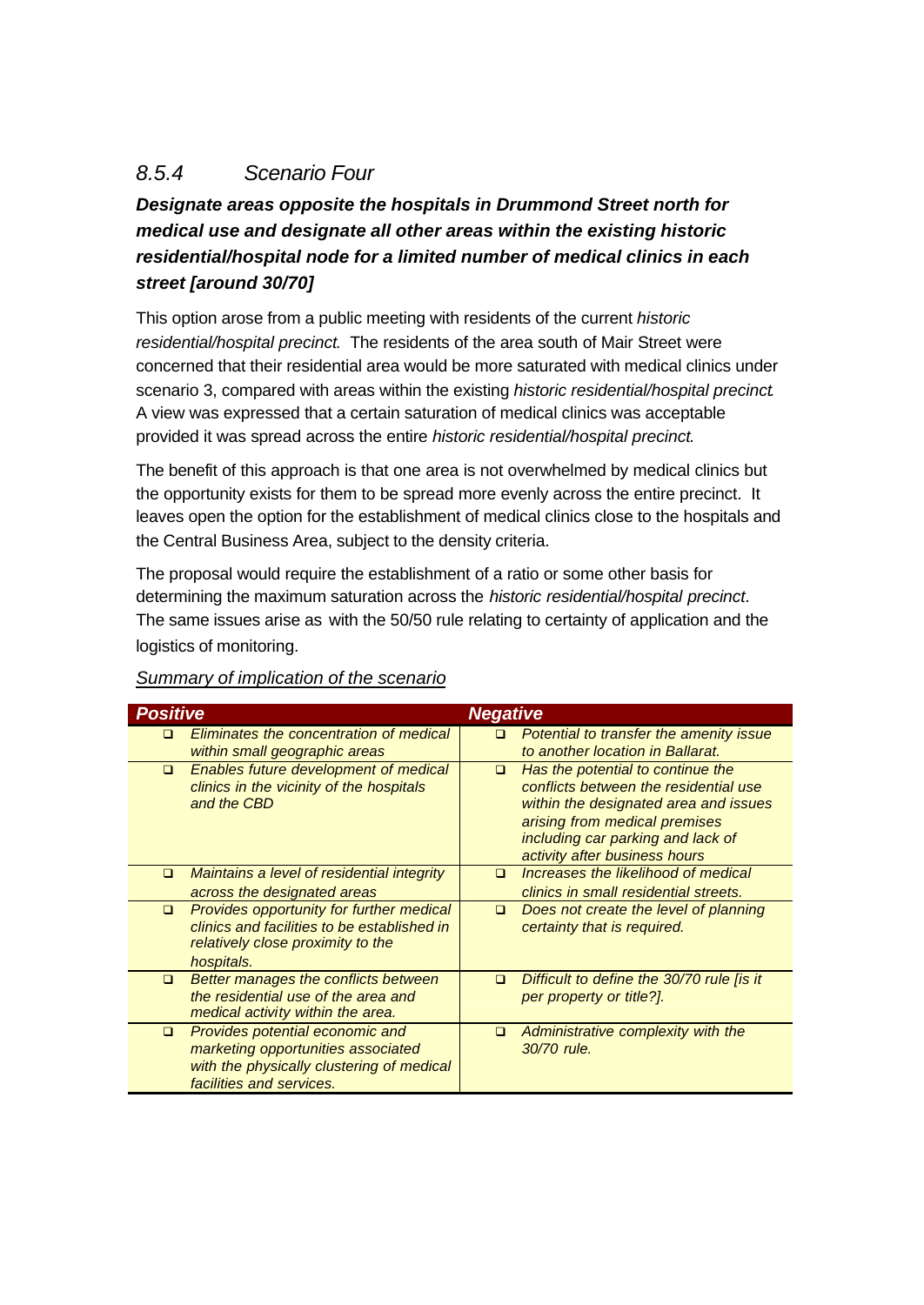

*Scenario Four - Designate areas opposite the hospitals in Drummond Street north (as detailed in the plan) for medical use and designate all other areas within the existing historic residential/hospital node for a limited number of medical clinics in each street [around 30/70]*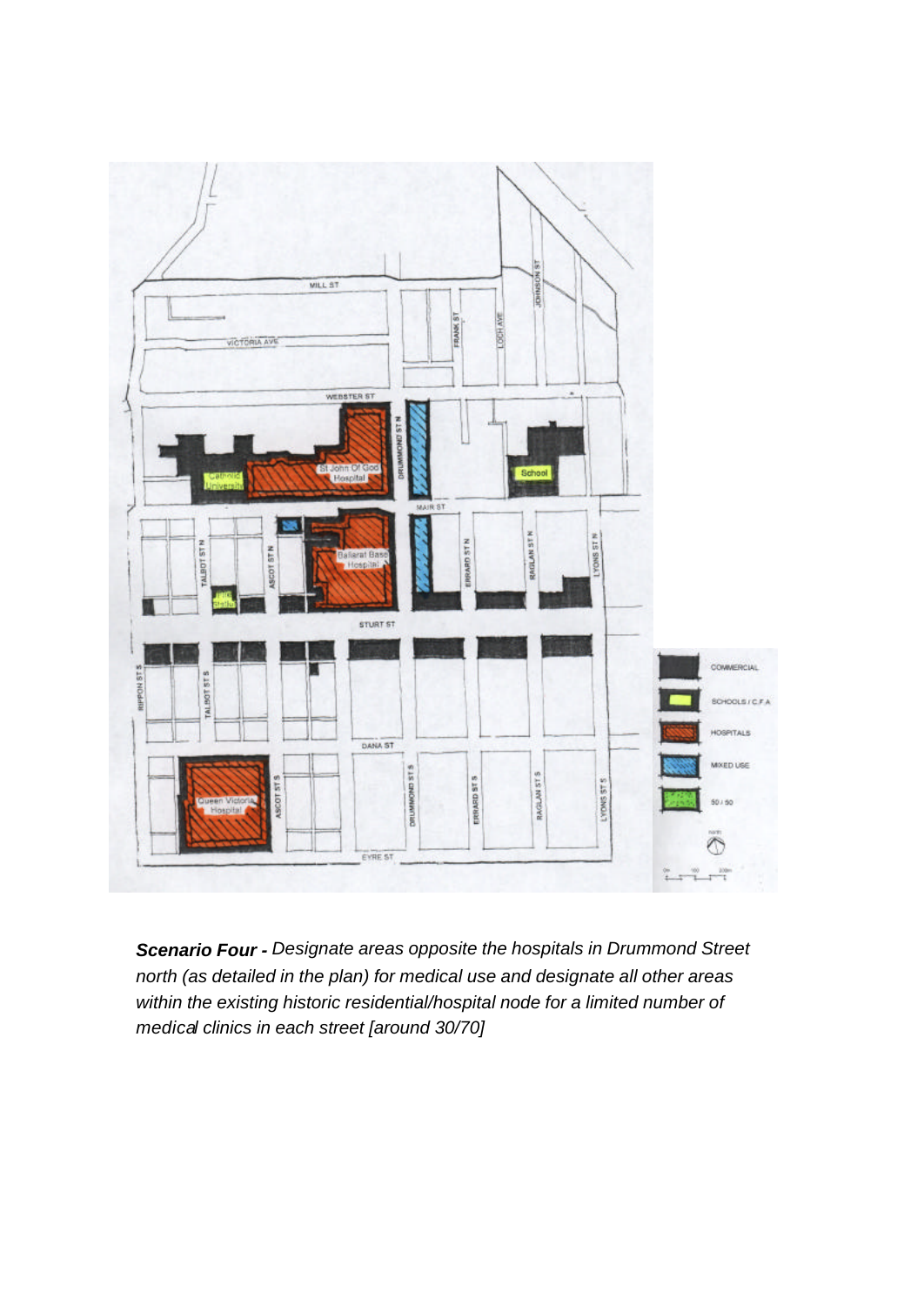## *8.5.5 Scenario Five*

*Designate areas opposite the hospitals in Drummond Street north and Mair Street (as detailed on the plan) for medical use through a rezoning to mixed use and restrict the use of properties in all other areas for non-residential uses.*

As per options 2 and 3 this option recognizes the significant non-residential use of the area between the Ballarat Central Business Area and the hospitals along Mair Street and Sturt Street, and like option 3 also acknowledges that there is a high quality residential area between Mair and Sturt Streets and that this should be preserved. It provides options for limited future medical service expansion in the area, however placing an overriding protection on density of medical use, and therefore protection of residential use.

The proposed non-residential zoning of the land on the south side and north side of Mair Street will create a pocket of residentially zoned land, which is not ideal but responds to the requirements of the residents of this area. It allows for expansion of the nonresidential uses along Mair Street to the CBA. *It specifically excludes the property at 710 Mair Street which is a large allotment with a substantial historic dwelling and impressive garden and surrounds.* 

Car parking is likely to remain a significant issue for residents and the users of the medical centres and the hospitals under this scenario. Council will need to provide residents with preferential treatment for on street car parking and to investigate the provision of additional parking in or around the hospital site.

| <b>Positive</b> |                                                                                                     | <b>Negative</b> |                                                                                                    |  |
|-----------------|-----------------------------------------------------------------------------------------------------|-----------------|----------------------------------------------------------------------------------------------------|--|
| □               | Concentrates the medical uses within a                                                              | □               | Impacts on residential amenity within the mixed                                                    |  |
|                 | specific area close to the hospitals.                                                               |                 | use zones                                                                                          |  |
| $\Box$          | <b>Enables future development of medical clinics</b>                                                | $\Box$          | Has the potential to continue the conflicts                                                        |  |
|                 | in the vicinity of the hospitals and the CBD                                                        |                 | between the residential use within the historic<br>residential/hospital node close to the hospital |  |
| $\Box$          | Maintains a level of residential integrity across<br>the broader historic residential/hospital node |                 |                                                                                                    |  |
| ◻               | Reduces the likelihood of medical clinics in<br>small residential streets.                          |                 |                                                                                                    |  |
| □               | Allows for concentration of car parking                                                             |                 |                                                                                                    |  |
|                 | facilities in and around the clinics.                                                               |                 |                                                                                                    |  |
| □               | Manages the conflicts between the residential                                                       |                 |                                                                                                    |  |
|                 | use of the area and medical activity within the                                                     |                 |                                                                                                    |  |
|                 | area.                                                                                               |                 |                                                                                                    |  |
| o               | Provides potential economic and marketing                                                           |                 |                                                                                                    |  |
|                 | opportunities associated with the physically                                                        |                 |                                                                                                    |  |
|                 | clustering of medical facilities and services.                                                      |                 |                                                                                                    |  |
| o               | Creates relative planning certainty                                                                 |                 |                                                                                                    |  |

#### *Summary of implication of the scenario*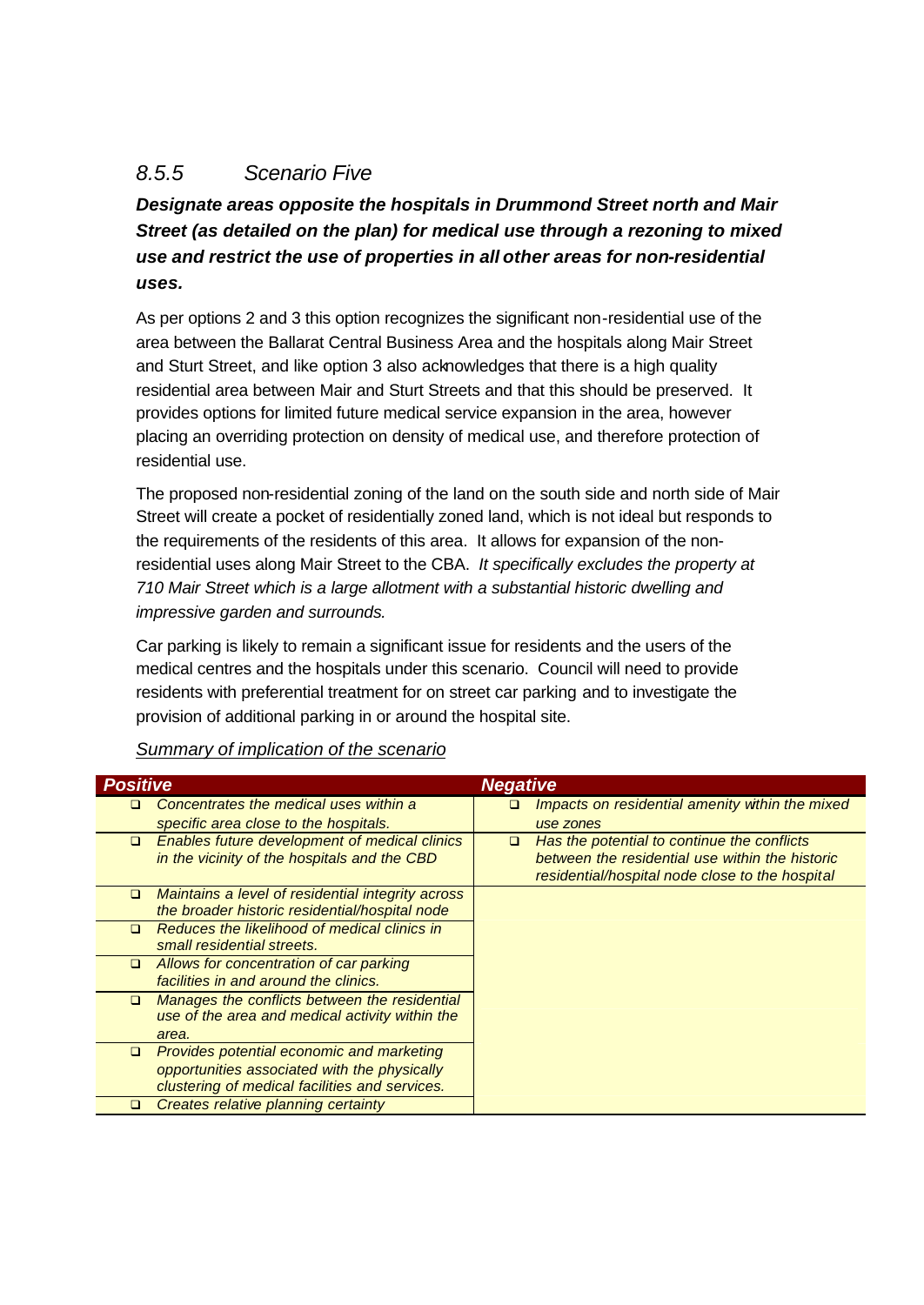*Ballarat Health Precinct Report* 



*Scenario Five - Designate areas opposite the hospitals in Drummond Street north and Mair Street (as detailed in the plan) for medical use and restrict the use of properties in all other areas within the existing historic residential/hospital node for non residential uses.*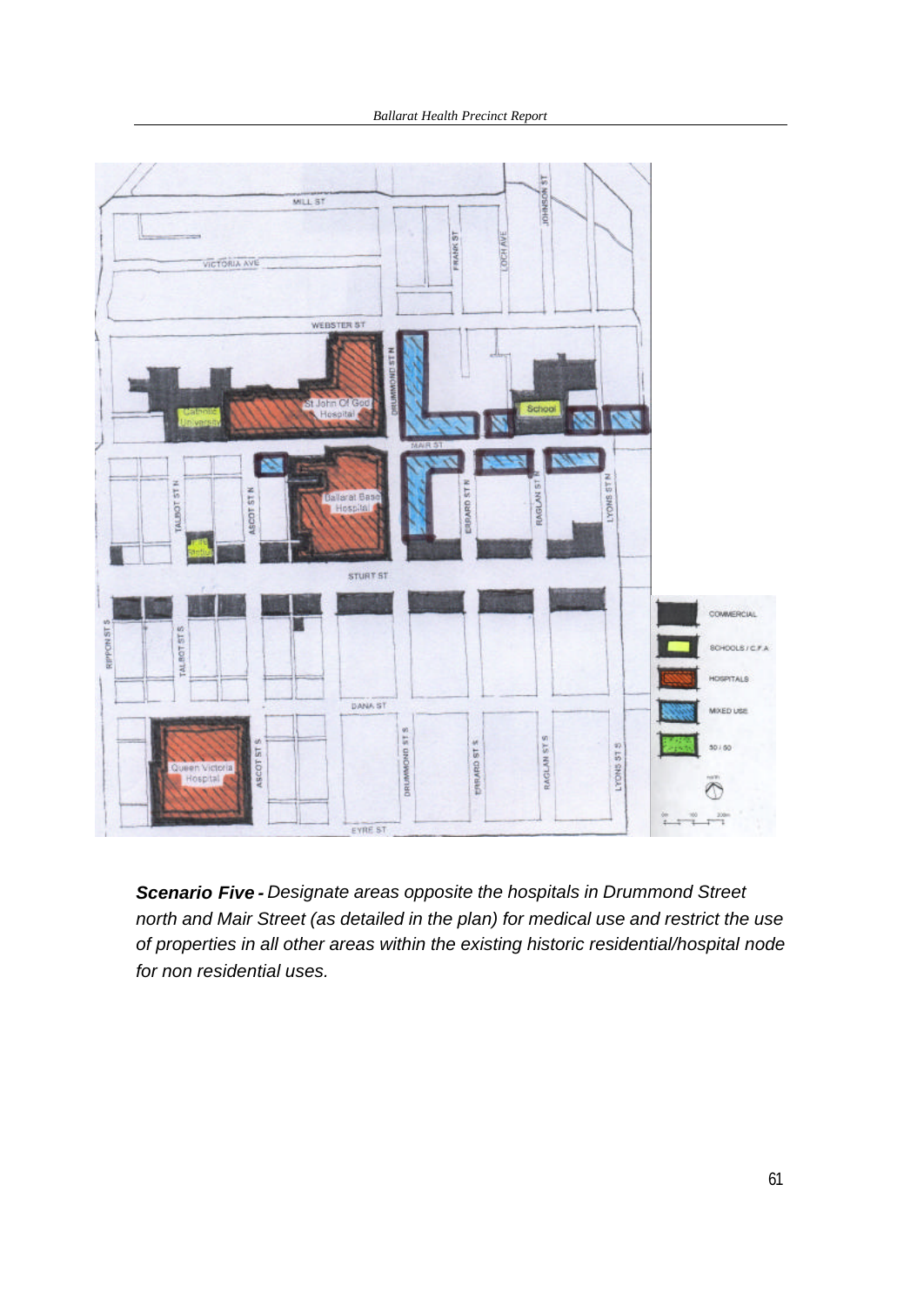## 9. Recommendations

- q That Council adopt scenario five which allows medical clinics in and around the hospitals, within the clearly designated mixed-use zone which will be known as "*the Mair Street Medical Precinct*".
- □ That Council proceeds with the recommended rezoning to mixed use zoning in accordance with scenario five.
- q That clause 22.09 in the Ballarat Municipal Strategic Statement be deleted and replaced with a new policy titled "*Medical Centres in the Mair Street Medical Precinct*".
- q That Council inserts a new Local Policy into the planning scheme titled "*Non Residential Uses in Residential Areas*", broadly in accordance with the attached Policy.
- q That Clause 22.03 Map 1 (Ballarat CBA) is amended to refer to the Mair Street Medical Precinct within the Ballarat CBA.
- q That St John of God hospital be rezoned from Residential 1 zone to Special Use Zone as a private provider of medical services.
- q That Council prioritise completion of a parking precinct plan for the CBA and the Mair Street Medical Precinct
- q That Council engage with the hospitals in the development of master plans for the hospitals and lobby for additional consulting facilities and parking facilities within the hospital grounds
- q A new precinct for medical uses be identified in the Howitt Street area with a rezoning to take place to mixed use to overcome the inherent conflict between residential use and medical use.
- □ Car parking requirements for medical clinics in the Commercial zone be aligned with the requirements for offices (from 5 spaces per practitioner to 3.5 spaces per 100m2 of floor area).
- □ That Council consider a resident priority parking system in residential streets within the Mair Street Medical Precinct.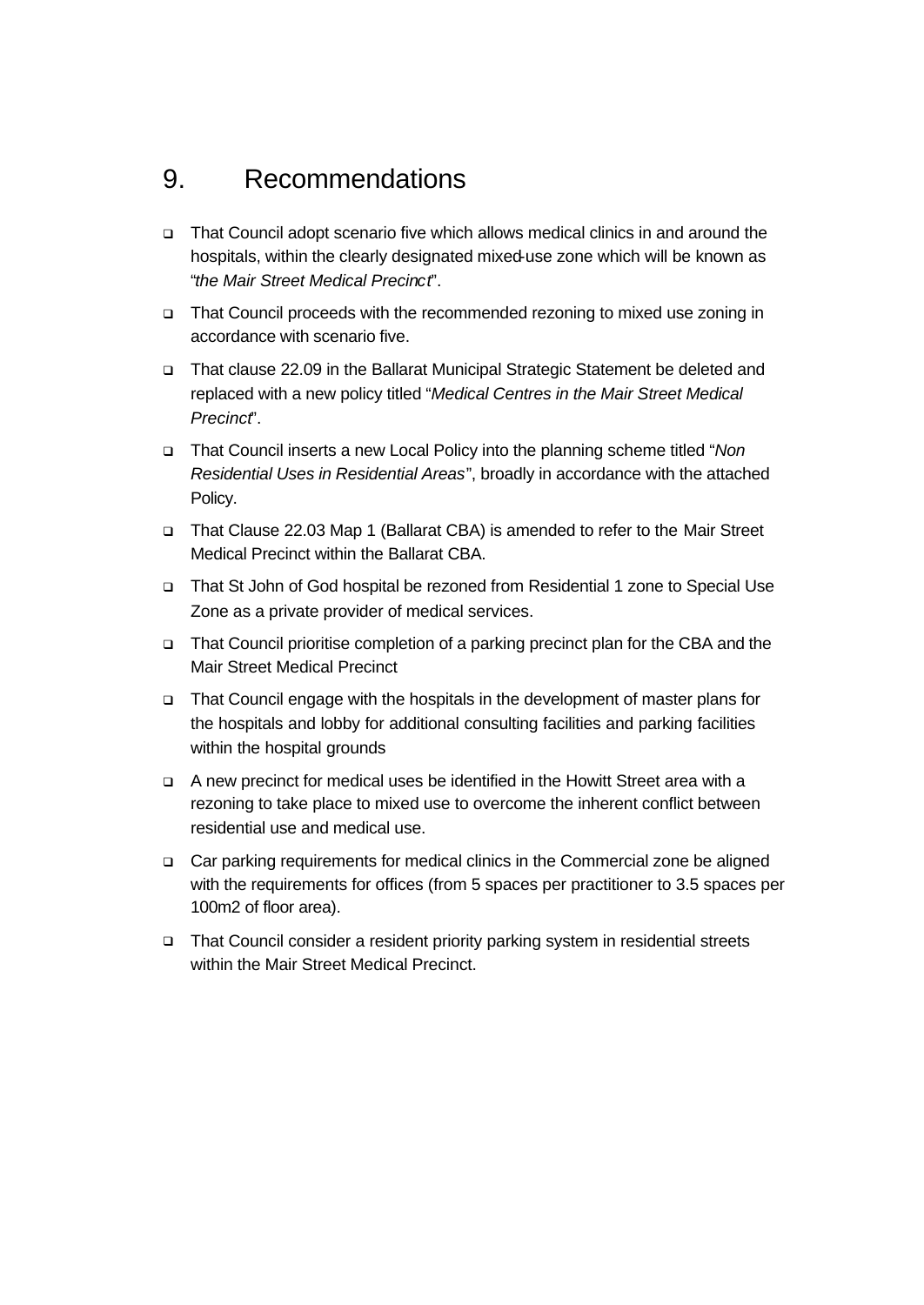## **Attachments**

Attachment One - The *Historic residential/hospital precinct* 

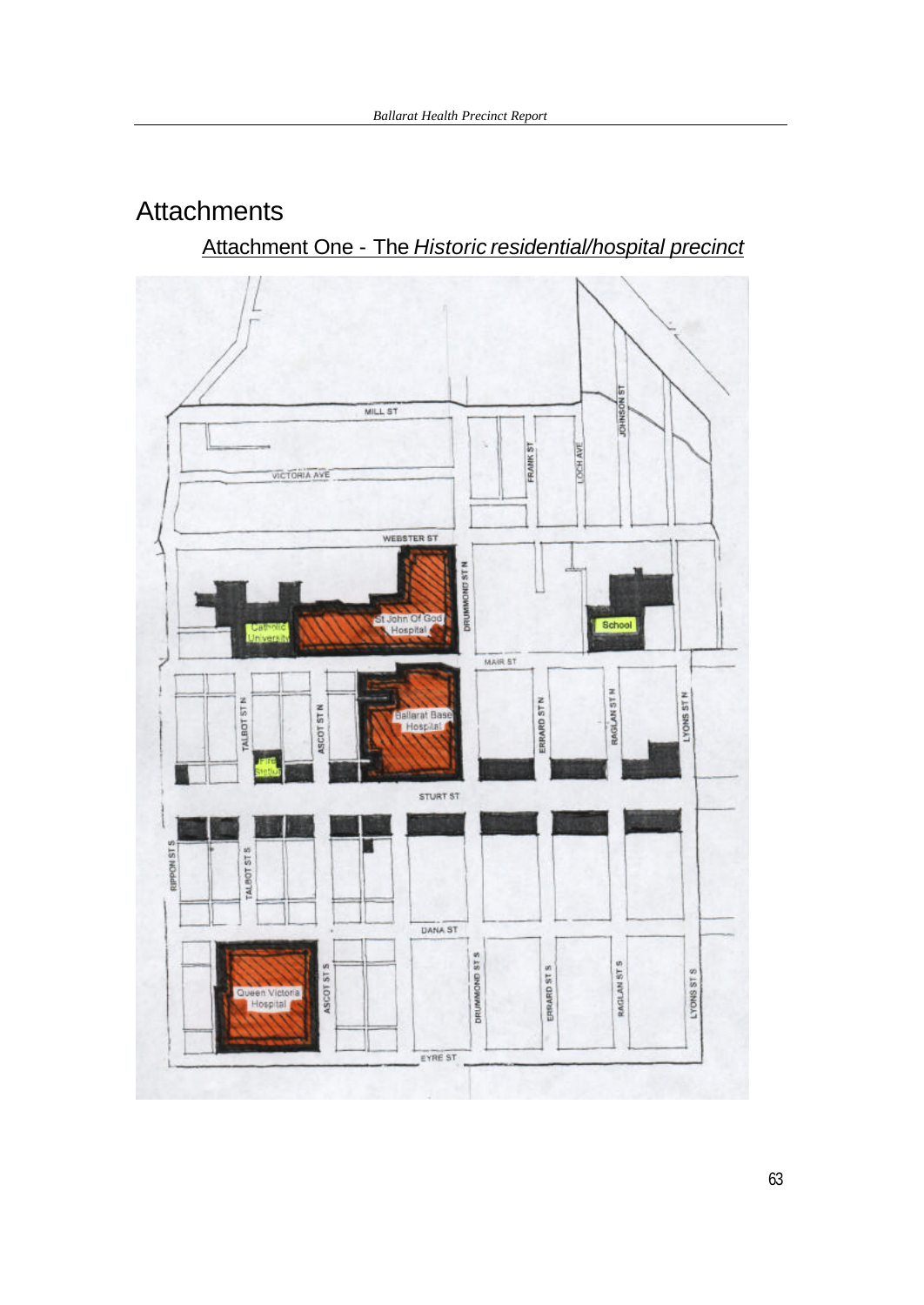## Attachment Two - Proposed Policy - Non residential uses in residential zone

Many planning schemes in Victoria have a policy that applies to the consideration of applications for non-residential uses within residential areas. The purpose of the local planning policy (LPP):

- v *It is a tool for day-to-day decision making in relation to specific discretion in a zone or overlay. It helps the responsible authority and other users of the scheme to understand how a particular discretion is likely to be exercised.*
- v *Enables a planning authority to give local expression to the wide discretion provided in many zones and overlays. Expression can be given to differing conditions or expectations between one area and another, even though the same zone and overlay may be used in both areas.*
- v *Gives a planning authority an opportunity to state its view of a planning issue and its intention for an area affected by the exercise of discretion. It can help applicants and the community to understand how a proposal will be considered and what will influence decision-making.*

There is not a current policy applying to the establishment of medical clinics in Ballarat.

A policy regarding non-residential uses in residential zones is common across the State. It is appropriate for Ballarat to introduce a policy to provide a framework for decision-making on non-residential uses in residential zones across the entire municipality (not just within the *historic residential/hospital node*).

Following is a draft of the policy.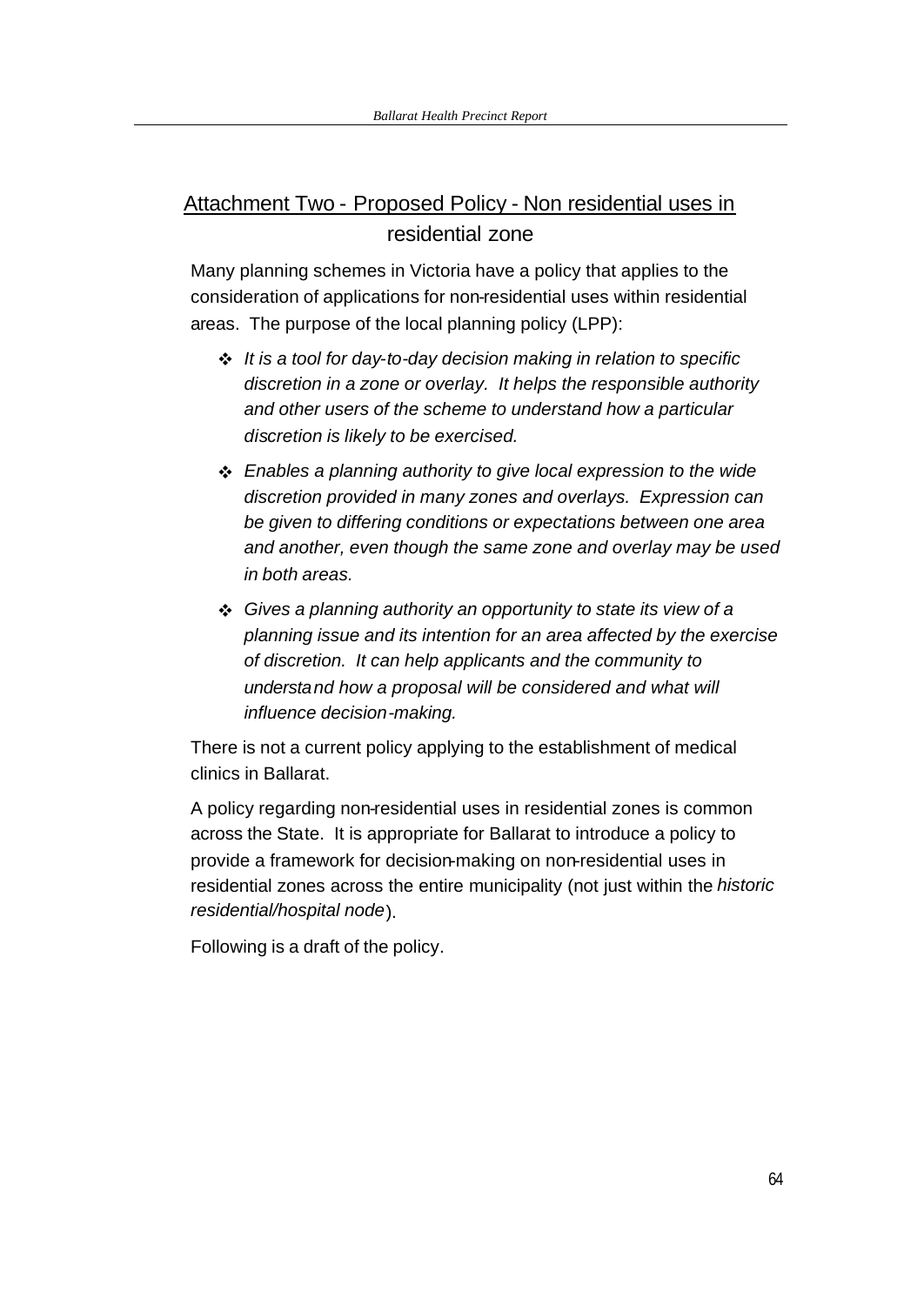### **22.02 DISCRETIONARY USE POLICY IN RESIDENTIAL ZONES**

### **22.02-1 CONTEXT OF POLICY**

#### **Application of Policy**

The City of Ballarat has produced this Policy to guide non-residential development within residential areas. This Policy applies to residentially zoned land within the Ballarat Planning Scheme.

#### **Policy Basis**

While the primary purpose of a residential zone is to provide land for housing, the Planning Scheme acknowledges that there is a range of alternative uses that may be compatible with residential uses. The establishment of such uses in residential zones may contribute to the amenity of the locality provided the use is operated properly and regulated.

#### **Policy Objectives**

The Council's primary objectives in preparing this Policy include:

- v To aid Council's decision-making.
- $\cdot$  To provide a higher degree of certainty for developers and residents.
- $\cdot$  To protect the existing residential character of the City by promoting and encouraging development in an orderly and proper manner.
- v To ensure that development of discretionary uses cater for the needs of the community without unduly intruding on the existing residential amenity standards.

### **22.02-2 LOCATIONAL CRITERIA**

This section of policy aims to clarify Council's philosophy towards the establishment of non-residential uses in residential zones. The following represents the basic locational criteria where non-residential uses are best located to both minimise the impacts on residential amenity and also provide greatest community benefit. These criteria are consistent with State Government Policy and State Planning Policy Framework.

Council will generally encourage the location of non-residential uses within existing shopping centres as they will complement surrounding uses, are able to share parking and other facilities, and can trade later into the evening.

Nonetheless, non-residential uses do have a place within residential precincts as they enhance the vitality, interest and service accessibility of the area. Where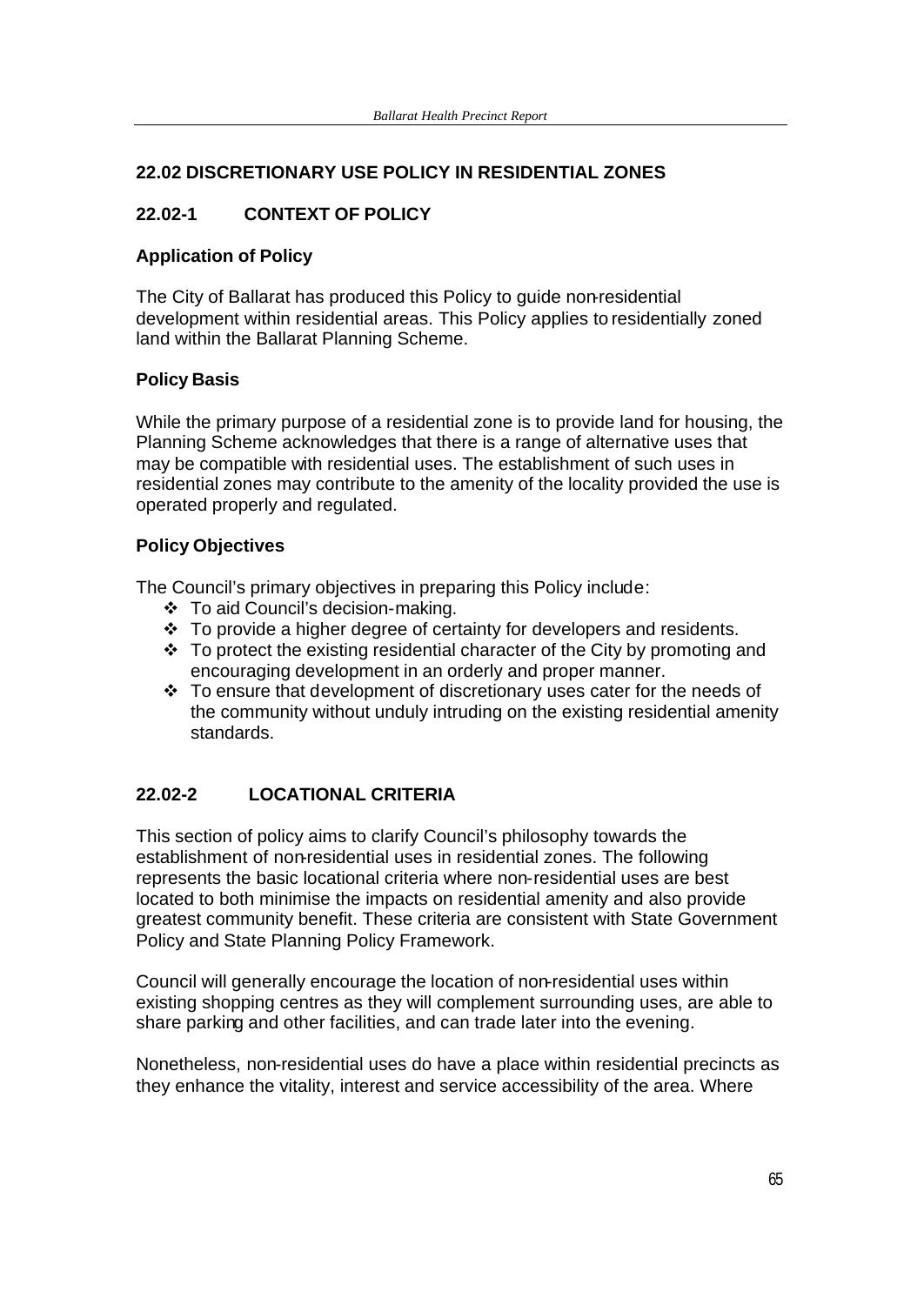they are to be located in residential areas the preferred locations for discretionary uses are:

- $\div$  Corner sites that adjoin, or have access to, a road in Road Zone.
- v Sites which abut non-residential (preferably commercial) land uses.
- v Sites which are located on the periphery of commercial or industrial zones.

As Urban Consolidation is a major State Government Planning Policy (Section 14 – Settlement), the loss of any residential property for non-residential or housing purpose should be justified on the basis of:

- $\div$  Community need or demand for the use;
- $\div$  Inability to locate in a commercial zone;
- $\cdot \cdot$  The site has a low residential amenity and is no longer suitable for residential use (eg some main road locations).

Council will not encourage the concentration of non-residential uses within a residential area, particularly if this results in the isolation of one or two residential properties, and the compounding of "off-site" effects will be of detriment to the surrounds.

Council encourages the use of existing dwellings and retention of their facade to preserve the site's residential character. Where purpose built premises are justified, the buildings should:

- $\div$  Portray a residential appearance,
- $\div$  Be designed to a residential scale,
- $\div$  Contribute to the residential streetscape and character.

The residential amenity enjoyed by the existing neighbourhood must be protected and any non-residential uses should make a positive contribution to the residential amenity. A non-residential use should not detract from the amenity in terms of privacy, traffic, parking or visual intrusion.

Non-residential uses should generally not be located in local residential streets and should be restricted to, or have access to, a road in Road Zone or within close access to public transport.

A master plan for significant non-residential uses within local residential streets, such as hospitals, schools and places of worship are encouraged, to provide a framework for future development of the site and consideration of planning applications.

### **22.02-3 GENERAL STANDARDS FOR ALL USES**

### **Car Parking**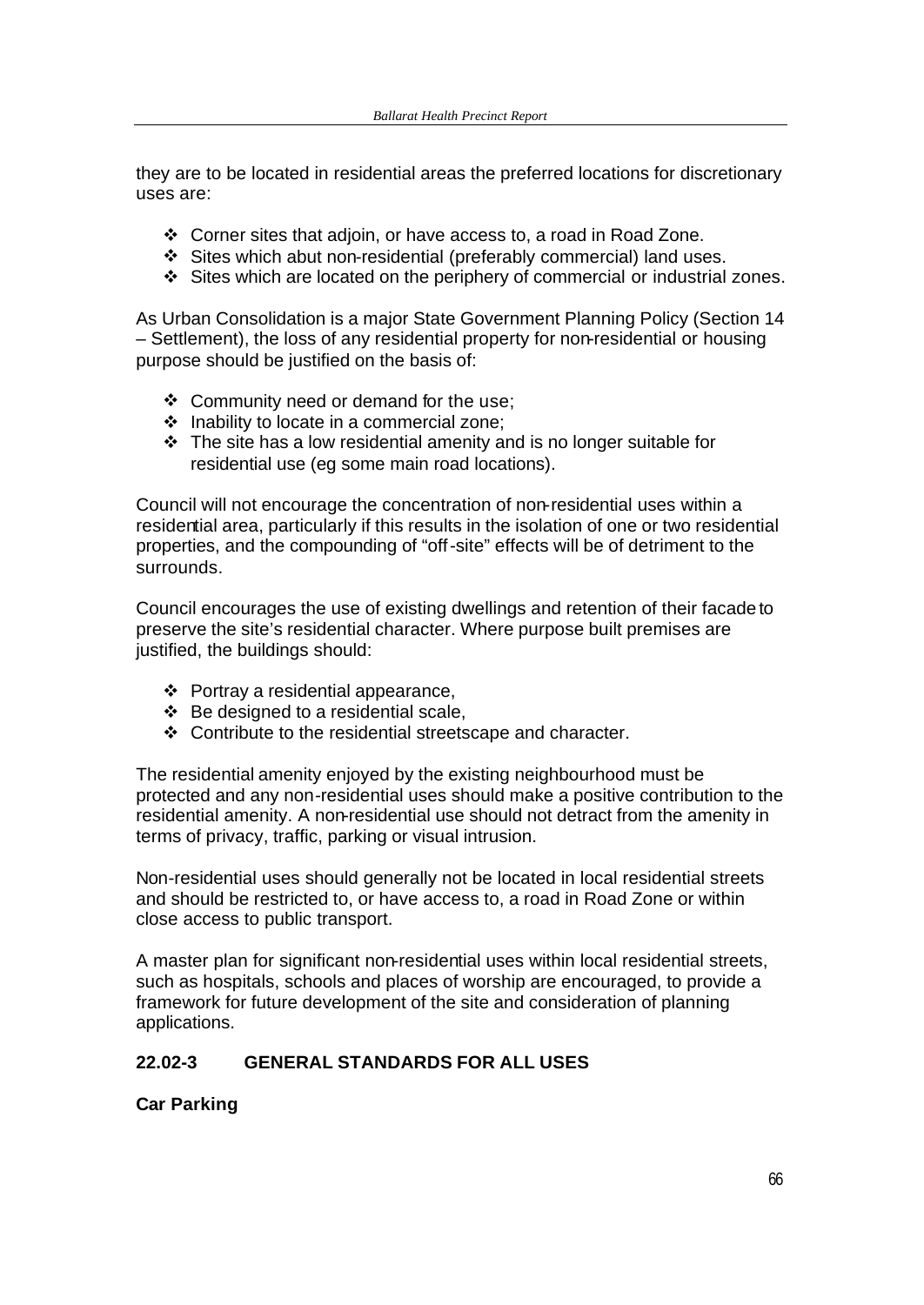There should be direct access from the car parking area to the reception area of the building.

The car parking area should be setback a minimum of 6.0 metres from the frontage of the site.

The access way to a car parking area should not impact on the amenity of the habitable rooms of adjacent buildings used for residential purposes.

#### **Access to Building**

Disabled access to be provided to the building.

#### **Site Coverage**

The building and car parking, driveway and hard standing areas on the site should not exceed 60% of the total site area.

#### **Loading and Unloading of Vehicles**

The loading and unloading of vehicles should not occur between the hours of 8.00pm and 8.00am.

## **Hours of Operation**

The hours of operation of the premises should be only:

- ß Monday to Friday 8.00 am to 8.00 pm
- **Baturday 8.00 am to 2.00 pm**

### **Advertising**

Proposed signage must be submitted to Council as a complete advertising signage package and must demonstrate that the signage will not cause detriment to the residential neighbourhood. Signage should not exceed a total of 0.2 $m^2$ .

#### **Purpose Built Premises**

Building design should be consistent with the overall scale and character of the residential area and prevent loss of privacy and amenity to abutting properties. For this reason, the use of existing dwellings is encouraged. However, where "purpose-built" premises are justified, they should be designed with consideration given to the following:

 $\div$  Buildings should portray a residential appearance consistent with the scale and character of the surrounding area, particularly with regard to: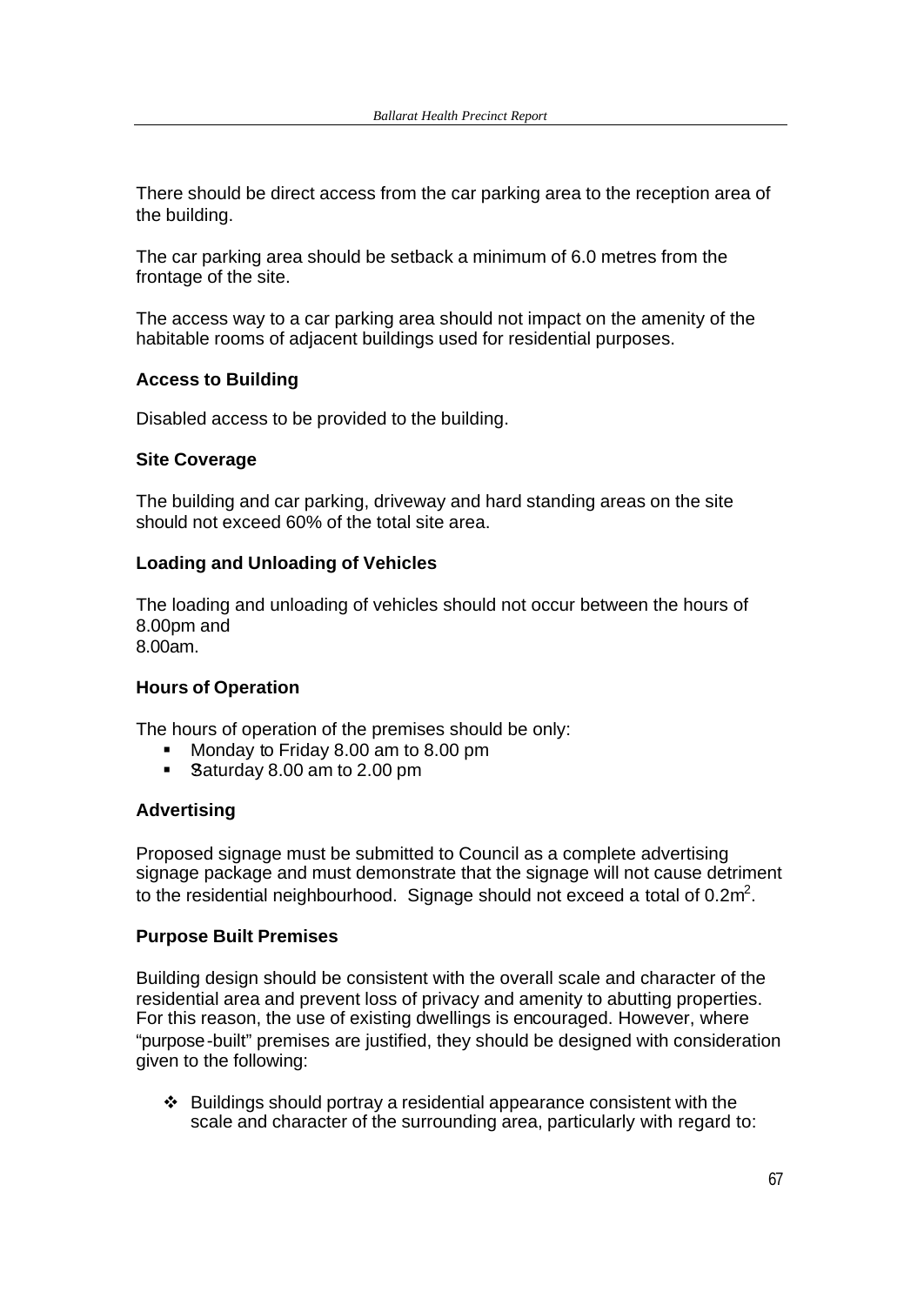- o Building and roof form
- o Fencing shall be consistent with the residential character of the area.
- o Building height and setback
- o Veranda and window placement/style
- o Building materials.
- $\cdot$  The design of the premises should reflect the design features of surrounding dwellings to integrate with the neighbourhood. Council's Local Character Study will assist in this by detailing the most significant design elements for each local neighbourhood across the City.
- $\div$  Premises should be designed to a residential scale and massing and should generally be limited to one storey in height. A two-storey building may be considered appropriate if other two-storey structures contribute to the existing streetscape or complements an existing two-storey component of the building.
- v Buildings should not create overlooking or overshadowing. Overlooking may be prevented through the orientation of windows or through the use of opaque glass, highlight windows or effective screening.
- $\cdot \cdot$  Front setbacks of buildings should be consistent with the front setbacks of surrounding dwellings. This will maintain the residential character of the area and will provide adequate space for landscaping to contribute to the residential amenity. A reduction in the front setback may be permitted where setbacks on adjoining blocks are considered excessive, particularly where the site has frontage to a road in a Road Zone.

### **Amenity**

The nature of the use should not cause detriment to occupants of nearby residential properties, particularly in the following manners:

- $\cdot \cdot$  The noise generated by the use and the associated traffic should not be excessive or cause nuisance or disturbance to adjoining occupancies. Noise levels shall be in accordance with Environmental Protection Act (1970) and the Health Act (1958).
- ❖ All air-conditioning and heating units should be enclosed. Sound attenuation measures (eg acoustic fence, double glazing) may be required for some uses to restrict noise emission to adjoining properties.